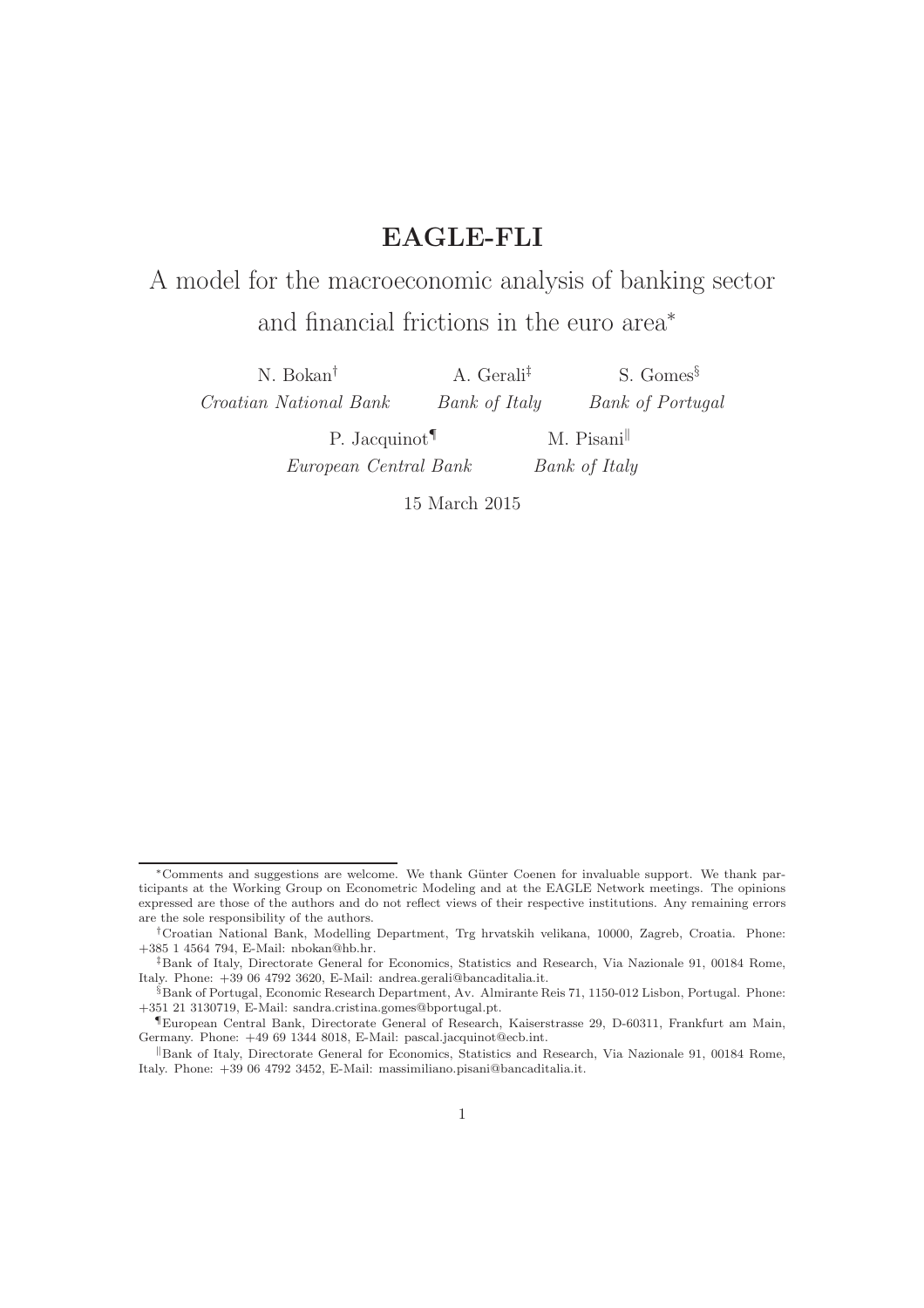## Abstract

We incorporate financial linkages in EAGLE, a New Keynesian multi-country dynamic general equilibrium model of the Euro area by including financial frictions and country-specific banking sectors. In this new version, termed EAGLE-FLI (Euro Area and GLobal Economy with Financial Linkages), banks collect deposits from domestic households and cross-country interbank market and raise capital to finance loans issued to domestic households and firms. In order to borrow from local (regional) banks, both households and firms use domestic real estate as a collateral. These features – together with the full characterization of trade balance and real exchange rate dynamics and with a rich array of financial shocks – allow to properly assess domestic and cross-country macroeconomic effects of financial shocks.

JEL Classification Numbers: 53; E32; E44; F45; F47.

Keywords: Banks, DSGE models, econometric models, financial frictions, open-economy macroeconomics, policy analysis.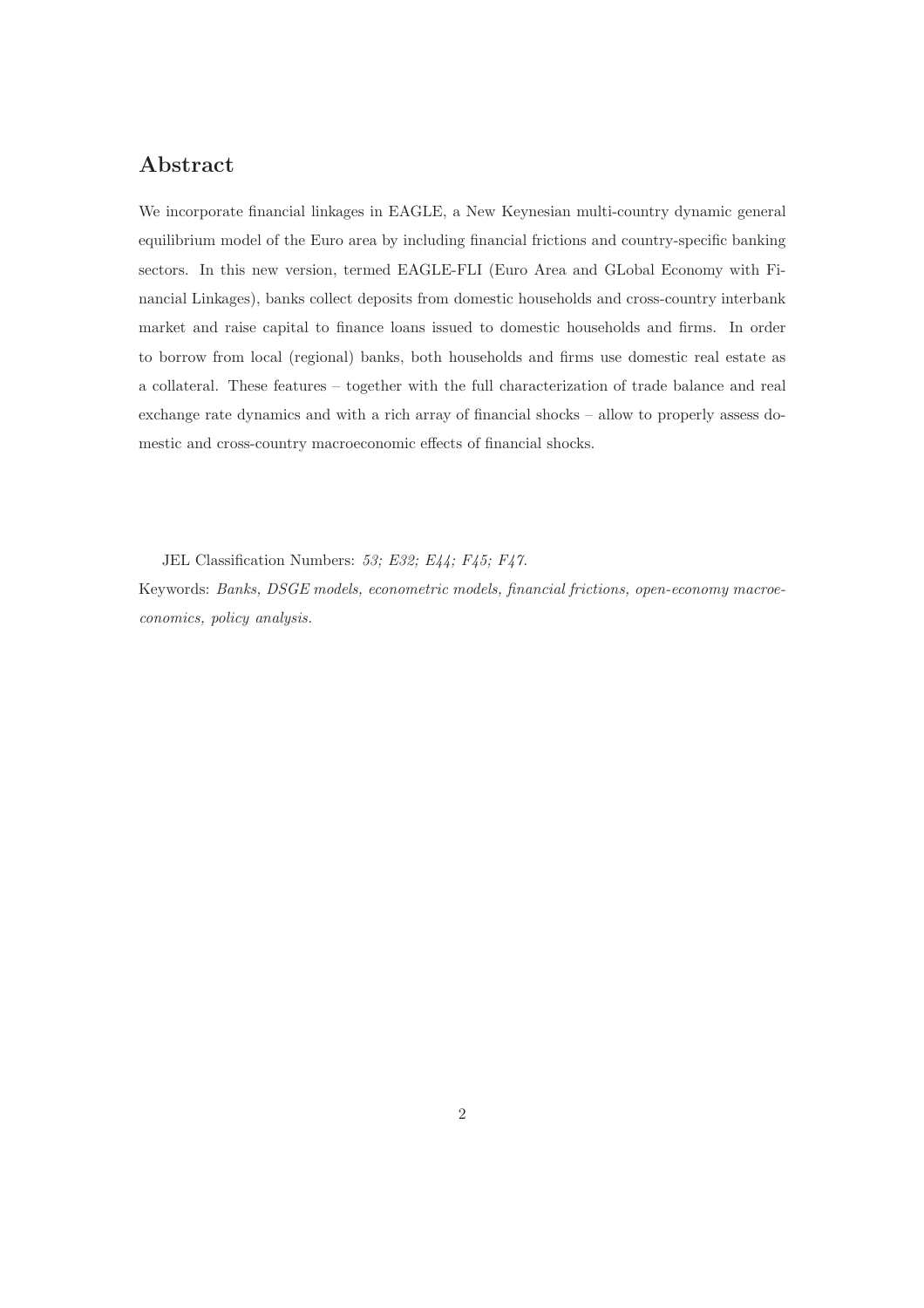## Non-technical Summary

The recent financial and banking crises, the long phase of economic stagnation and extremely low inflation, the large debate on the implied policy responses, in particular by central banks, have widely increase the relevance of domestic and cross-country financial factors for the macroeconomic performance of a monetary union such as the Euro area. Persistent and large heterogeneity in regional financial and banking factors can make difficult for the common monetary policy to guarantee macroeconomic stability of the union and call for country-specific macroprudential policies to favor financial stability at country and, hence, union levels. As such, understanding the role of country-specific structural financial features, the interaction among each other and their effect on the transmission mechanism of monetary policy is crucial for proper analysis of the stabilization issues and the assessment of the appropriate policy responses in the euro area in the aftermath of the recent crisis.

To tackle such issues we enrich a multi-country model of the Euro area called EAGLE (Euro Area and Global Economy) model, with financial frictions, banking sectors and a cross-country interbank market. This paper describes this new setup and its usefulness for various policy analyses by describing in detail the new features of the model and by illustrating the macroeconomic effects of the financial shocks. This version of the model is labelled EAGLE-FLI (Euro Area and Global Economy with Financial LInkages).

The original EAGLE model is a large-scale microfounded model constructed for the analysis of spillovers and macroeconomic interdependence across the different countries of the Euro area, as well as between them and other countries outside the monetary union. The open economy version of the New Keynesian paradigm constitutes EAGLE's theoretical kernel and guarantees a nontrivial role for monetary, exchange rate, fiscal and structural policy measures. The microfoundations of the model together with its rich structure allows for a quantitative analysis in a theoretically coherent and fully consistent model setup, clearly spelling out the policy implications.

New EAGLE features are the following ones. First, a microfounded banking sector in each of the four regions of the model is included. The banking sector collects deposits from savers, raises capital subject to a regulatory requirement, borrows and lends to domestic households and entrepreneurs and in the cross-country interbank market. Second, a fraction of households and entrepreneurs borrow from domestic banks by using local real estate as collateral. Third, the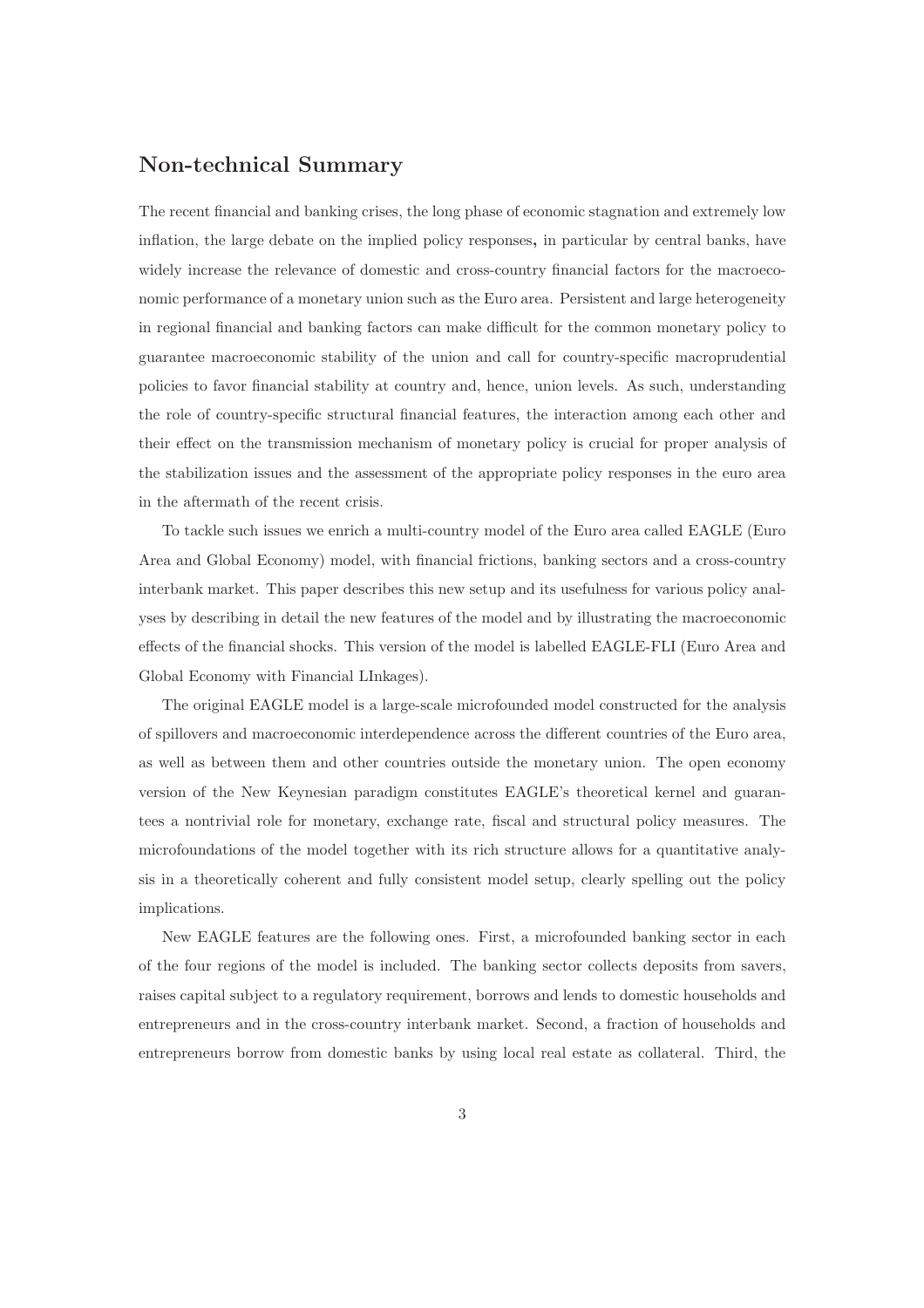model is enriched with financial shocks (to the loan-to-value ratio, to the amount of resources that banks lend in the interbank market in the long run, to the banks' capital requirement).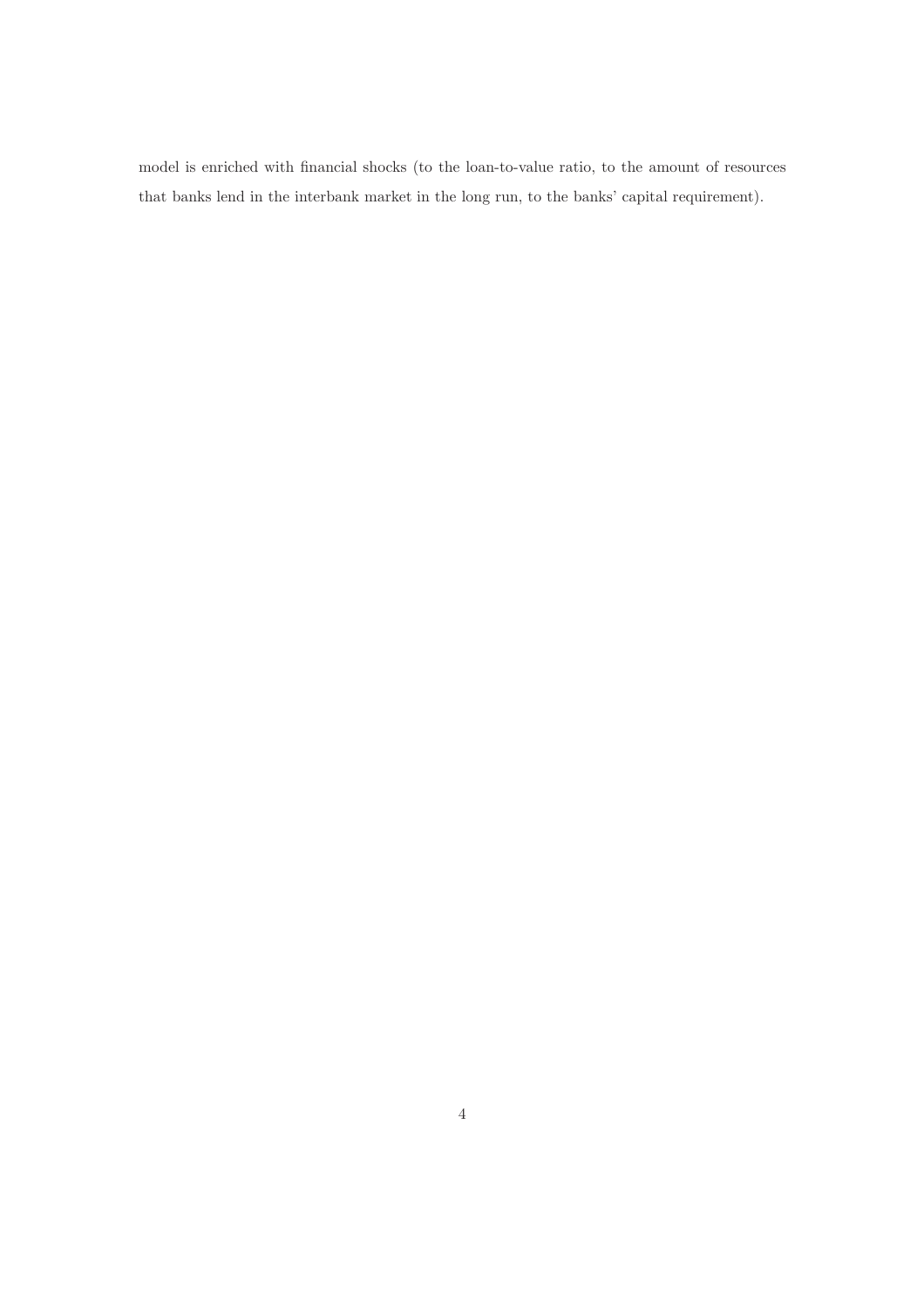## 1 Introduction

The recent financial and banking crises, the long phase of economic stagnation and extremely low inflation, the large debate on the implied policy responses, in particular by central banks, have widely increase the relevance of domestic and cross-country financial factors for the macroeconomic performance of a monetary union such as the Euro area. Persistent and large heterogeneity in cross-regional financial and banking factors can make difficult for the common monetary policy to guarantee macroeconomic stability of the union and call for country-specific macroprudential policies to favor financial stability at country and, hence, union levels. As such, understanding the role of country-specific structural financial features, the interaction among each other and their effect on the transmission mechanism of monetary policy is crucial for proper analysis of the stabilization issues and the assessment of the appropriate policy responses in the euro area in the aftermath of the recent crisis.

To tackle such issues we enrich a multi-country model of the Euro area called EAGLE (Euro Area and Global Economy) model (see Gomes, Jacquinot and Pisani 2010, 2012) with financial frictions, banking sectors and a cross-country interbank market. This paper describes this new setup and its usefulness for various policy analyses by describing in detail the new features of the model and by illustrating the macroeconomic effects of the financial shocks. This version of the model is labelled EAGLE-FLI (Euro Area and Global Economy with Financial LInkages)<sup>1</sup>

The original EAGLE model is a large-scale microfounded model for the analysis of spillovers and macroeconomic interdependence across the different countries belonging to the EA and between them and other countries outside the monetary union. The open economy version of the New Keynesian paradigm, so called New Open Economy Macroeconomics framework, constitutes EAGLE's theoretical kernel and guarantees a nontrivial role for monetary, exchange rate, fiscal and structural policy measures. The microfoundations of the model together with its rich structure allows for a quantitative analysis in a theoretically coherent and fully consistent model setup, clearly spelling out the policy implications.<sup>2</sup>

EAGLE-FLI adds the following features to the original EAGLE framework. First, a micro-

<sup>1</sup>Jointly developed by staff of Bank of Portugal, Bank of Italy, Croatian National Bank and European Central Bank, EAGLE-FLI is a project of the EAGLE Network which is a network under the auspices of the Working Group on Econometric Modeling of the European System of Central Banks.

<sup>2</sup>The EAGLE setup builds on the New Area Wide Model (NAWM, Coenen, McAdam and Straub, 2008). See also the IMF's Global Economy Model (GEM, Laxton and Pesenti, 2003 and Pesenti, 2008), the Bank of Canada's version of GEM (Lalonde and Muir, 2007), the Federal Reserve Board's SIGMA (Erceg, Guerrieri and Gust, 2006), the European Commission's QUEST (Ratto, Roeger and in't Veld, 2009), and IMF's Global Integrated Monetary Fiscal Model (GIMF, Kumhof and Laxton, 2007).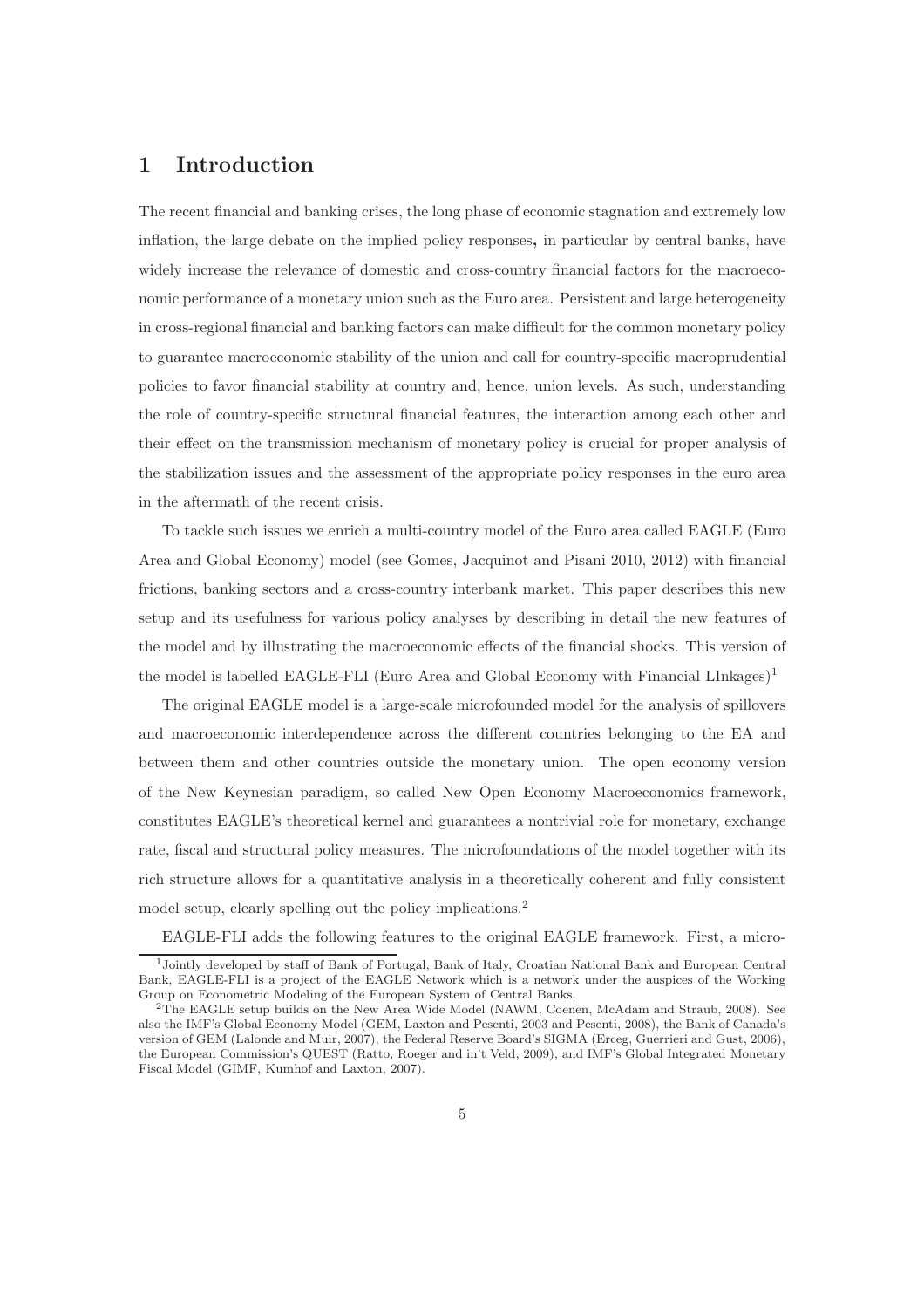founded banking sector in each of the four regions of the model is included. The bank collects deposits from a fraction of domestic households (the "savers"), borrows and lends in the crosscountry interbank market, raises capital and lends to a fraction of domestic households (the "savers") and entrepreneurs. The bank is subject to a regulatory capital requirement. Second, borrowing by households and entrepreneurs is against collateral, namely local real estate. Third, we enrich the model with a set of financial shocks, such as shocks to the loan-to-value (LTV) ratio, amount of resources that banks desire to lend in the interbank market, bank capital requirement.

The EAGLE-FLI setup builds on several existing contributions. The distinction between borrowers, entrepreneurs and savers follows Iacoviello (2005). The banking sector is akin to the one in Iacoviello (2014). For the capital requirement ratio, we follow Kollmann (2013) and Kollmann, Ratto, and Roeger (2013), that consider the case of a global bank lending domestically and abroad. Brzoza-Brzezina, Kolasa, and Makarski (2013) develop a monetary union model of the EA featuring two regional banking sectors. Lombardo and McAdam (2012) estimate a model of the euro area with financial frictions. Guerrieri, Iacoviello, and Minetti (2012) consider a two-region model calibrated to the euro area featuring regional banks and sovereign debt default. Differently from these contributions, we introduce the banking sector in a large-scale open-economy New Keynesian dynamic general equilibrium model. As such, the model includes features needed for the quantitative assessment of cross-country financial and banking spillovers in a monetary union.

The paper is organized as follows. Section 2 shows the setup of the banking and financial sectors. Section 3 reports the calibration. Section 4 contains the results of simulating financial shocks. Section 5 concludes.

## 2 The model

In this section we report the novel features that characterize the EAGLE-FLI setup.<sup>3</sup> We outline the behavior of banks, savers, borrowers, entrepreneurs and report the related market clearing conditions.

The model features the world economy, whose size is normalized to one. It consists of four blocs (representing a country or a region). The size of each bloc measures the share of resident households and domestic sector-specific firms, both defined over a continuum of mass s. We

<sup>3</sup>For a brief description of the original EAGLE setup see the Appendix. For a detailed description see Gomes, Jacquinot, and Pisani (2010).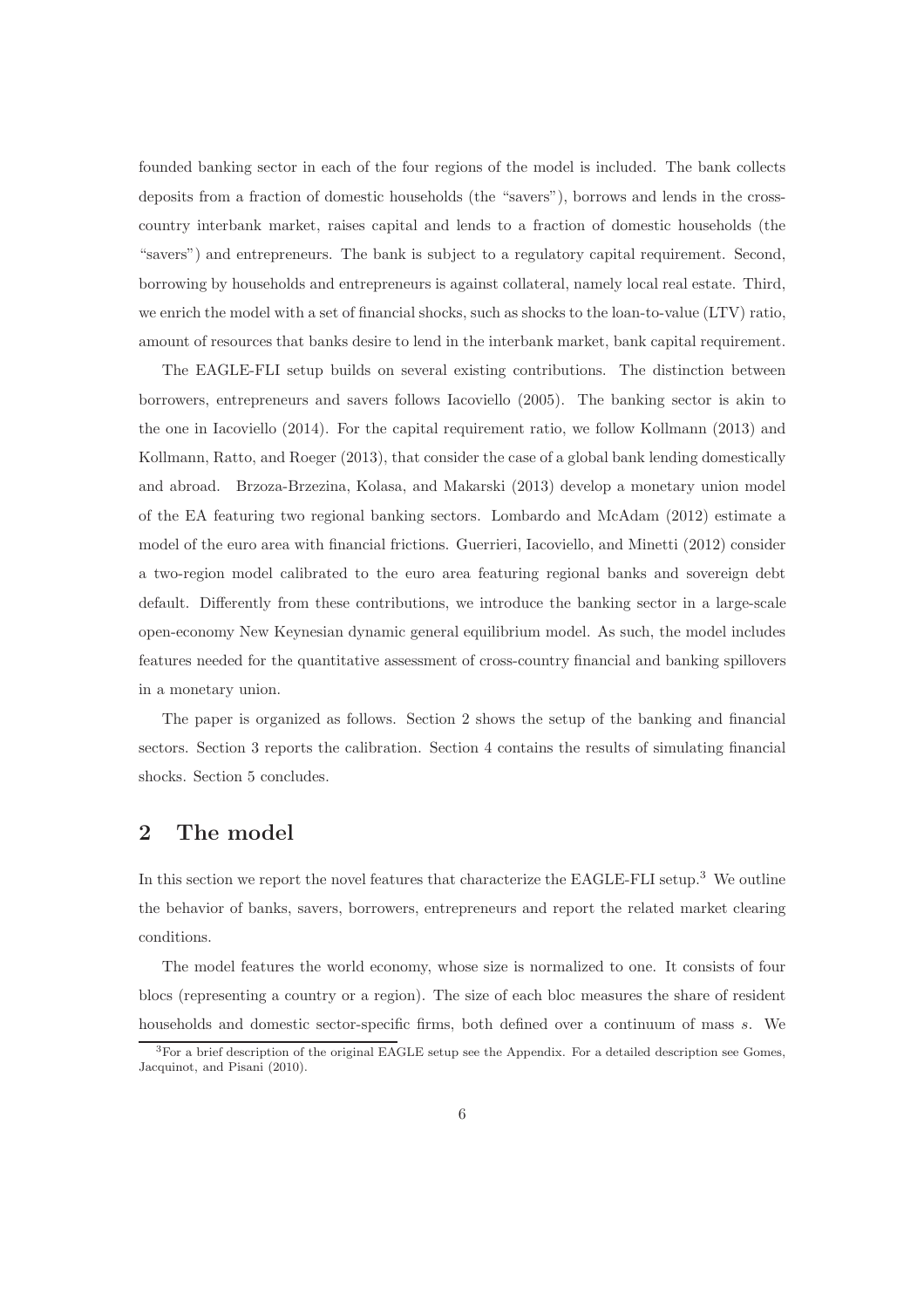assume that two of the blocs, labelled Home  $(H)$  and rest of the EA (REA), are members of a monetary union, the Euro area (EA). As such, they share the monetary policy authority and the nominal exchange rates against the other two blocs, assumed to represent the US and the rest of the world (RW).

In what follows we focus on a description of the  $H$  bloc of the EA. We describe the banking sector, households' behavior, monetary authority. We end the section by detailing the market clearing conditions. Other blocs are similar, so we do not report the related equations to save on space. Specifically, the REA bloc has the same setup as  $H$  block. The US and RW blocks differ from those of the EA only because their banking sectors do not lend neither each other nor to EA banking sectors.

#### 2.1 The banking sector

Similar to Kollmann (2013), we postulate the existence of the representative banking sector (the "bank"). Its size (as share of H population) is  $0 < \omega_B < 1$ . It acts under perfect competition and, hence maximizes profits taking interest rates as given and choosing the optimal amount of assets and liabilities. The banking sector intermediates funds between agents that cannot directly lend and borrow to each other (this is a crucial assumption for including the banking sector in a meaningful way in the model). The bank finances loans to the domestic impatient households (the "borrowers"), to domestic entrepreneurs through deposits (of domestic patient households) and capital. Moreover, the bank takes a position in the (cross-country) interbank market.

Utility. The lifetime utility function of the representative bank is defined in terms of real dividends:

$$
E_t \sum_{k=0}^{\infty} \left(\beta^B\right)^k \frac{1}{1-\sigma} \left(\frac{DIV_{t+k}^B}{P_{t+k}^C}\right)^{1-\sigma} \tag{1}
$$

where E is the expectation operator,  $0 < \beta^B < 1$  is the discount factor,  $1/\sigma > 0$  is the intertemporal elasticity of substitution,  $DIV^B$  represents nominal dividends from banking intermediation activity and  $P^C$  is the domestic consumption deflator.

The budget constraint. Deposits, loans, and the position in the interbank market are all defined as one-period euro-denominated nominal assets and liabilities. They enter the following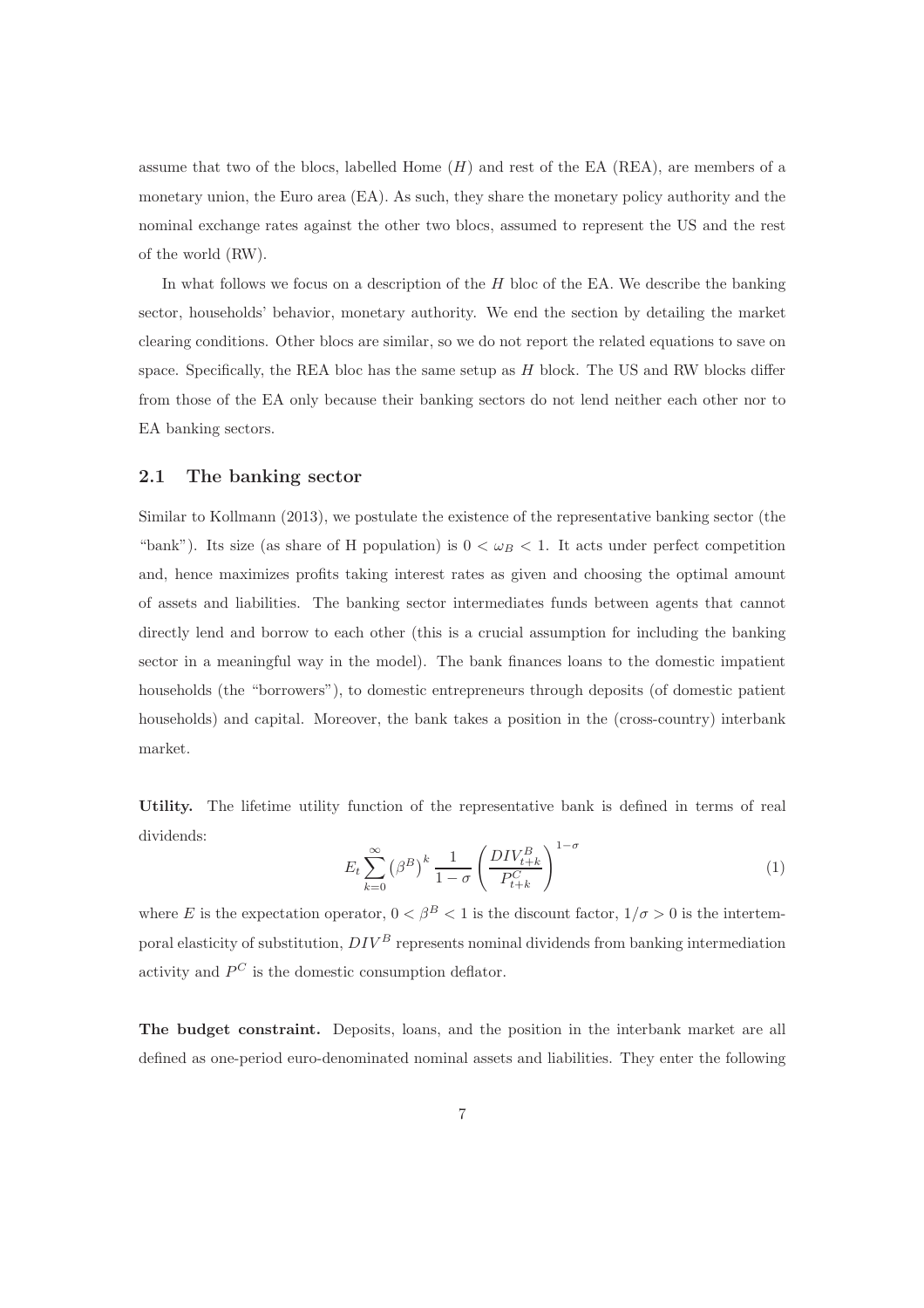budget constraint (expressed in nominal terms):

$$
DIV_t^B = -L_t + R_{t-1}^L L_{t-1} - L_t^{IB} + R_{t-1}^{IB} L_{t-1}^{IB}
$$

$$
+ D_t^{Supply} - R_{t-1}^D D_{t-1}^{Supply}
$$

$$
- P_t^C \Gamma_{IB,t} - P_t^C \Gamma_{X,t}
$$
 $(2)$ 

where L denotes the amount of loans granted to domestic entrepreneurs and "borrowers" at the gross interest rate  $R^L$ ,  $L^{IB}$  is the amount of loans granted to the REA banking sector in EA interbank market at the gross interest rate  $R^{IB}$ ,  $D^{Supply}$  denotes the amount of deposits collected on which the gross interest rate  $R^D$  is paid. The terms  $\Gamma_{IB,t}$  and  $\Gamma_{X,t}$  are costs the banking sector faces when adjusting the position in the interbank market and the excess bank capital, respectively. They will be defined below.

The interbank market. The H bank can borrow from or lend to the REA bank in the EA interbank market, subject to the following adjustment cost:

$$
\Gamma_{IB} \equiv \frac{\gamma_{IB}}{2} \left( l_t^{IB} - \frac{\kappa^{IB} \overline{p}^Y \overline{Y}}{\omega_B} \right)^2 \tag{3}
$$

where  $\gamma_{IB} > 0$  is a parameter and  $l_t^{IB} \equiv L_t^{IB} / P_t^C$  is the interbank loan granted by this bank expressed in consumption units (real terms). The adjustment cost introduces a wedge between the interest rate on interbank loans and the interest rate on deposits. The parameters  $\bar{p}^Y$  and  $\bar{Y}$  represent the steady-state output deflator and real output, respectively  $(\bar{p}^Y \bar{Y} \equiv \overline{P}^Y \overline{Y}/\overline{P}^C)$ . The parameter  $\kappa^{IB}$  defined as:

$$
\kappa_{IB} \equiv \frac{\omega_B \bar{l}_{IB}}{\overline{p}^Y \overline{Y}} \tag{4}
$$

is the steady-state interbank loan-to-GDP ratio.

The interbank market is formalized in a rather simple way. The model represents a cashless economy (see Woodford, 1998) so we abstract from money and, hence, from interbank liquidity as well. However, the introduction of this market allows us to evaluate in the model cross-country spillovers directly associated with a bank's behavior towards the other representative bank. This is relevant in the light of the recent euro area economic history, characterized by relevant changes in the amount of cross-country interbank lending. In particular, introducing the interbank market allows to introduce a bank-specific shock by exogenously shocking the parameter  $\kappa_{IB}$ . This can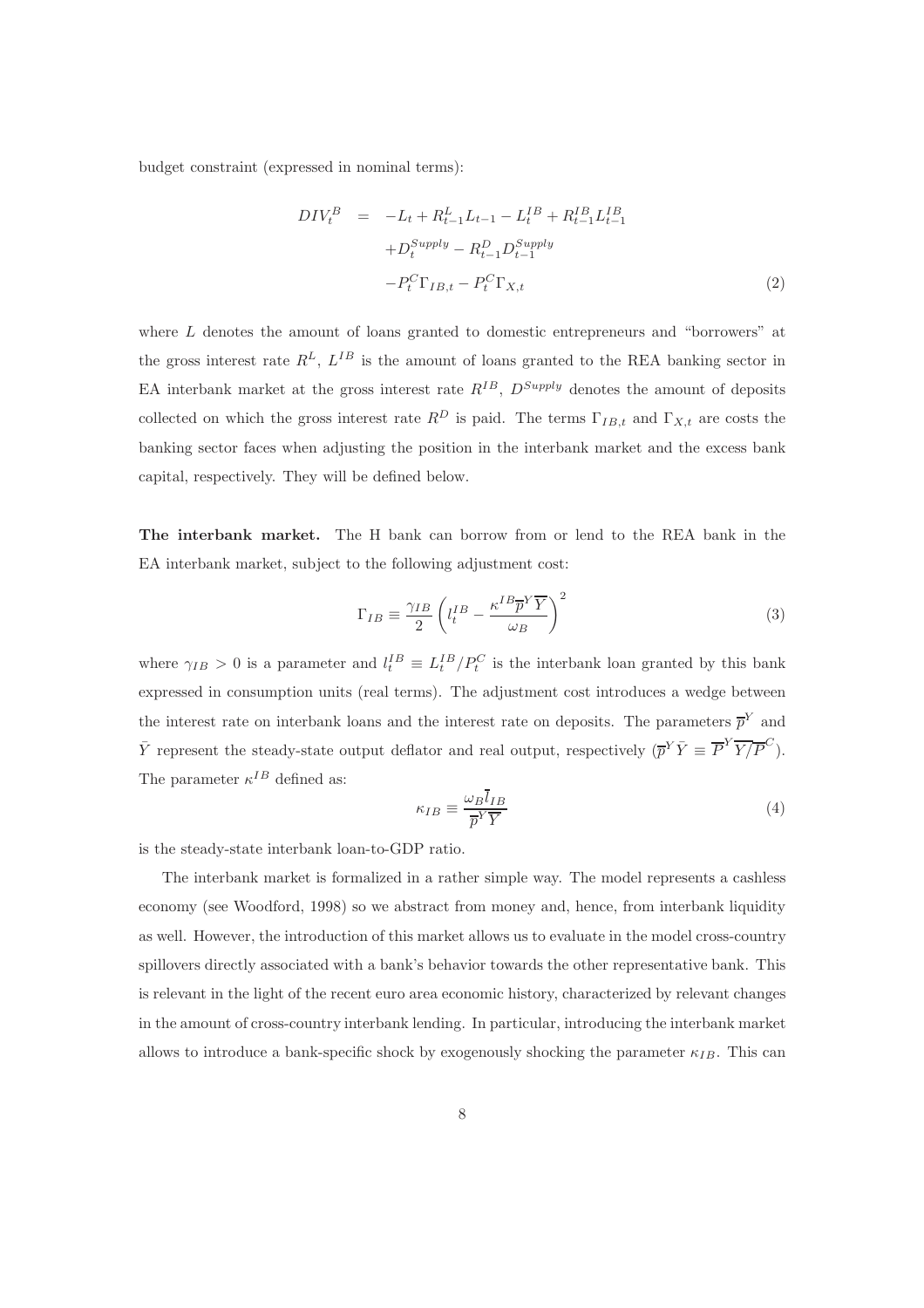be interpreted as a change in the long-run "desired"amount of interbank lending, that may be related to factors not formalized such as changes in banks portfolio choices due to changes in liquidity needs or attitude toward risk.

Capital requirement. We assume the bank faces a regulatory capital requirement, i.e., its period t capital

$$
K_t^B = L_t - D_t^{Supply} + L_t^{IB}
$$
\n
$$
\tag{5}
$$

should not be less than a (possibly time-varying) fraction  $\Upsilon_{K,t}$   $(0 < \Upsilon_{K,t} < 1)$  of its loans in the same period to domestic households and entrepreneurs,  $L_t$ .<sup>4</sup>Define excess bank capital, at the end of period t, as:

$$
X_t \equiv (1 - \Upsilon_{K,t})L_t - D_t^{Supply} + L_t^{IB}
$$
\n
$$
(6)
$$

We assume it is costly for the bank to deviate from the long-run (steady-state) value of excess bank capital, according to the following quadratic function expressed in consumption units:<sup>5</sup>

$$
\Gamma_X \equiv \frac{\gamma_X}{2} \left( x_t - \bar{x} \right)^2 \tag{7}
$$

where  $\gamma_X > 0$  is a parameter,  $x_t \equiv X_t/P_t^C$  and  $\bar{x}$  the corresponding steady-state value. This adjustment cost introduce a wedge between the interest rate on domestic loans and the interest rate on deposits.

First order conditions. The representative bank maximizes lifetime utility (1) subject to their budget constraint (2) and the cost from deviating from the capital requirement (7) (and excess bank capital definition (6)) with respect to dividends, deposit supply, loans supply and interbank position. This implies the following first order conditions:

• marginal utility of dividends

$$
\Lambda_t^B = \left(\frac{DIV_t}{P_t^C}\right)^{-\sigma} \frac{1}{P_t^C}
$$
\n(8)

• deposit supply

$$
\Lambda_t^B = \beta^B E_t \left[ \Lambda_{t+1}^B R_t^D \right] - \Lambda_t^B \gamma_X \left( x_t - \bar{x} \right) \tag{9}
$$

<sup>4</sup>Bank capital requirements can limit moral hazard in the presence of informational frictions and deposit insurance. We do not model this issue and take the capital requirement as given. Moreover, for simplicity, we assume that interbank loans are not subject to the capital requirement.

<sup>&</sup>lt;sup>5</sup>In the steady state equilibrium the capital requirement is satisfied, thus  $X = L - D^{Supply} + L^{IB} - \Upsilon_K L =$  $K^B - \Upsilon_K L \geq 0.$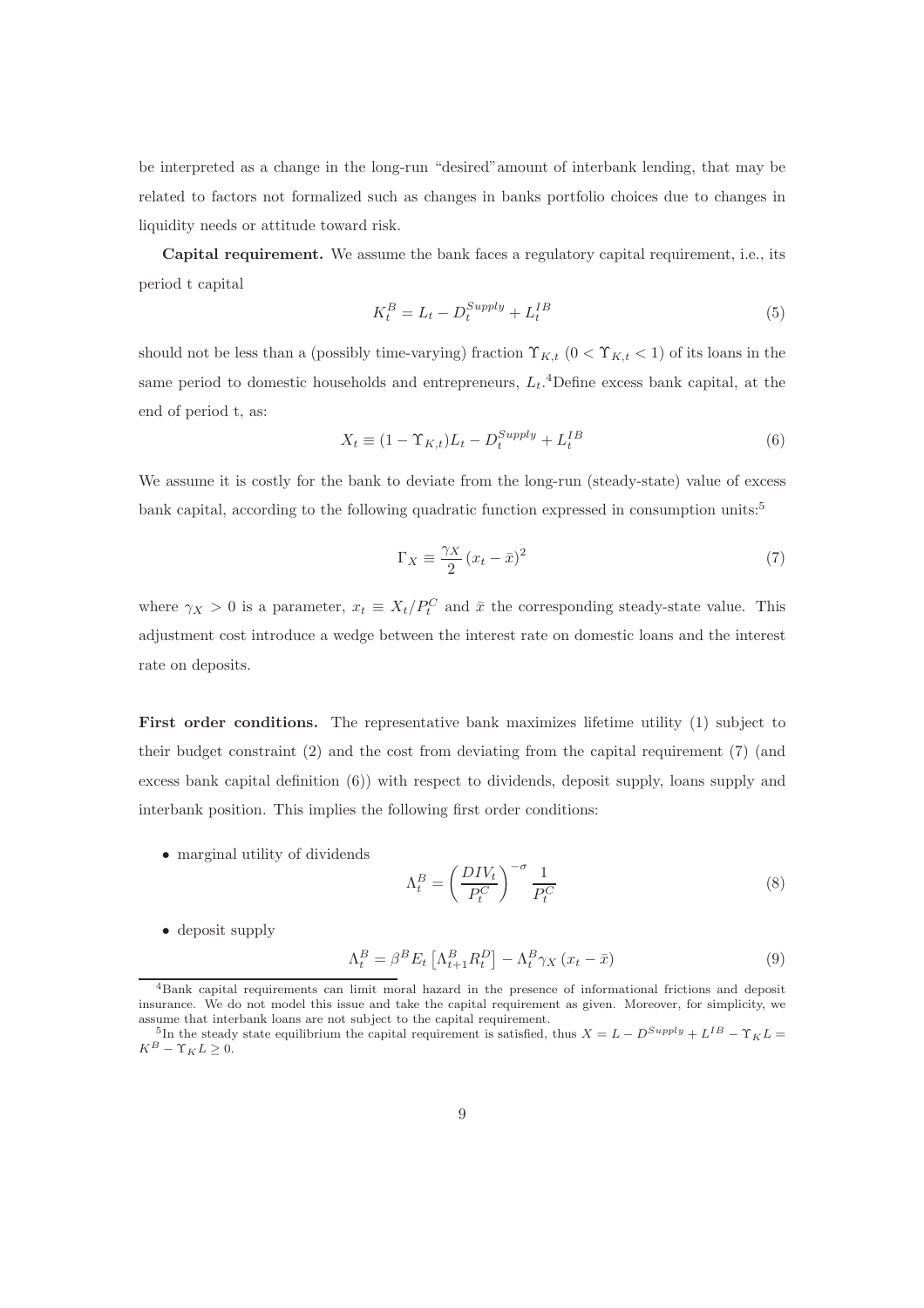• loans supply

$$
\Lambda_t^B = \beta^B E_t \left[ \Lambda_{t+1}^B R_t^L \right] - \Lambda_t^B \gamma_X (1 - \Upsilon_K) \left( x_t - \bar{x} \right) \tag{10}
$$

• interbank loan

$$
\Lambda_t^B = \beta^B E_t \left[ \Lambda_{t+1}^B R_t^{IB} \right] - \Lambda_t^B \gamma_{IB} (l_t^{IB} - \frac{\kappa^{IB} \overline{p}^Y \overline{Y}}{\omega_B}) \tag{11}
$$

#### 2.2 Households

The Home economy is populated by a continuum of two types of households: patient ("savers") and impatient ("borrowers"). I-type households (indexed by  $i$ ) are patient while J-type (indexed by j) are impatient households. The savers are a fraction  $(1 - \omega_J - \omega_E - \omega_B)$  of the H population, where  $\omega_J$ ,  $\omega_E$  (0 <  $\omega_J$ ,  $\omega_E$  < 1) are the shares of impatient households and entrepreneurs in the H population, respectively. For each type, households have same preferences, budget constraint and initial asset positions. As such, they make the same optimal choices and it is possible to assume a representative patient household and a representative impatient household (there is also a representative entrepreneur, as reported in Section 2.3). These two types of households differ in terms of their discount factors, whereby patient households discount the future at a lower rate than impatient households. As a consequence, in equilibrium, impatient households are net borrowers while patient households are net lenders  $vis-\hat{a}-vis$  a domestic bank.<sup>6</sup> Both types of households consume and work. Savers have access to multiple financial assets, constrained households borrow from the domestic banking sector.

#### Patient household ("Saver")

Utility. The representative patient household, labelled "saver", gets utility from consumption of the non-durable composite good,  $C_t$  (subject to external habit formation) and housing services  $H_t$  and gets disutility from working  $N_t$ :

$$
E_t \left[ \sum_{k=0}^{\infty} (\beta^I)^k \left( \frac{1-\kappa}{1-\sigma} \left( \frac{C_{I,t+k} - \kappa C_{I,t+k-1}}{1-\kappa} \right)^{1-\sigma} + \iota_I \ln H_{I,t+k}(i) - \frac{1}{1+\zeta} N_{I,t+k}^{1+\zeta} \right) \right] \tag{12}
$$

where  $\beta^I$  (0 <  $\beta^I$  < 1) is the discount rate,  $\kappa$  (0  $\leq \kappa \leq$  1) measures the degree of external habit formation in consumption,  $\sigma$  ( $\sigma > 0$ ) denotes the inverse of the intertemporal elasticity of substitution,  $\iota_I > 0$  is a parameter for utility from housing services and  $\zeta(\zeta > 0)$  is the inverse of the elasticity of work effort with respect to the real wage (Frisch elasticity).

 ${}^{6}$  For discount factor heterogeneity, see also Iacoviello (2005).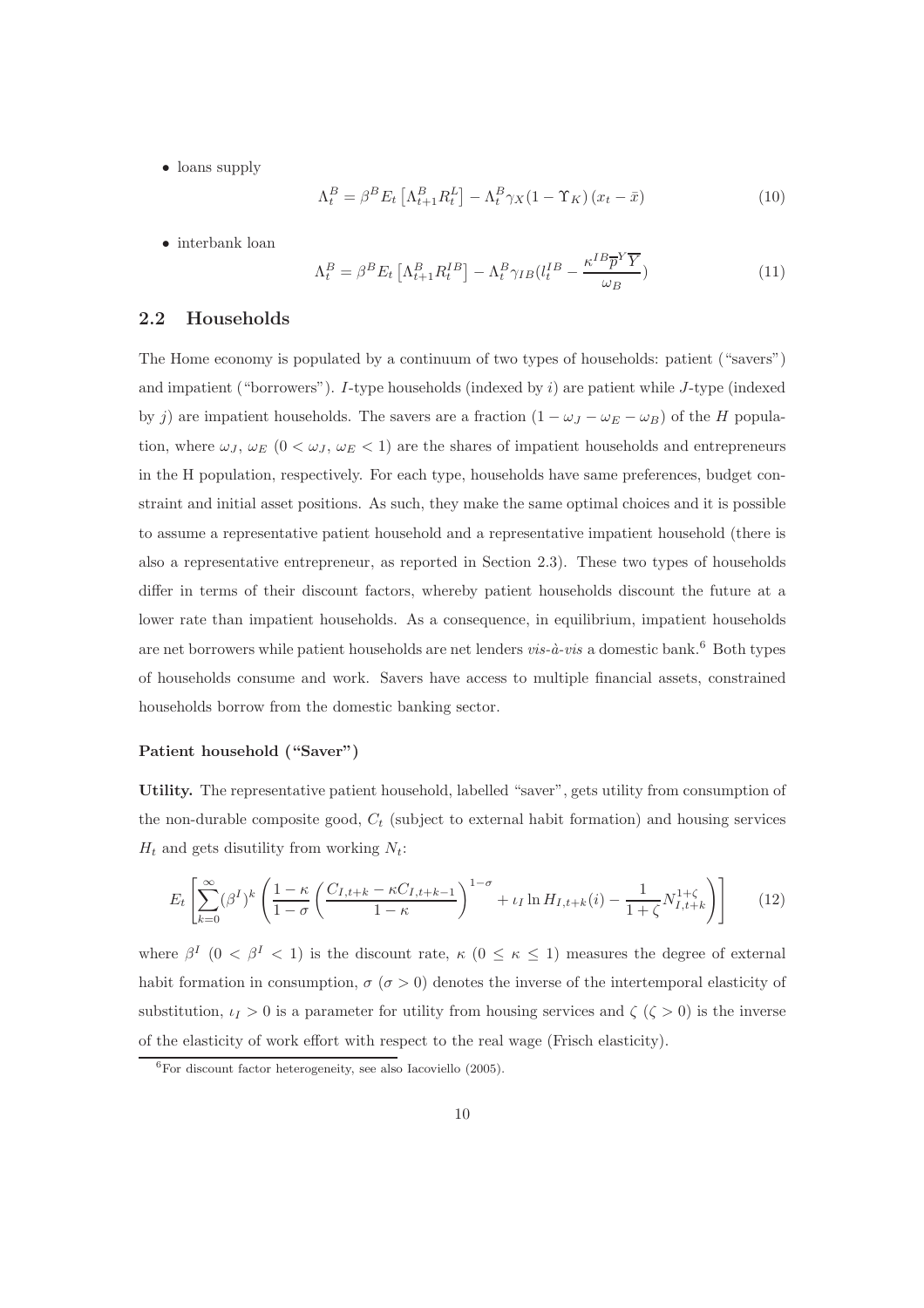Budget constraint. The patient household provides work to firms in the two intermediate goods production sectors under monopolistic competition and set wages  $W_{I,t}$  in a staggered way,  $\dot{a}$  la Calvo. She holds positions in euro-denominated domestic sovereign bonds, in internationally traded US dollar-denominated bonds and euro-denominated bonds (the last assumption holds only for the two EA blocs). She also deposits in the domestic bank. The nominal aggregate budget constraint is:

$$
D_t^{Dem} - R_{t-1}^D D_{t-1}^{Dem} + B_{I,t} - B_{I,t-1} R_{t-1} + B_{I,t}^{EA} - B_{I,t-1}^{EA} R_{t-1}
$$
  
+
$$
S_t^{H,US} B_{US,t} - S_t^{H,US} B_{US,t-1} R_{t-1}^{US}
$$
  
= 
$$
(1 - \tau_{N,t} - \tau_{W_h,t}) W_{I,t} N_{I,t} + (1 - \tau_{D,t}) DIV_t^F - Q_t^H (H_{I,t} - (1 - \delta_H) H_{I,t-1})
$$
  
- 
$$
(1 + \tau_{C,t}) P_t^C C_{I,t} - P_t^C \Gamma_{DH} + T R_t - T_t
$$
 (13)

where  $D^{Dem}$  is demand for bank deposits;  $B_{I,t}$  is the position in the domestic government bonds, traded only domestically between patient household and the government and paying the EA (gross) monetary policy rate  $R$ ;  $B_I^{EA}$  is the position in the euro-denominated bond, traded between EA patient households and paying the monetary policy rate EA rate  $R$ ;  $B_{US}$  is holdings of bonds denominated in US dollars, paying the gross interest rate  $R_t^{US}$ , set by the US central bank, and converted in euro currency by the nominal exchange rate between euro and the US dollar  $S_t^{H,US}$  (euro amount per unit of US dollar).<sup>7</sup> For income,  $W_{I,t}N_{I,t}$  is labor income (W is nominal wage, while  $0 < \tau_{N,t}, \tau_{W_h,t} < 1$  represent tax rates on labor and payrolls);  $DIV^F$  is income from ownership of domestic firms (other than banks) and  $0 < \tau_D < 1$  the related tax rate. For expenditures,  $Q^H$  is the price of housing  $(0 < \delta_H < 1$  is the depreciation rate of the housing stock, as housing is formalized as a durable good),  $0 < \tau_{C,t} < 1$  is tax rate on (non-durable) consumption good, and  $\Gamma_{DH}$  is the cost of adjusting deposits (in terms of consumption units), which is defined as

$$
\Gamma_{DH} \equiv \frac{\gamma_{DH}}{2} \left( d_t^{Dem} - \kappa^D \frac{\overline{p}^Y \overline{Y}}{1 - \omega_J - \omega_E - \omega_B} \right)^2 \tag{14}
$$

where  $d_t^{Dem} \equiv D_t^{Dem}/P_t^C$  is the demand for deposits expressed in "real " terms (domestic consumption units). Also:

$$
\kappa^D \equiv \frac{(1 - \omega_J - \omega_E - \omega_B) \overline{d}^{Dem}}{\overline{p}^Y \overline{Y}}
$$
\n(15)

<sup>7</sup>As standard in the literature, we add an adjustment cost on top of the interest rate paid by the US bond so to make the bond position (and, hence, the model) stationary. See the Appendix for details.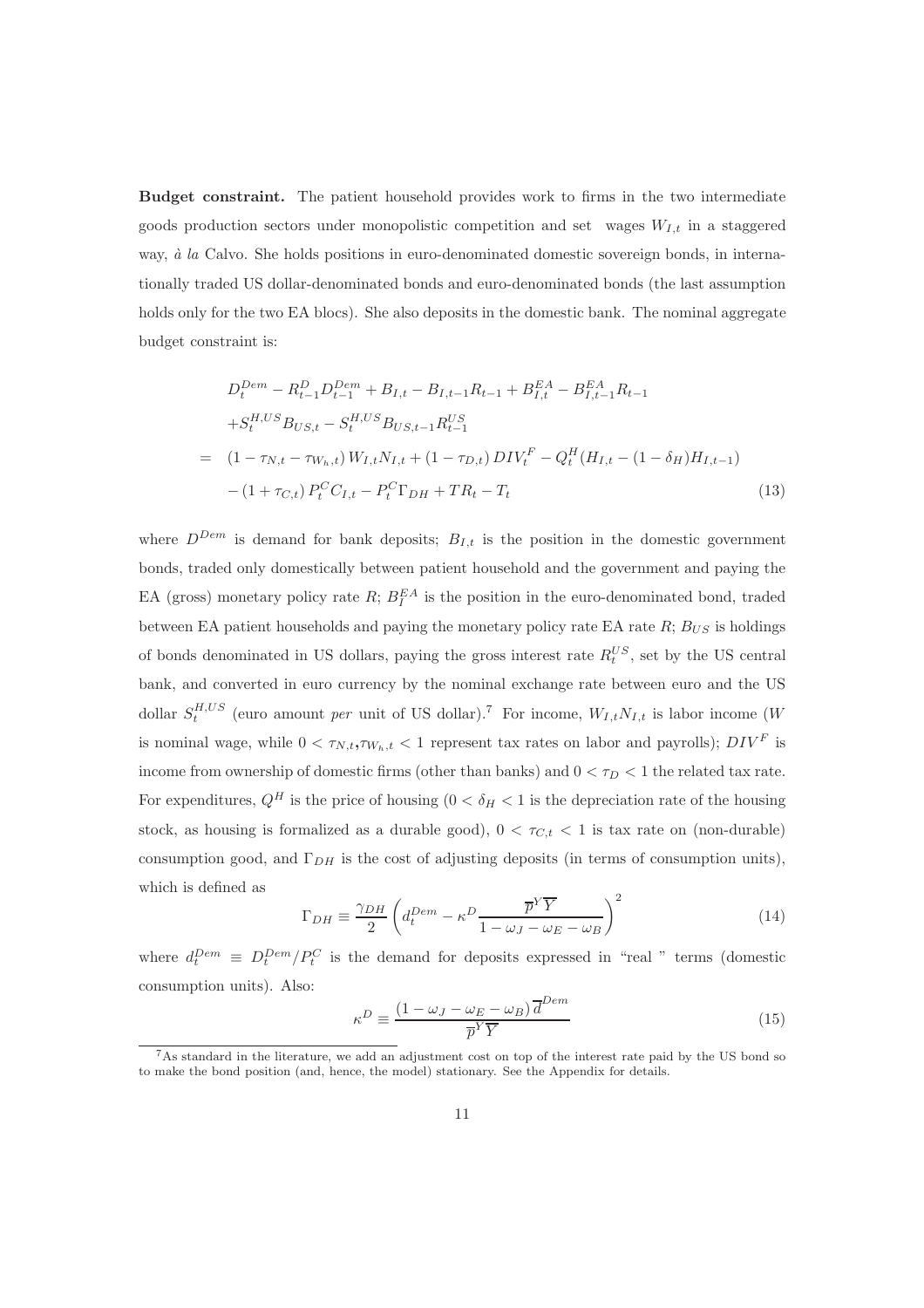is the share of deposits in steady-state GDP, where  $(1 - \omega_J - \omega_E - \omega_B) \overline{d}^{Dem}$  are aggregate deposits and  $\overline{p}^Y \overline{Y}$  is aggregate output, both computed in steady state. Finally, the terms TR and T represent (gross) lump-sum transfers and taxes. They are set, together with public spending and tax rates, by the domestic fiscal authority.

First order conditions. The household maximizes her lifetime utility subject to the budget constraint taking all prices but wages as given. Focusing on the new features of the model, namely housing and bank deposits, we obtain the following first order conditions ( $\Lambda_I$  is the marginal utility of consumption):

• marginal utility of consumption

$$
\Lambda_{I,t} P_t^C (1 + \tau_C) = \left(\frac{C_{I,t} - \kappa C_{I,t-1}}{1 - \kappa}\right)^{-\sigma}
$$
\n(16)

• deposits demand

$$
\Lambda_{I,t} \left[ 1 + \gamma_{DH} \left( d_t^{Dem} - \frac{\kappa^D \overline{p}^Y \overline{Y}}{1 - \omega_J - \omega_E} \right) \right] = \beta_I E_t \left[ \Lambda_{I,t+1} R_t^D \right] \tag{17}
$$

• real estate demand

$$
\Lambda_{I,t} Q_t^H = \frac{\iota}{H_{I,t}} + \beta^I E_t \left[ \Lambda_{I,t+1} (1 - \delta_H) Q_{t+1}^H \right] \tag{18}
$$

The remaining first order conditions are standard and reported in the Appendix.

#### Impatient household ("borrower")

Utility. The representative impatient household represents a fraction  $\omega_J$  of the H population. She discounts the future at a higher rate than patient household (and bank). This makes her, in equilibrium, borrower vis-à-vis the domestic bank. The impatient households lifetime utility function is:

$$
E_t\left[\sum_{k=0}^{\infty}(\beta_J)^k\left(\frac{1-\kappa}{1-\sigma}\left(\frac{C_{J,t+k}-\kappa C_{J,t+k-1}}{1-\kappa}\right)^{1-\sigma}+\iota_J\ln H_{J,t+k}-\frac{1}{1+\zeta}N_{J,t+k}^{1+\zeta}\right)\right]
$$
(19)

where  $\beta_J < \beta_I$ .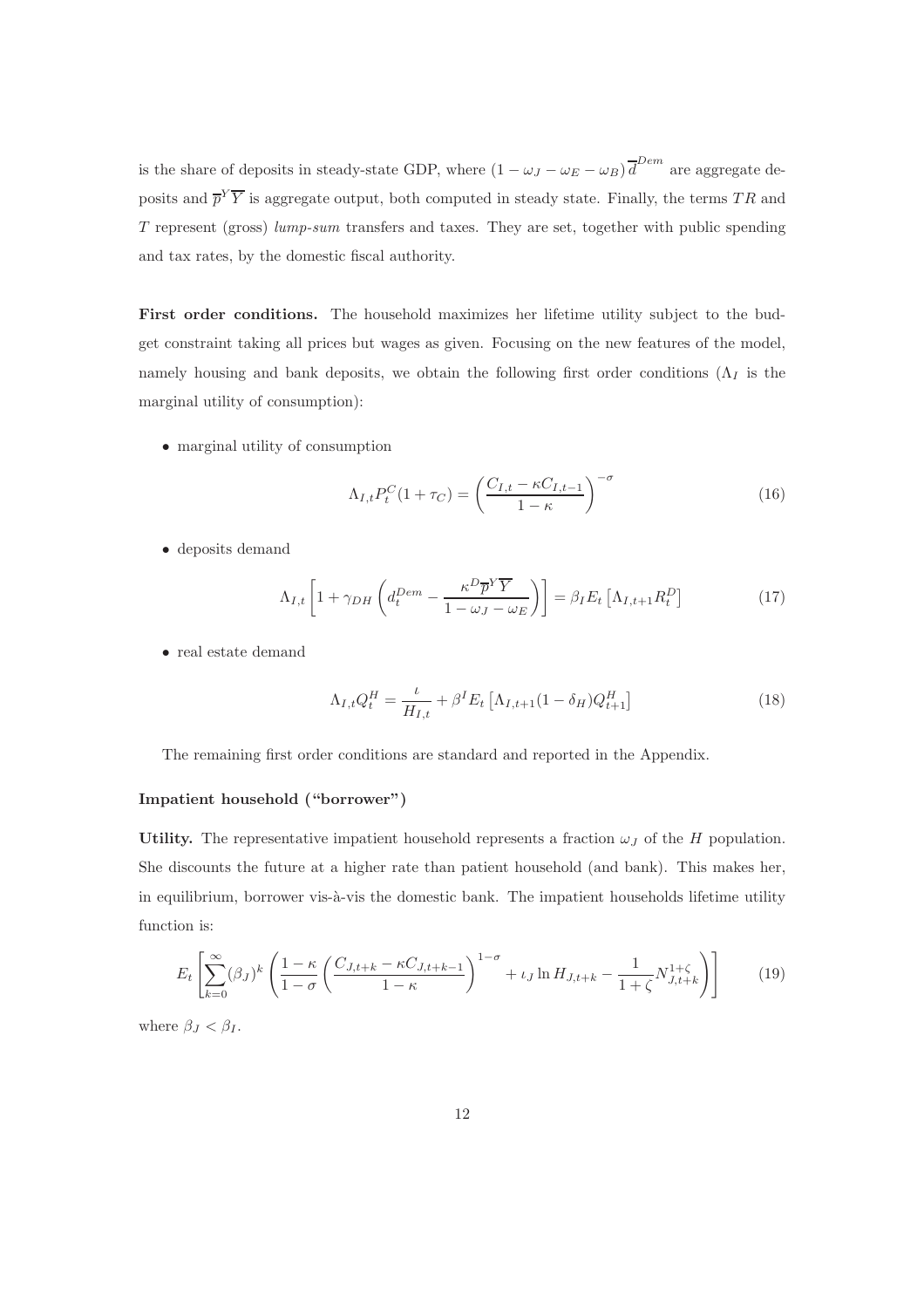Budget constraint. The impatient household provides work to firms in the two intermediate goods production sectors under monopolistic competition and set wages  $W_{J,t}$  in a staggered way,  $\dot{a}$  la Calvo. The (nominal) budget constraint is:

$$
B_{J,t} - R_{t-1}^{L} B_{J,t-1}
$$
  
= 
$$
(1 - \tau_N - \tau_{WH}) W_{J,t} N_{J,t} - (1 + \tau_C) P_t^C C_{J,t} - Q_t^H (H_{J,t} - (1 - \delta_H) H_{J,t-1})
$$
 (20)

where  $B_{J,t} < 0$  is the amount of loans from domestic bank and  $R_t^L$  the is the interest rate.

Borrowing constraint. In equilibrium, the impatient household is a net borrower. To borrow funds, she needs a collateral, represented by the expected value of the housing stock. Therefore, she faces the following borrowing constraint:

$$
-B_{J,t}R_t^L \le V_{J,t}E_t \left[Q_{t+1}^H H_{J,t}\right] \tag{21}
$$

where  $0 < V_{J,t} < 1$  is the (possibly time-varying) loan-to-value ratio. The borrowing constraint is consistent with standard lending criteria used in the mortgage market, which limit the amount lent to a fraction of the value of the asset.

First order conditions. The impatient household maximizes utility with respect to consumption of nondurables, housing and loans subject to the budget constraint and the borrowing constraint and taking all prices, but wages, as given. The reason is that the impatient household supplies labor under monopolistic competition. As such, she optimally sets her nominal wage taking labor demand by firms into account. The borrowing constraint is assumed to hold with equality (see Iacoviello, 2005). Focusing on the new features of the model, we obtain the following first order conditions:

• marginal utility of consumption

$$
\Lambda_{J,t} P_t^C (1 + \tau_C) = \left(\frac{C_{J,t} - \kappa C_{J,t-1}}{1 - \kappa}\right)^{-\sigma}
$$
\n(22)

• loan demand

$$
\Lambda_{J,t} = R_t^L \Lambda_{JC,t} + \beta_J E_t \left[ \Lambda_{J,t+1} R_t^L \right]
$$
\n(23)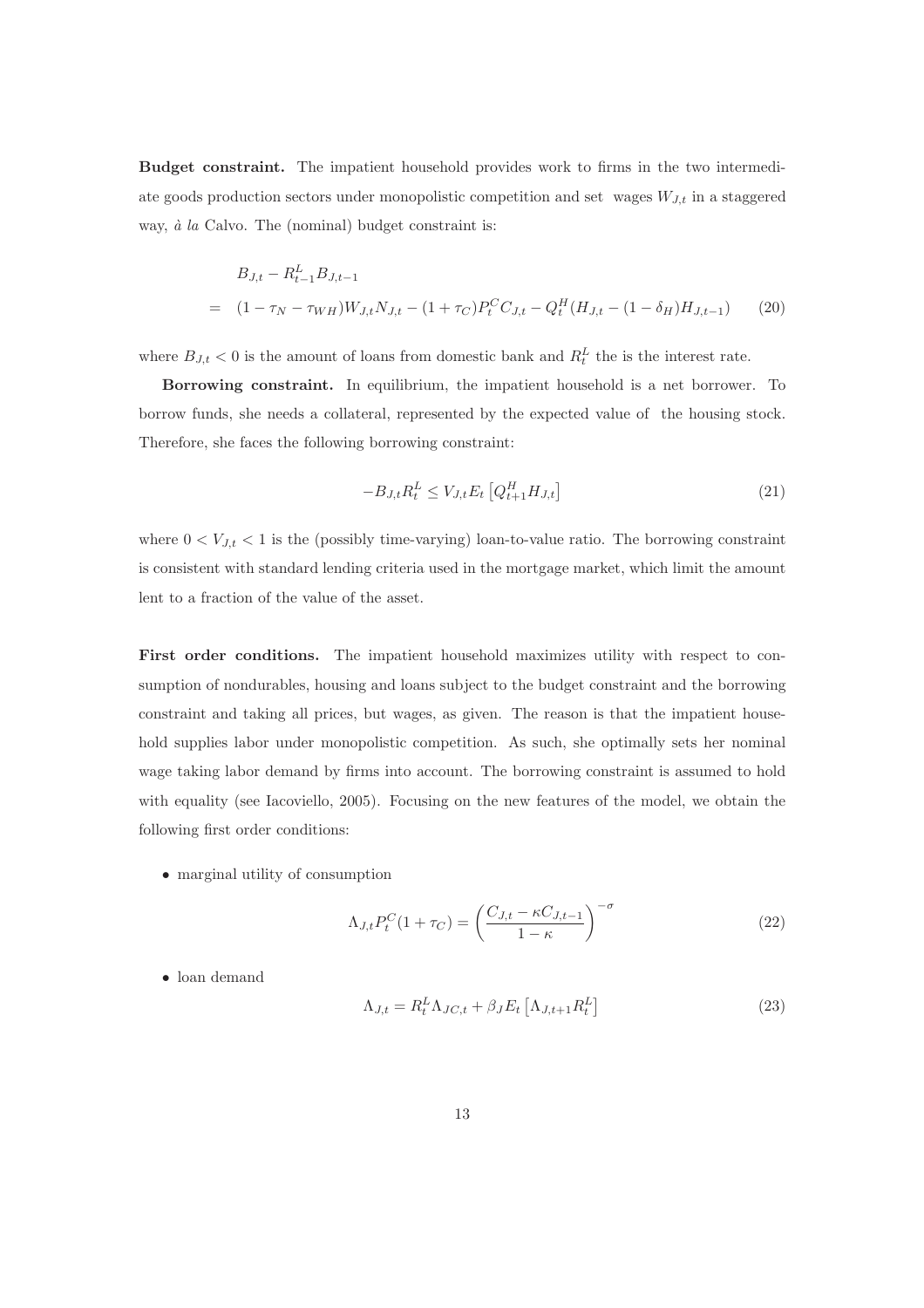• real estate demand

$$
\Lambda_{J,t} Q_t^H = \frac{\iota}{H_{J,t}} + \beta_J E_t \left[ \Lambda_{J,t+1} (1 - \delta_H) Q_{t+1}^H \right] + \Lambda_{JC,t} V_{J,t} E_t \left[ Q_{t+1}^H \right] \tag{24}
$$

where  $\Lambda_J$  is the Lagrange multiplier of the budget constraint and  $\Lambda_{JC,t}$  is the Lagrange multiplier of the borrowing constraint. Note that the presence of the borrowing constraint affects the optimal choices of borrowing and housing services (equations 23 and 24, respectively). Both the Euler and the housing demand equations differ from the corresponding patient household' formulations because of the presence of the Lagrange multiplier on the borrowing constraint. The multiplier equals the increase in lifetime utility that would stem from borrowing  $R^L$  euros, consuming or investing the proceeds, and reducing consumption by an appropriate amount the following period.

#### 2.3 Entrepreneur

Utility. The representative entrepreneur represents a fraction  $\omega_E$  of the H population. She maximizes the utility of a lifetime consumption represented by:

$$
E_t \sum_{k=0}^{\infty} (\beta_E)^k \left( \frac{1 - \kappa}{1 - \sigma} \left( \frac{C_{E, t+k} - \kappa C_{E, t+k-1}}{1 - \kappa} \right)^{(1 - \sigma)} \right)
$$
(25)

Budget constraint. The entrepreneur owns the physical capital stock and part of the aggregate (regional) stock of real estate. Both are rented in a competitive market to firms operating in the domestic intermediate sectors. Entrepreneurs can borrow funds from domestic banks. The investment in physical capital is subject to adjustment costs  $(\Gamma_I)$ , reported in the capital accumulation law (see the Appendix). The budget constraint reads as:

$$
B_{E,t} - R_{t-1}^L B_{E,t-1} = \text{Rent}_t H_{E,t-1} + (1 - \tau_K) \left( R_{K,t} u_t - \Gamma_u \left( u_t \right) P_t^I \right) K_{E,t-1} + \tau_{K,t} \delta P_t^I K_{E,t} - Q_t^H \left( H_{E,t} - (1 - \delta^H) H_{E,t-1} \right) - (1 + \tau_C) P_t^C C_{E,t} - P_t^I I_{E,t}
$$
(26)

where  $B<sup>E</sup> < 0$  is the amount of loans from domestic bank, *Rent* and  $R_{K,t}$  are the rental rates of real estate  $H_E$  and physical capital  $K_E$  to firms in the intermediate sector, respectively. The variable u stands for capital utilization and  $\Gamma_u$  stands for the respective adjustment cost. The variable  $\tau_{K,t}$   $(0 < \tau_K < 1)$  is the tax rate on physical capital, set by the domestic fiscal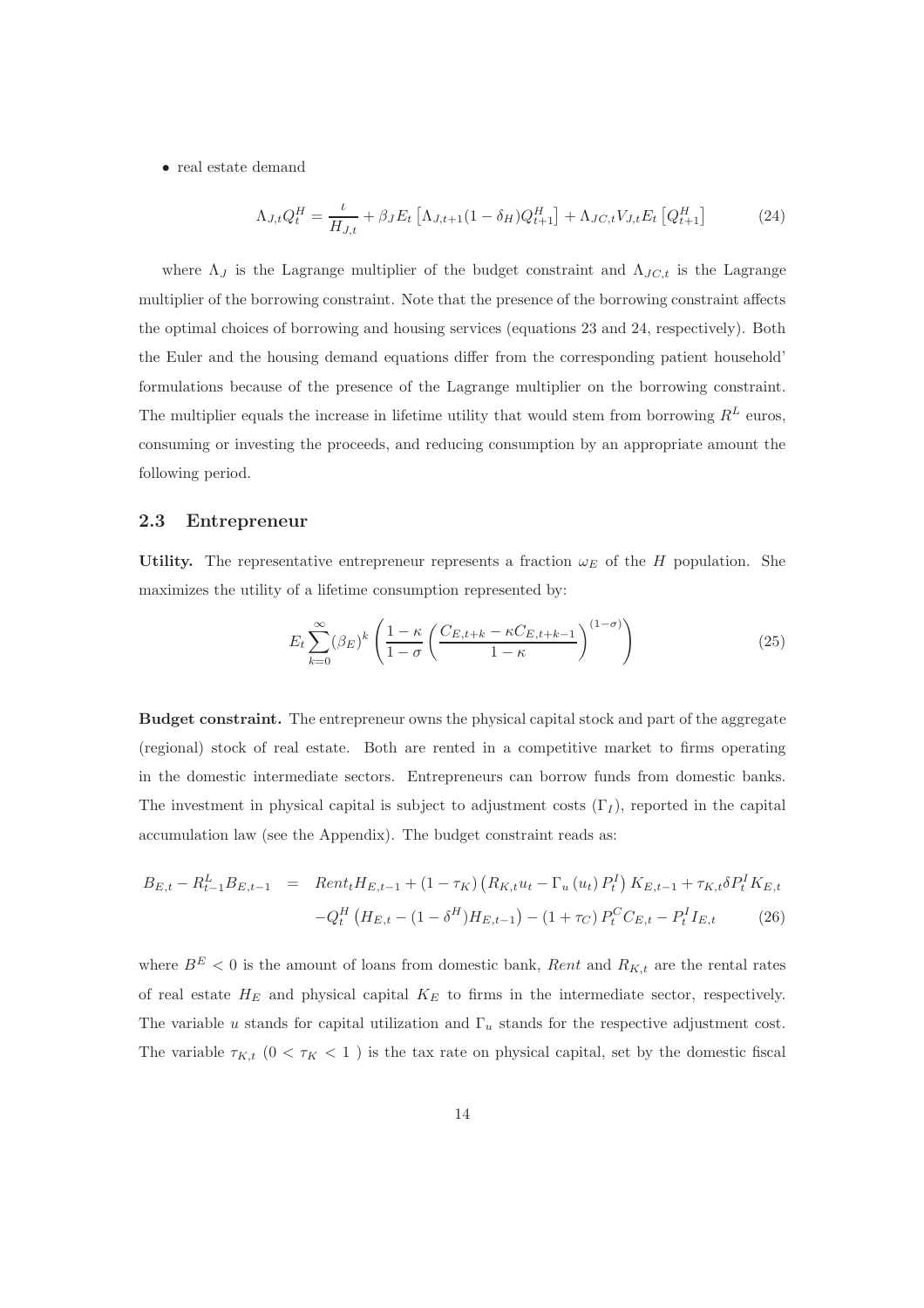authority. The parameters  $\delta$ ,  $\delta^H$   $(0 < \delta, \delta^H < 1)$  are the depreciation rates of capital and real estate, respectively. Finally, the variable  $I_E$  is the investment in physical capital, whose price is  $P^I$ .

**Borrowing constraint.** The entrepreneur borrows funds  $B<sup>E</sup>$  from the domestic banking sector using the owned real estate as collateral:

$$
-R_t^L B_{E,t} \le V_{E,t} E_t \left[ Q_{t+1}^H H_{E,t} \right] \tag{27}
$$

where  $0 < V_{E,t} < 1$  is the (possibly time-varying) entrepreneur's loan-to-value ratio.

First order conditions. The entrepreneur maximizes her utility with respect consumption, physical capital, investment in physical capital and housing subject to the budget constraint and the borrowing constraint and taking prices as given. The novel first order conditions are:

• consumption of nondurables

$$
\Lambda_{E,t} P_t^C (1 + \tau_C) = \left(\frac{C_{E,t} - \kappa C_{E,t-1}}{1 - \kappa}\right)^{-\sigma} \tag{28}
$$

• real estate demand

$$
\Lambda_{E,t} Q_t^H = \beta_E E_t \left[ \Lambda_{E,t+1} Rent_{t+1} + \Lambda_{E,t+1} (1 - \delta_H) Q_{t+1}^H \right] + \Lambda_{EC,t} V_{E,t} E_t \left[ Q_{t+1}^H \right] \tag{29}
$$

• loan demand

$$
\Lambda_{E,t} = R_t^L \Lambda_{EC,t} + \beta_E E_t \left[ \Lambda_{E,t+1} R_t^L \right]. \tag{30}
$$

where  $\Lambda_t^E$  is the Lagrange multiplier of the entrepreneurs' budget constraint and  $\Lambda_{EC,t}$  is the Lagrange multiplier of the entrepreneurs' borrowing constraint. Like for impatient households, the equations for consumption and housing choice hold with the addition of the multiplier associated with the borrowing restriction. The borrowing constraint introduces a wedge between the price of the real estate and its rental rate. It can be considered as a tax on the demands for credit and real estate.

The remaining first order conditions with respect to investment, capital utilization and the law of motion for capital are rather standard and thus reported in the Appendix.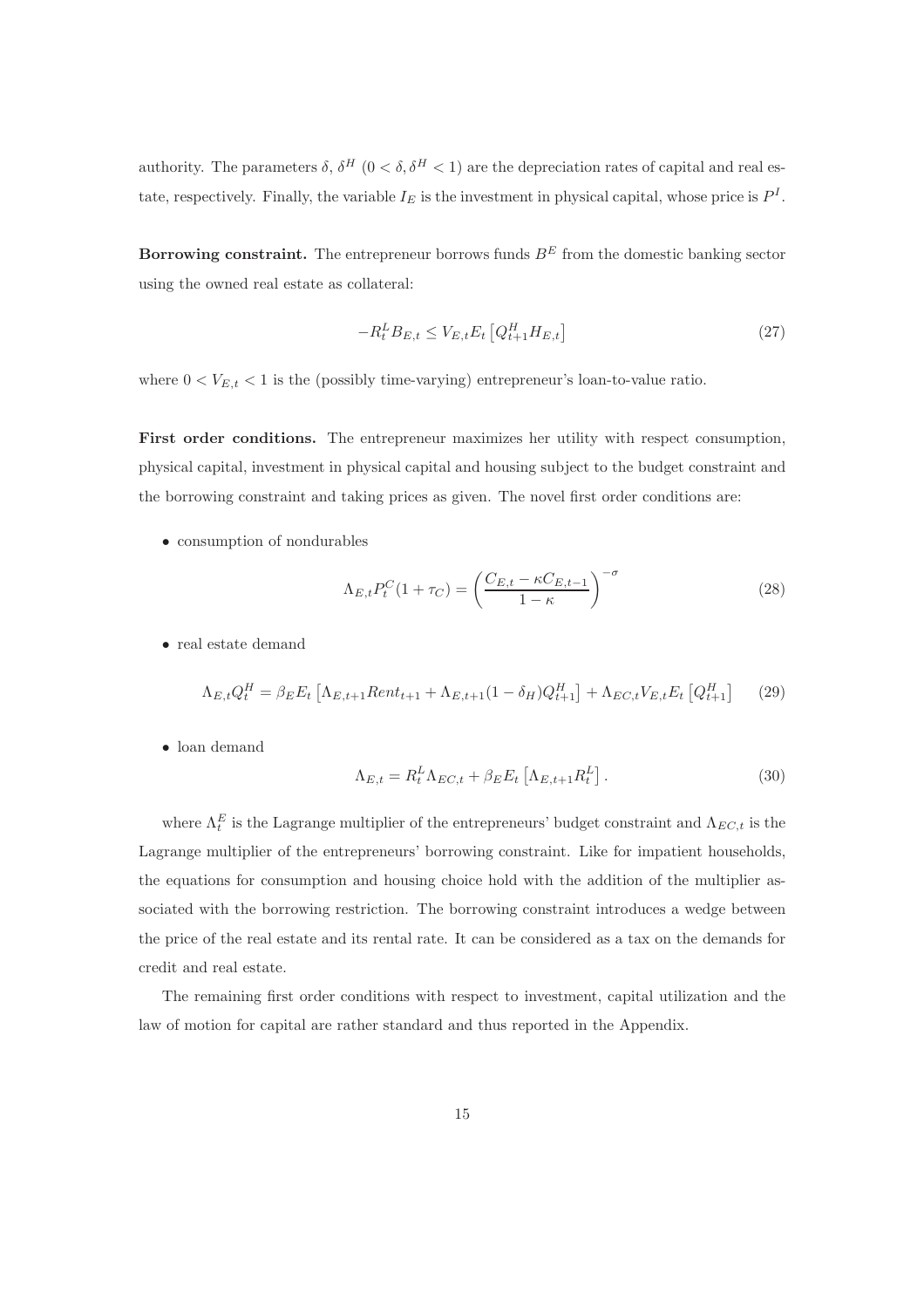#### 2.4 Firms

There are two types of firms. One type produces internationally tradable and nontradable intermediate goods. The other type produces nontraded final goods for consumption and investment purposes, using all intermediate goods as inputs.

#### Final good firms

Firms producing final nontradable goods are symmetric, act under perfect competition and use nontradable as well as domestic and imported tradable intermediate goods as inputs. The intermediate goods are assembled according to a constant elasticity of substitution (CES) technology. Final goods can be used both for private consumption and investment.

The setup of the final good firms mimics the one in the version of the EAGLE model without financial frictions and a banking sector.<sup>8</sup> The related equations are reported in the Appendix.

#### Intermediate good firms

There are firms producing tradable and nontradable intermediate goods (brands) under monopolistic competition regime. Each tradable brand is produced by a firm  $h$  belonging to the continuum of mass  $s^H$  ( $h \in [0, s^H)$ . Similarly, each nontradable brand is produced by a firm n, also defined over the continuum of mass  $s^N$   $(n \in [0, s^H)$ . Since EAGLE-FLI introduces a new input in production compared to the original EAGLE model, we will be describe the intermediate goods sector setup in more detail.

**Production technology.** Each nontradable and tradable intermediate good, respectively  $n$ and  $h$ , is produced using a Cobb-Douglas technology with three inputs: physical capital rented from domestic entrepreneurs  $(K_t^D(n)$  and  $K_t^D(n)$ ; domestic labor  $(N_t^D(n)$  and  $N_t^D(n)$ , each being an aggregate of both patient and impatient households labor services); real estate  $(H_t^D(n)$ and  $H_t^D(h)$  rented from domestic entrepreneurs

$$
Y_{t}^{S,N}(n) = z_{N,t} K_{t}^{D}(n)^{\alpha_{KN}} H_{t}^{D}(n)^{\alpha_{HN}} N_{t}^{D}(n)^{1-\alpha_{KN}-\alpha_{HN}} \tag{31}
$$

$$
Y_t^{S,T}(h) = z_{T,t} K_t^D(h)^{\alpha_{KT}} H_t^D(h)^{\alpha_{HT}} N_t^D(h)^{1-\alpha_{KT}-\alpha_{HT}}
$$
\n(32)

<sup>8</sup>For the details please see Gomes, Jacquinot and Pisani (2010, 2012).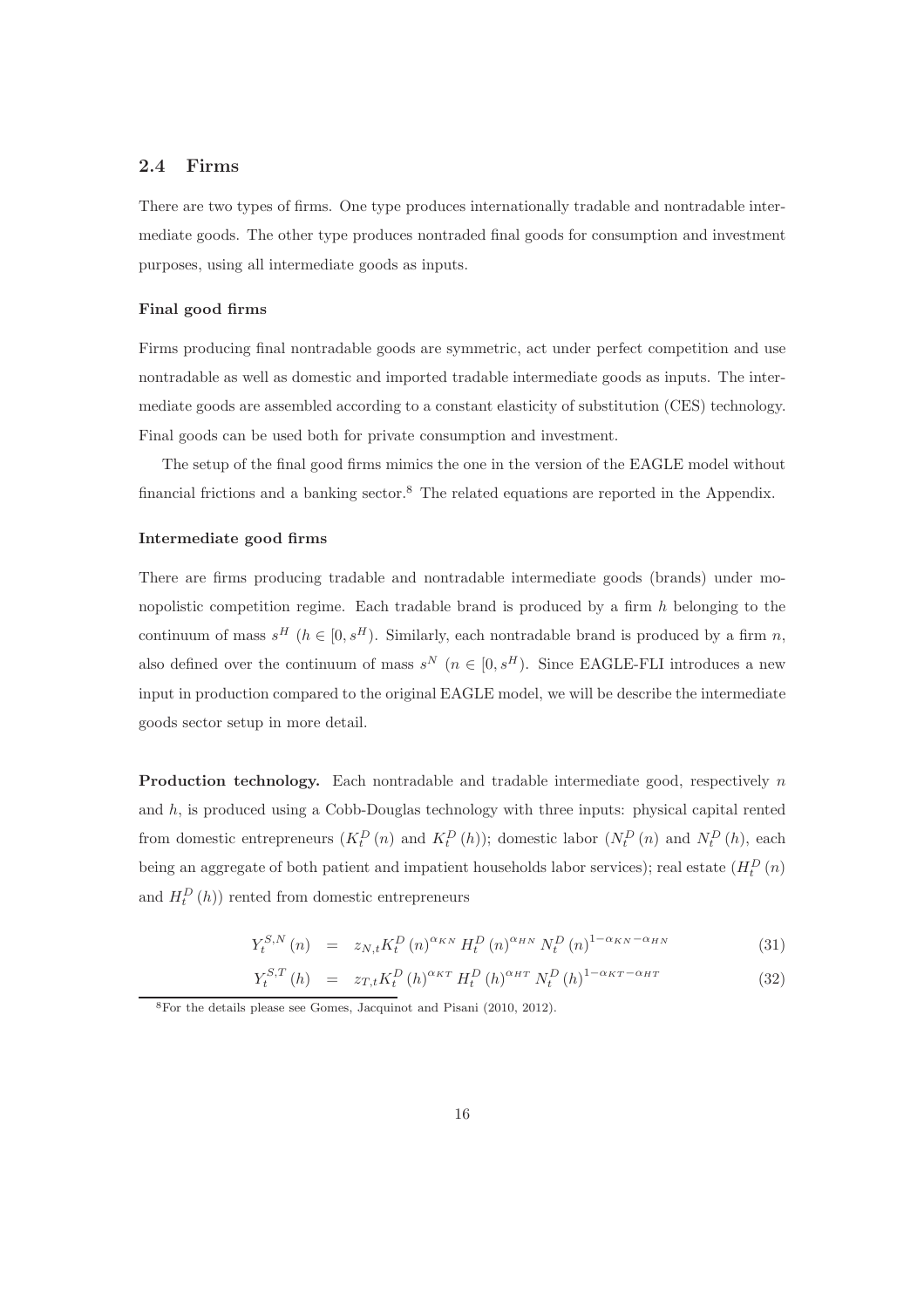where  $0 < \alpha_{KN}, \alpha_{KT}, \alpha_{HN}, \alpha_{HT} < 1$  and  $z_{N,t}$  and  $z_{T,t}$  are sector-specific productivity shocks (they are identical across firms within each sector).<sup>9</sup>

Taking input prices as given, firms in each sector minimize total production costs subject to the respective production function, (equations 31 and 32). This yields the demand functions for each type of input which are rather standard and reported only in the Appendix.

Price setting. Each intermediate goods producing firm sells its differentiated output under monopolistic competition in the domestic and the foreign markets. The firm charges different prices in local currency at home and in each foreign region. There is sluggish price adjustment due to staggered price contracts à la Calvo (1983). Firm h in the intermediate tradable sector discriminates across countries, by invoicing and setting the price of its brand in the currency of the generic destination market. Hence, the local currency pricing assumption holds. For details on the price setting equations see Gomes, Jacquinot and Pisani (2010, 2012). The corresponding equations are reported in the Appendix.

#### 2.5 Monetary authority

In the case of the EA, there exists a single monetary authority that targets a weighted (by regional size) average of regional (Home, H, and REA) annual consumer price inflation and real quarterly output growth:

$$
\left(R_t^{EA}\right)^4 = \phi_R^{EA} \left(R_{t-1}^{EA}\right)^4 + \left(1 - \phi_R^{EA}\right) \left[\left(\overline{R}^{EA}\right)^4 + \phi_{\Pi}^{EA} \left(\Pi_{C,t}^{EA,4} - \overline{\Pi}^{EA,4}\right)\right] + \phi_{gY}^{EA} \left(Y_{\mathcal{S}^T}^{EA} - 1\right) + \varepsilon_{R,t}^{EA}
$$
\n(33)

where  $\overline{\Pi}^{EA,4}$  is the long-run (yearly) inflation target and the yearly inflation rate  $\Pi_{C,t}^{EA,4}$  is defined as:

$$
\Pi_{C,t}^{EA,4} \equiv \left(\Pi_{C,t}^{H,4}\right)^{\frac{s^H}{s^H + s^{REA}}} \left(\Pi_{C,t}^{REA,4}\right)^{\frac{s^{REA}}{s^H + s^{REA}}} \tag{34}
$$

with:

$$
\Pi_{C,t}^{H,4} \equiv \frac{P_{C,t}^H}{P_{C,t-4}^H}, \ \Pi_{C,t}^{REA,4} \equiv \frac{P_{C,t}^{REA}}{P_{C,t-4}^{REA}} \tag{35}
$$

<sup>&</sup>lt;sup>9</sup>In the case of the EA there is also a technology shock  $z_t$ , which is common to both sectors and regions.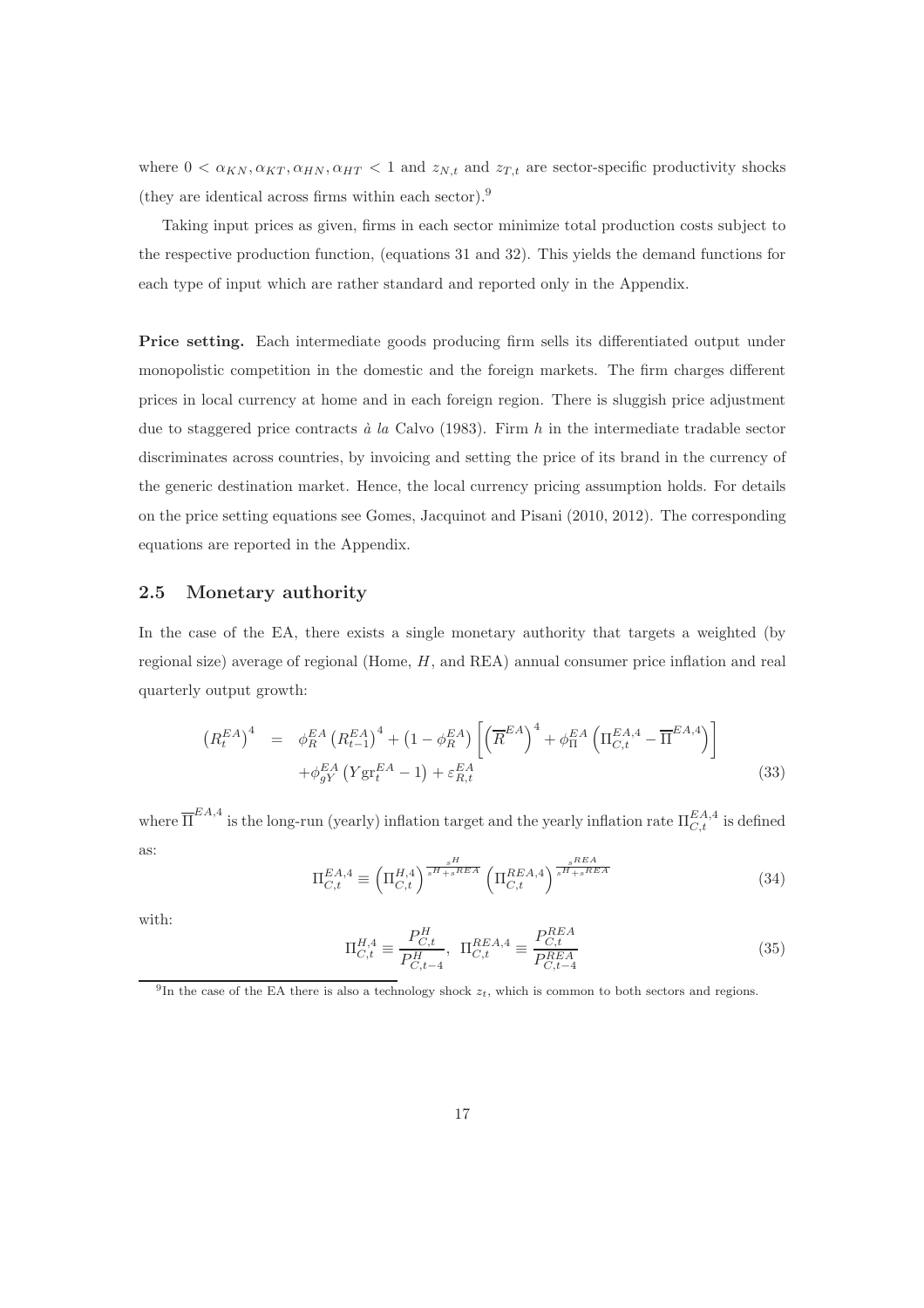and the EA output growth rate  $Y_{gr,t}^{EA}$  is defined as:

$$
Y_{gr,t}^{EA} \equiv \frac{Y_t^{EA}}{Y_{t-1}^{EA}} \equiv \frac{s^H Y_t^H + s^{REA} Y_t^{REA}}{s^H Y_{t-1}^H + s^{REA} Y_{t-1}^{REA}} \tag{36}
$$

where  $Y_t^H$  and  $Y_t^{REA}$  represent total final real output in the H and REA regions, respectively. They are weighted by the corresponding sizes of the regions in the world economy.

#### 2.6 Market clearing conditions

In this section, we report clearing conditions for the housing, loan, deposit, EA cross-country interbank markets. The remaining clearing conditions are reported in the Appendix.

• Housing market

Households and entrepreneurs demand real estate, which is assumed to be nontradable across countries and in aggregate fixed supply  $H$ :

$$
(1 - \omega_J - \omega_E)H_t^I + \omega_J H_t^J + \omega_E H_t^E = \bar{H}
$$
\n(37)

Entrepreneurs rent housing to firms producing intermediate tradable and nontradable goods:

$$
H_t^T + H_t^{NT} = \omega_E H_t^E \tag{38}
$$

• Loan market

Bankers supply loans to domestic entrepreneurs and impatient households:

$$
L_t + \omega_J B_t^J + \omega_E B_t^E = 0
$$
\n(39)

• Deposit market

Patient households demand bank deposits to domestic banks:

$$
D_t^{Supply} = (1 - \omega_J) D_t^{Dem}
$$
\n
$$
(40)
$$

• EA cross-country interbank market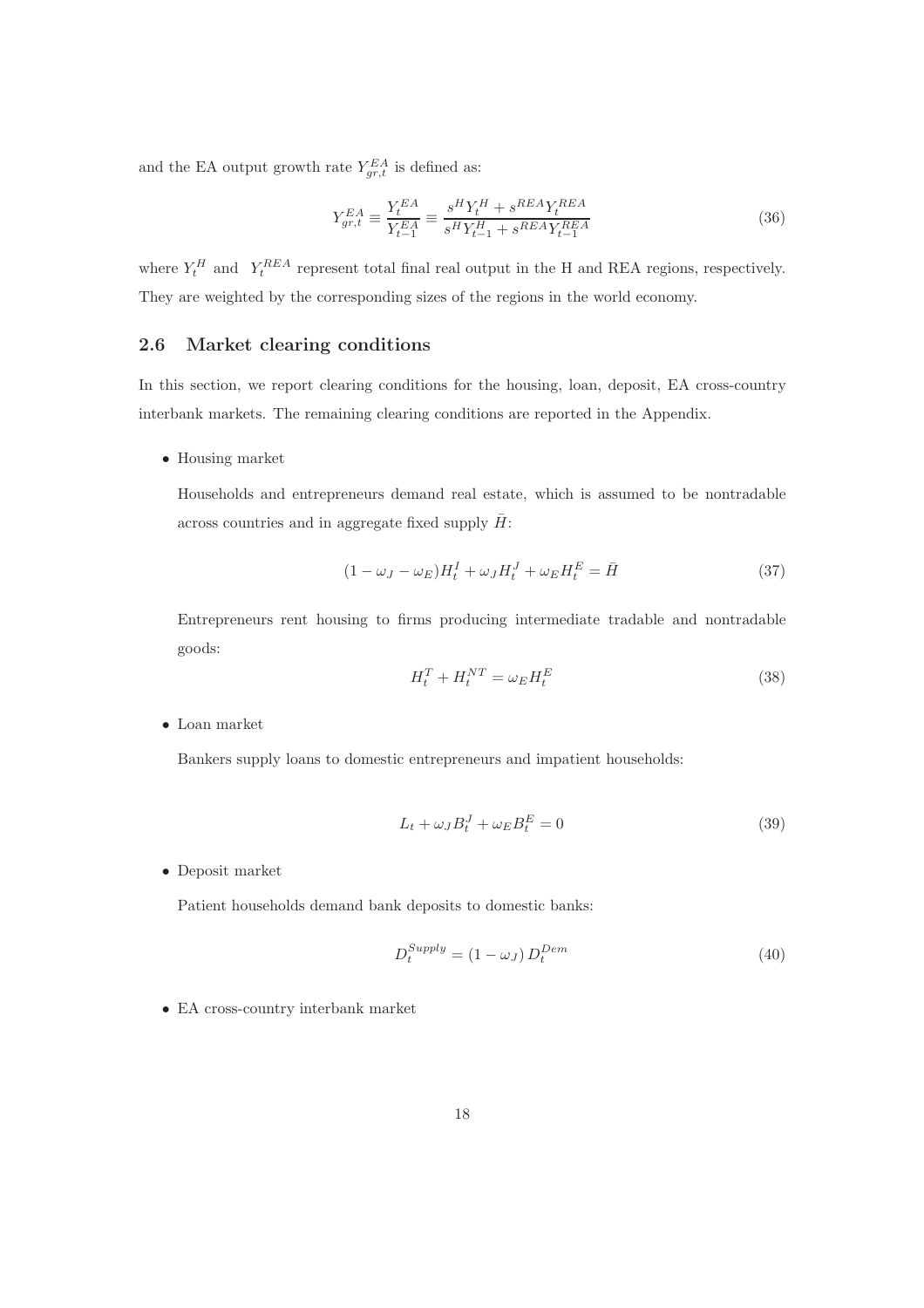The two EA regional banks lend each other resources through the EA interbank market. The market clearing is:

$$
s^H L_t^{IB,H} + s^{REA} L_t^{IB,REA} = 0 \tag{41}
$$

where  $s^H$  and  $s^{REA}$  are respectively the sizes of Home and REA regions,  $L^{IB,H}$  and  $L^{IB,REA}$ are the positions of Home and REA regions, respectively.

#### 2.7 Net foreign assets position and international relative prices

Home holdings of foreign bonds (that is, the Home economy's net foreign asset position), denominated in US dollars evolve according to:

$$
B_{US,t} + \frac{L_t^{IB}}{S_t^{H,US}} = B_{US,t-1}R_{t-1}^{US} + \frac{R_{t-1}^{IB}L_{t-1}^{IB}}{S_t^{H,US}} + \frac{TB_t^H}{S_t^{H,US}} \tag{42}
$$

where  $TB_t^H$  stands for the Homes trade balance and  $S_t^{H,US}$  is the nominal exchange rate, measured as number of euro per US dollar. The Home trade balance is:

$$
TB_t^H \equiv \sum_{CO \neq H} \frac{s^{CO}}{s^H} S_t^{H, CO} P_{X,t}^{H, CO} I M_t^{CO, H} - \sum_{CO \neq H} P_{IM,t}^{H, CO} I M_t^{H, CO}
$$
(43)

where  $S_t^{H,CO}$  is the nominal exchange rate (number of euros for unit of foreign currency),  $IM_t^{CO,H}$  is Home exports  $(P_{X,t}^{H,CO}$  is the corresponding price index in foreign currency),  $IM_t^{H,CO}$ is Home imports  $(P_{IM,t}^{H,CO}$  is the corresponding price index in euro terms).

The market clearing conditions, jointly with the budget constraints of the households, entrepreneurs, banking sector and the fiscal authority, imply the following aggregate resource constraint:

$$
P_{Y,t}Y_t = P_{C,t}C_t + P_{I,t}(I_t + \Gamma_u(u_t)K_t) + P_{G,t}G_t + \sum_{CO \neq H} \frac{s^{CO}}{s^H} S_t^{H,CO} P_{X,t}^{H,CO} I M_t^{CO,H}
$$

$$
- \sum_{CO \neq H} P_{IM,t}^{H,CO} \left( I M_{C,t}^{H,CO} \frac{1 - \Gamma_{IMC}^{H,CO} \left( I M_t^{C,CO} / Q_t^C \right)}{\Gamma_{IM}^{H,CO\dagger} \left( I M_t^{C,CO} / Q_t^C \right)} \right)
$$

$$
- \sum_{CO \neq H} P_{IM,t}^{H,CO} \left( I M_{I,t}^{H,CO} \frac{1 - \Gamma_{IMI}^{H,CO} \left( I M_t^{I,CO} / Q_t^I \right)}{\Gamma_{IMI}^{H,CO\dagger} \left( I M_t^{I,CO} / Q_t^I \right)} \right) \tag{44}
$$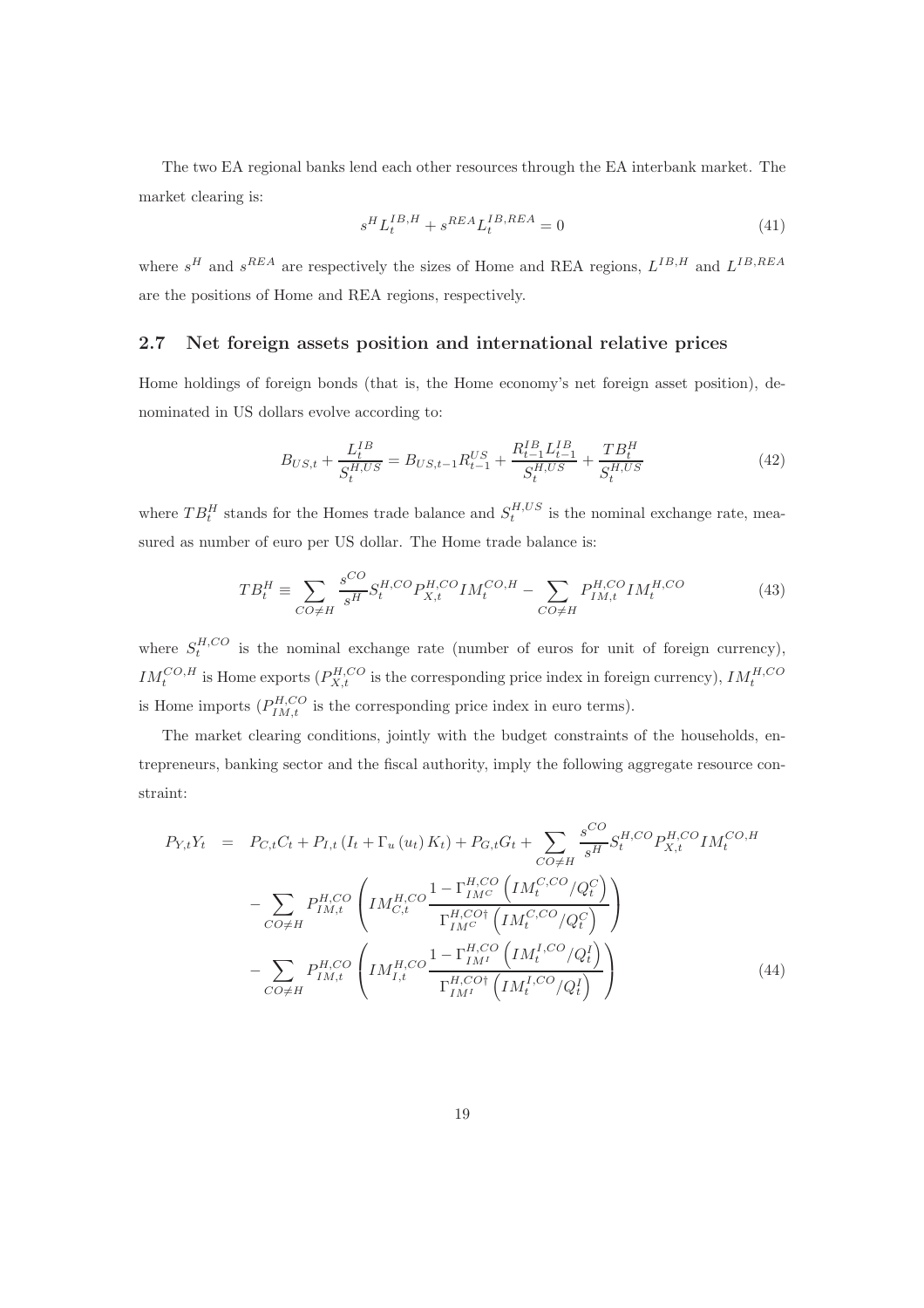where aggregate consumption  $C_t$  is:

$$
C_t = \omega_B C_t^B + (1 - \omega_J - \omega_E - \omega_B)C_{I,t} + \omega_J C_{J,t} + \omega_E C_t^E
$$
\n
$$
\tag{45}
$$

with:

$$
C_{B,t} \equiv div_t^B \equiv \frac{DIV_t^B}{P_t^C} \tag{46}
$$

and  $\Gamma_{IM}^{H,CO}$  is a (standard) adjustment costs on imports and  $\Gamma_{IM}^{H,CO\dagger}$  is defined as (see the Appendix for more details):

$$
\Gamma_{IM^C}^{H,CO\dagger}\left(\frac{IM_t^{C,CO}}{Q_t^C}\right) \equiv 1-\Gamma_{IM^C}^{H,CO}\left(\frac{IM_t^{C,CO}}{Q_t^C}\right)-\left(\Gamma_{IM^C}^{H,CO}\left(\frac{IM_t^{C,CO}}{Q_t^C}\right)\right)'IM_t^C.
$$

The Home bilateral terms of trade are defined as the domestic price of imports relative to the price of exports, both expressed in Home currency:

$$
TOT_t^{H,CO} \equiv \frac{P_{IM,t}^{H,CO}}{S_t^{H,CO} P_{X,t}^{H,CO}} \tag{47}
$$

The Home bilateral real exchange rate is defined as the CPI of country CO relative to the CPI of country  $H$ , both expressed in Home currency:

$$
RER_t^{H,CO} \equiv \frac{S_t^{H,CO}PC_{C,t}^{CO}}{P_{C,t}^H}
$$
\n
$$
\tag{48}
$$

## 3 Calibration

Tables 1 to 9 summarize the (quarterly) calibration of the model. We calibrate the model to Germany (Home country), as in the standard EAGLE version, REA, US and RW. We set parameter values to match great ratios or we follow the empirical evidence and the existing literature on EAGLE, GEM and NAWM.

Table 3 reports the great ratios. National accounts data are taken from the European Commission AMECO database. We set region sizes to match the share of world GDP (IMF data). We calibrate the net foreign asset position of each economy to match the corresponding data.<sup>10</sup>

Table xxx reports banks' balance sheet, as a ratio to annualized GDP. Given the lack of available data on collateralized loans for other purposes but housing, we chose to match the

<sup>10</sup>Given the import shares, net foreign asset position and international interest rate, the steady-state trade balance and real exchange rate level endogenously adjust.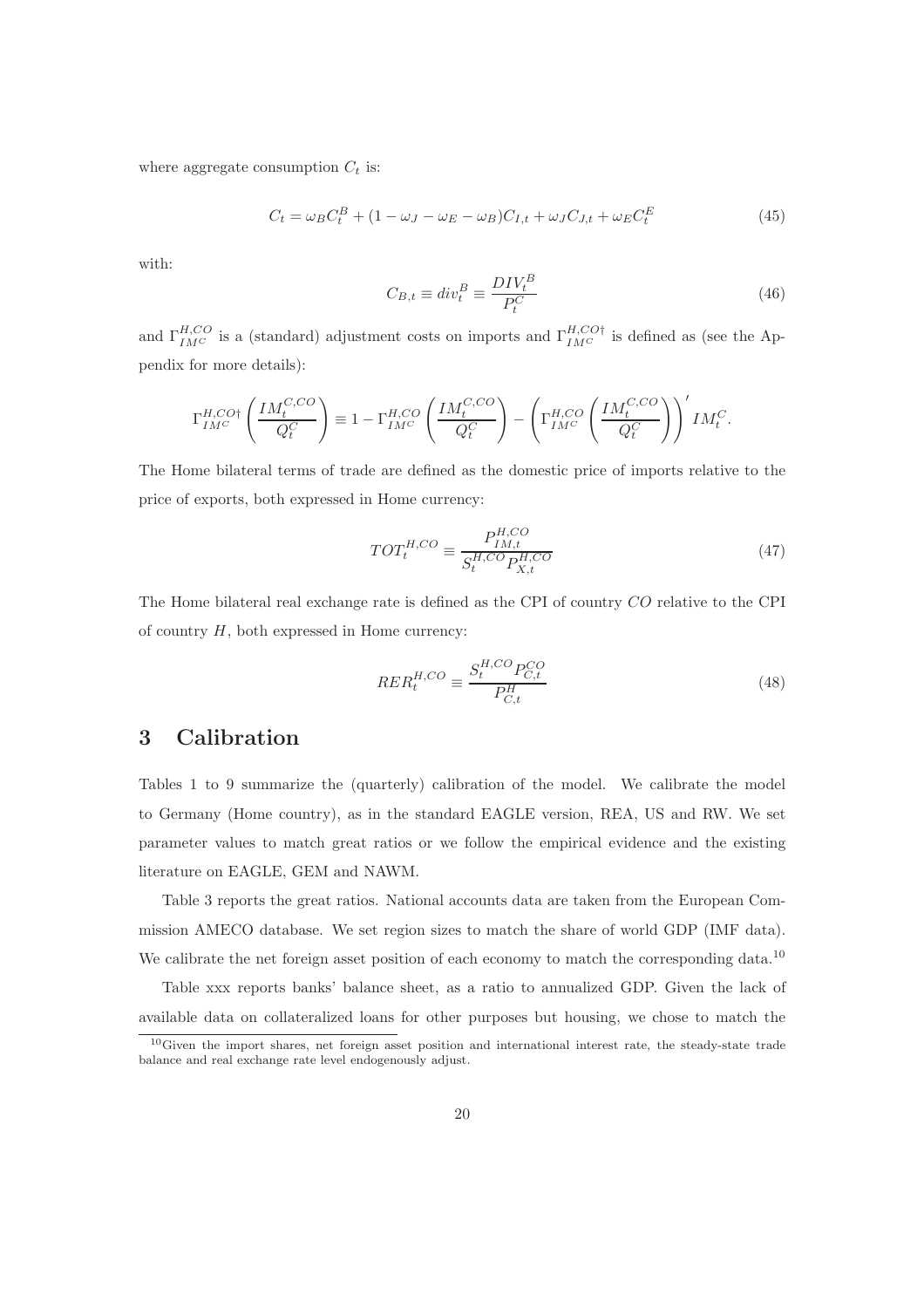average share (in a period from 1997 to 2013) of total loans to non-financial corporations and to households in annual GDP, namely to 30 and 60 percent in Home country), respectively; 50 percent each in REA; and around 55 and 25 percent in the US and RW, respectively<sup>11</sup>. We assume that the steady-state (EA) interbank position is zero due to lack of reliable data for the euro area. Given the matched values for loans, the assumed interbank position, the capital requirement, and the assumed zero excess bank capital, we allow deposits to endogenously adjust consistently with the bank's balance sheet. The chosen calibration strategy emphasizes the role of banks loans and induces a broad interpretation of bank deposits, (given the absence of other financing sources such as bank bonds).

Table xxx reports the parameters related to financial frictions and banking sector. The impatient households' LTV ratio is set to 0.7 in both EA regions. The entrepreneurs' LTV ratio is set to 0.9. The chosen values allow us to match the bank loans-to-GDP ratios. The adjustment cost on excess bank capital is set to 0.001 in all blocs. The adjustment cost on deposits is set to 0.0001 in the EA while in the US and RW it is set to 0.6. The capital requirement parameter is set to 8 percent in the EA and the US, compatible with the BASEL III minimum requirement for total capital.

Table 1 reports preference and technology parameters. Preferences are assumed to be the same across household types and regions. We set the discount factor of patient households to 0.9926 (implying a steady-state annualized real interest rate of about 3 percent). The discount factor of impatient households, entrepreneurs and bankers are set to 0.96, 0.99 and 0.9926, respectively. Habit persistence parameter, the intertemporal elasticity of substitution and the Frisch elasticity are respectively set to 0.70, 1 and 0.50. We set quarterly depreciation rate of capital to be consistent with a 10 percent annual depreciation rate. The share of impatient households in each region is set to 0.30 while the share of entrepreneurs is set to 0.10.

On the production side, in the Cobb-Douglas production functions of tradable and nontradable intermediate goods the bias towards capital is set to around 0.3 and the bias towards housing to 0.05. As for the final goods baskets, the degree of substitutability between domestic and imported tradables is higher than that between tradables and nontradables, consistent with existing literature (elasticities equal to 2.5 and 0.5, respectively).<sup>12</sup> The biases towards the trad-

<sup>&</sup>lt;sup>11</sup>The source for outstanding amounts of the balance sheet item in the EA is the ECB Monetary and financial statistics, while for the US is the Board of Governors of the Federal Reserve System.

 $12$ Note that the short-run elasticity for imported goods is lower because of adjustment costs on imports. Numbers are consistent with Bayoumi, Laxton, and Pesenti (2004).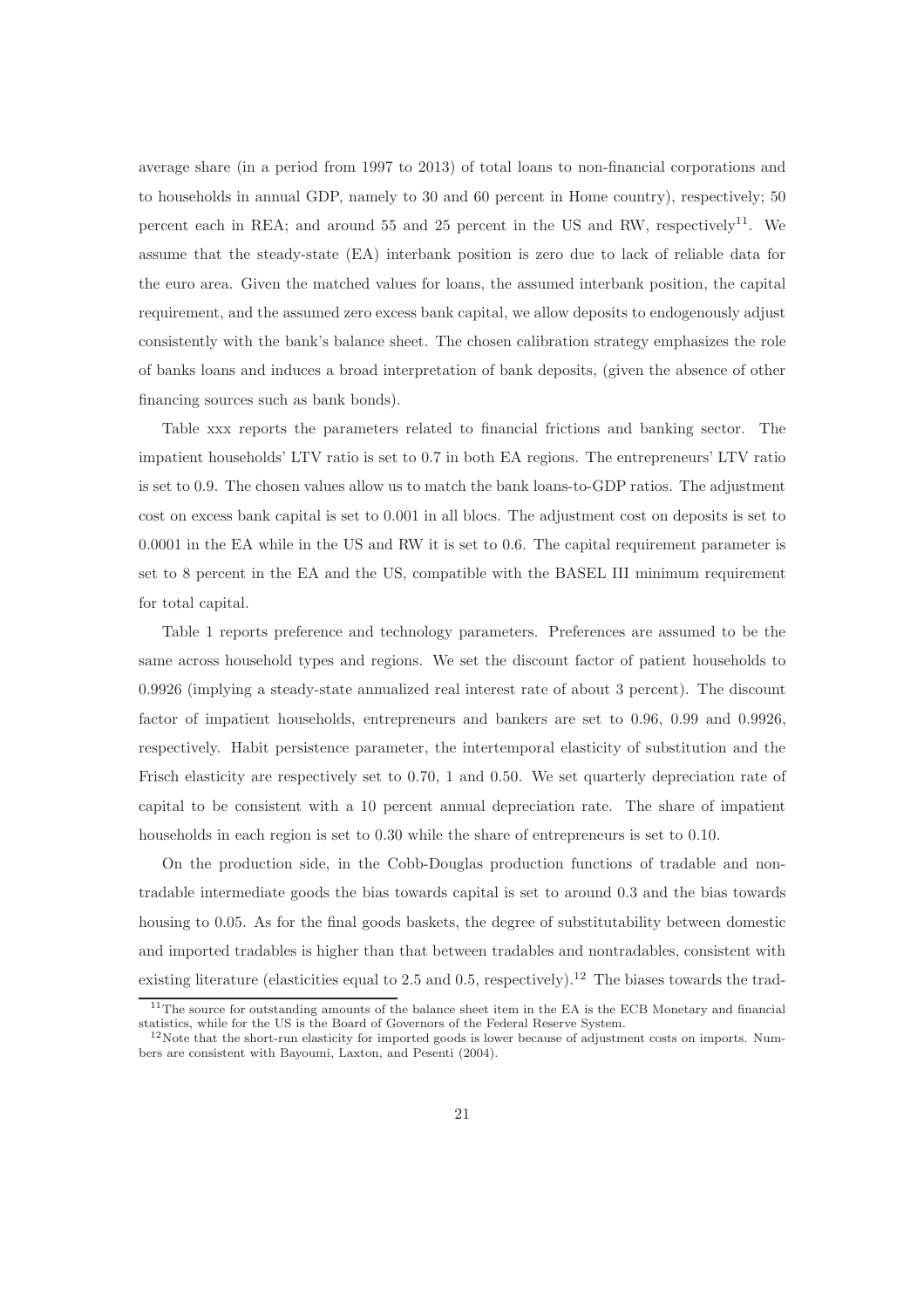able bundle in the consumption and investment baskets are equal respectively to 0.45 and 0.75 in each region of the EA and respectively to 0.35 and 0.75 in the US and RW. The weight of domestic tradable goods in the consumption and investment tradable baskets is different across countries, to be coherent with multilateral import-to-GDP ratios.

Markups in the EA nontradables sector (a proxy for the services sector) and labor market are higher than the corresponding values in the US and RW (see Table 5). In all regions the markup in the tradables sector (a proxy for the manufacturing sector) has the same value and the markup in the nontradables sector is higher than that in the labor market.<sup>13</sup>

We set weights of bilateral imports (Table 7) to match the trade matrix reported in Table 8.<sup>14</sup>

Table 6 reports nominal and real rigidities. We set Calvo price parameters in the domestic tradables and nontradables sector to 0.92 (12.5 quarters) in the EA, consistently with estimates by Christoffel, Coenen, and Warne (2008) and Smets and Wouters (2003). Corresponding nominal rigidities outside the EA are equal to 0.75, implying an average frequency of adjustment equal to 4 quarters, in line with Faruqee, Laxton, and Muir (2007). Calvo wage parameters and price parameters in the export sector are equal to 0.75 in all the regions. The indexation parameters on prices and wages are equal respectively to 0.50 and 0.75, so to get sufficiently hump-shaped response of wages and price. For real rigidities, we set adjustment costs on investment changes to 6 in the EA and to 4 in the case of the US and RW; and adjustment costs on consumption and investment imports to 2 and 1, respectively.

Finally, Table 9 reports parameters in the monetary rules and fiscal rules. The interest rate reacts to the its lagged value (inertial component of the monetary policy), annual inflation and quarterly output growth. In the monetary union, monetary policy reacts to EA-wide variables. For fiscal rules, lump-sum taxes stabilize public debt. Steady-state ratios of government debt over output are equal to 2.40 in all the regions (0.6 in annual terms). Tax rates are set to be consistent with empirical evidence (see Coenen, McAdam, and Straub 2008), except for the tax rate on capital income to match the investment-to-output ratio.

<sup>&</sup>lt;sup>13</sup>The chosen values are consistent with estimates from Martins, Scarpetta and Pilat (1996), suggesting that the degree of competition in the nontradable sector is lower than in the tradable sector. Also, these values are in line with other similar studies, such as Bayoumi, Laxton, and Pesenti (2004), Faruqee, Laxton, and Muir (2007) and Everaert and Schule (2008).

 $^{14}\mathrm{The}$  trade matrix is calibrated using Eurostat and IMF trade statistics.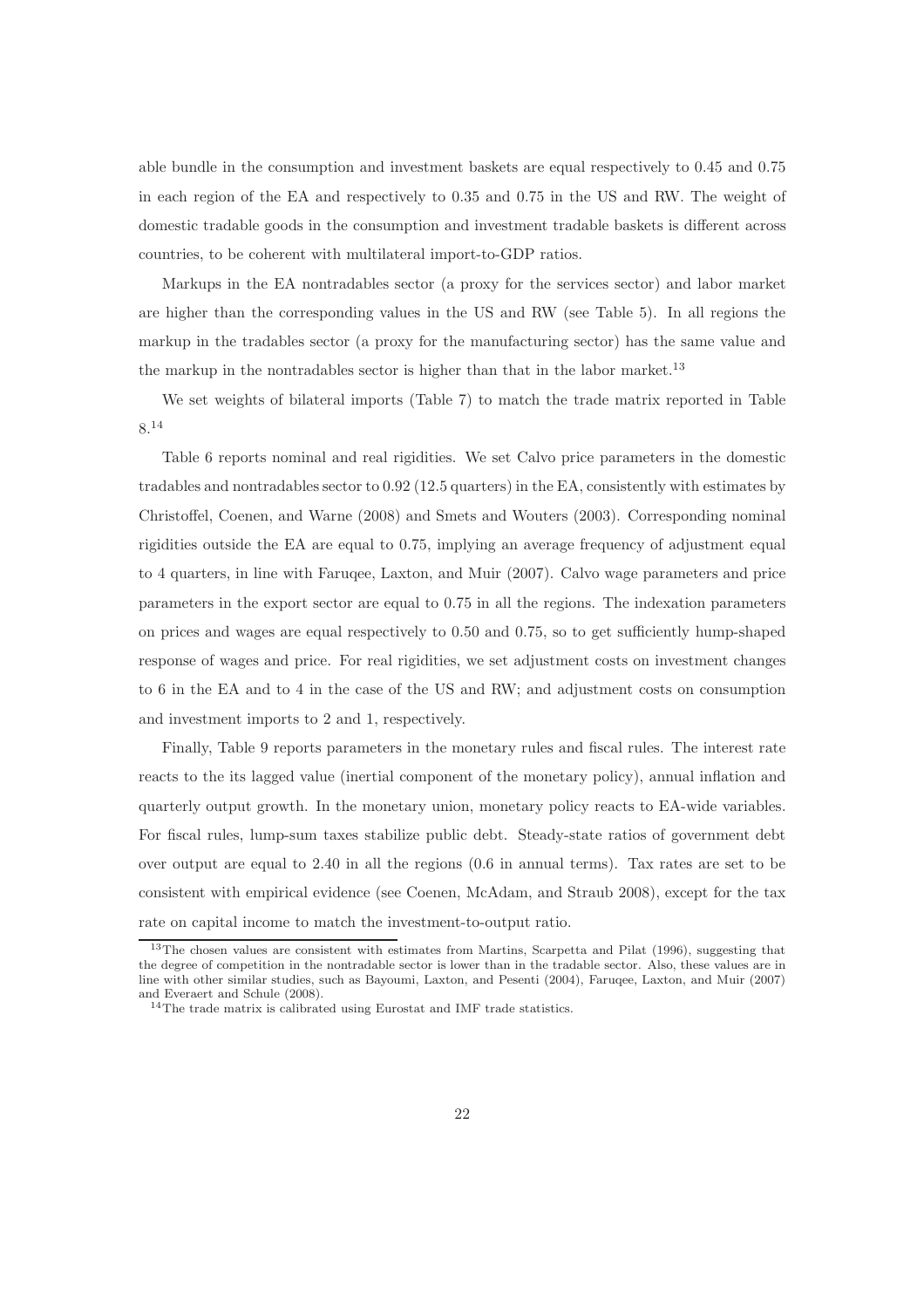## 4 Simulations

In what follows we report the effects of several shocks to show the main transmission channels operating in EAGLE-FLI. Specifically, we report a reduction in the EA monetary policy rate, an increase in the Home LTV ratio, an increase in the long-run amount of interbank lending by Home bank, a simultaneous increase in the capital requirement ratio in both Home and REA regions. The model is simulated under perfect foresight using DYNARE.

#### 4.1 Reduction of the EA monetary policy rate

Figures 1a-1d show the implications of a monetary policy shock in the EA. The shock is such that there is an initial decline in the (annualized) short-term nominal interest rate of about 100 basis points.

Figure 1a reports the response of the banking sector variables. All bank choices are dictated by the no-arbitrage conditions implicitly given by their first order conditions with respect to the different financial assets. The lower monetary policy rate is transmitted to interest rates on bank loans and bank deposits, that decrease. Lending to domestic (impatient) households and entrepreneurs increase, financed by the increase in deposits (patient households smooth consumption increasing their saving). Also, bank capital falls. The Home bank decreases, to a rather small extent, its lending to REA bank through the interbank market.

Figure 1b reports the responses of borrowing and housing. In both regions, the impatient household and the entrepreneur increase their borrowing and their demand for housing, which they use as collateral. Firms operating in both the tradables and nontradables sectors increase their housing demand as well, to increase production. Higher demand by impatient household and entrepreneur induces the increase in the the housing price.

The impact of the shock on main macroeconomic variables (GDP, its components and CPI inflation) is, as expected, expansionary (Figure 1c). In particular, exports increase favored by the depreciation of the real exchange rate.<sup>15</sup> Imports increase as well, driven by the higher EA aggregate demand.

Finally, consumption by all households and labor increase (Figure 1d). Real wages of impatient and patient households increase, driven by the higher labor demand by domestic firms operating in the tradable and nontradables sectors.

<sup>&</sup>lt;sup>15</sup>In all figures, an increase in the real exchange rate represents a depreciation, while an increase in the terms of trade represents a worsening.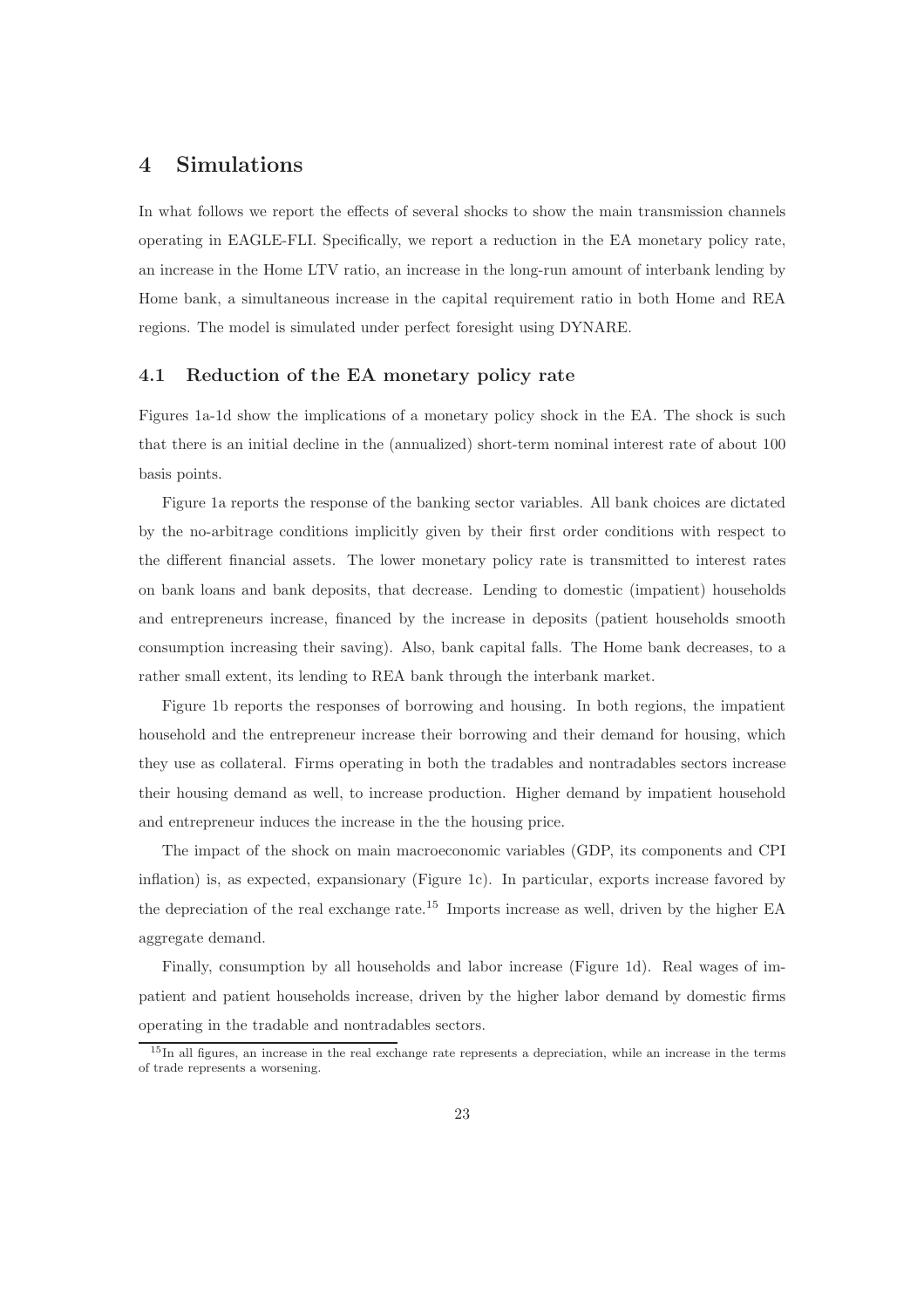Spillovers to the US and the RW are rather small. To save on space, we do not report them.

Overall, the banking sector transmits the monetary policy stimulus to the real side of the economy, favoring a increase in EA economic activity. The increase is rather symmetric across the two regions.

#### 4.2 Increase in REA LTV ratio

Figures 2a-2d show the effects of an exogenous rise in the REA LTV ratio of entrepreneurs and impatient households  $(V_J \text{ and } V_E \text{ in equations (21) and (27), respectively). In the initial period,$ it increases by 1 percentage point. Subsequently, it gradually returns to the steady state value (the persistence of the shock process is set to 0.90).

The increase in REA LTV induces an increase in domestic demand for loans, partially absorbed by the increase in the interest rate on loans (Figure 1a). The EA monetary policy rate increases only slightly, as the shock is only slightly expansionary in the EA and does not greatly affect EA CPI inflation. To finance the higher amount of loans, Home banks also increase demand for deposits, interbank borrowing and capital. As a result, interest rates on deposits and on interbank market increase. Banks rise capital to a relatively small amount, as it is relatively costly to deviate from the long-run value for bank capital.

The increase in the LTV ratio implies that households and firms can increase their borrowing, given value of the collateral (Figure 2b). They also increase demand for real estate, driving up prices. The increase in the value of collateral amplifies the initial shock, favoring borrowing.

The increase in aggregate demand stimulates aggregate production (Figure 2c). GDP increases, favored by the increase in consumption and investment. Exports increase, associated with the real exchange rate depreciation, is compensated by the increase in imports, associated with the increase in domestic demand

Both patient and impatient households increase consumption (Figure 2d).

Spillovers to the Home country are small. Home banks increase their lending to REA banks through the cross-country interbank market. The additional lending is financed by raising domestic deposits, while lending to domestic firms and households and the bank capital does not greatly change. The Home GDP and CPI inflation essentially stay at their corresponding baseline levels. Given the small impact of the REA LTV shock on the Home economy, the union-wide inflation and real activity do not greatly change. This implies that the monetary policy authority of the monetary union does not greatly increase the monetary policy rate.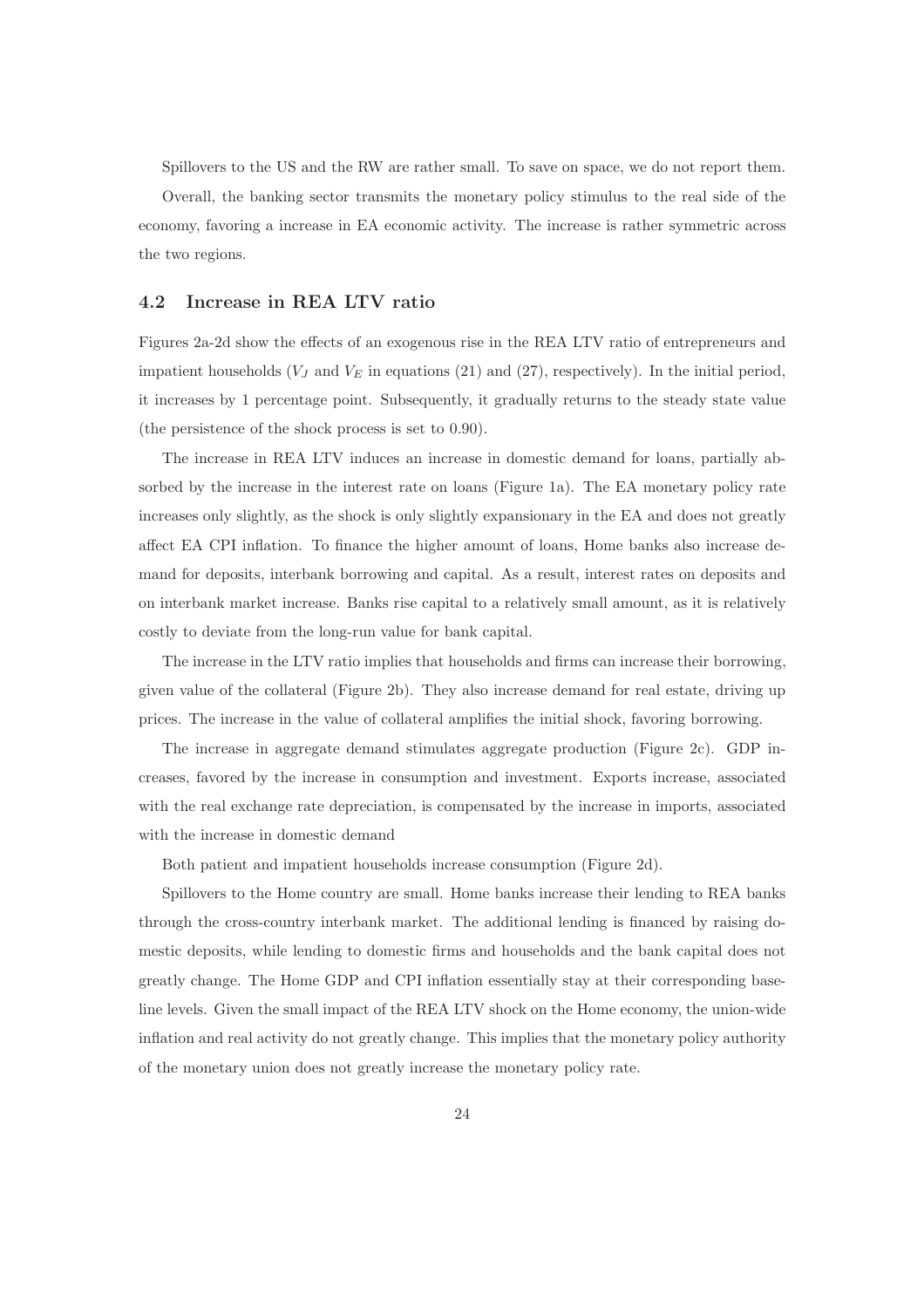#### 4.3 Increase in Home banks lending in the interbank market

Figures 3a-3d show the implications of a permanent increase in the amount of liquidity supplied by the Home banks in the (cross-country) interbank market. This is implemented by assuming an increase of one percentage point in the long-run target of Home banks interbank lending (see eq 4).

Figure 3a reports Home banks increase their lending to REA banks to match the higher target. The interest rate is broadly constant. Home banks shift resources away from loans to domestic households and firms and, at the same time, increase demand for domestic deposits and increase capital. To the opposite, REA banks increase their supply of domestic loans, inducing a fall in the interest rate on loans. REA banks decrease deposits and bank capital, because they rely more on the interbank debt as a source of financing.

Figure 3b shows the effects on borrowing and real estate. They are asymmetric across countries. Given the higher amount of loans to households and entrepreneurs, borrowing, demand for real estate demand increase in the Home country, inducing an increase in the REA real estate prices. The opposite happens in the Home country.

Similarly, cross-country asymmetric dynamics characterize the Home and REA regions (see Figures 3c-3d). The increase in Home loans favour Home aggregate demand, inducing an increase in Home inflation and labor. To the opposite, the same variables decrease in the REA.

Overall, the shock has asymmetric macroeconomic effects on the two regions.

#### 4.4 Increase in the bank capital requirement

Figures 4a-4d report the responses to a permanent increase in the capital requirement simultaneously implemented in both EA regions. The capital requirement  $\Upsilon_K$  (see equation ??) is exogenously increased by 1 percentage point.

Figure 4a reports the responses of the main bank variables. They are broadly symmetric across the two regions. Specifically, banks gradually increase their capital to satisfy the new requirement. To the purpose, they decrease domestic loans supply and, for Home banks, interbank market loans as well. Correspondingly, the interest rates in the domestic and interbank markets for loans increase. Banks also decrease their demand for deposits from domestic patient households, as they can rely on a larger amount of capital. The monetary policy rate is broadly unchanged, because the shock has recessionary macroeconomic effects and the monetary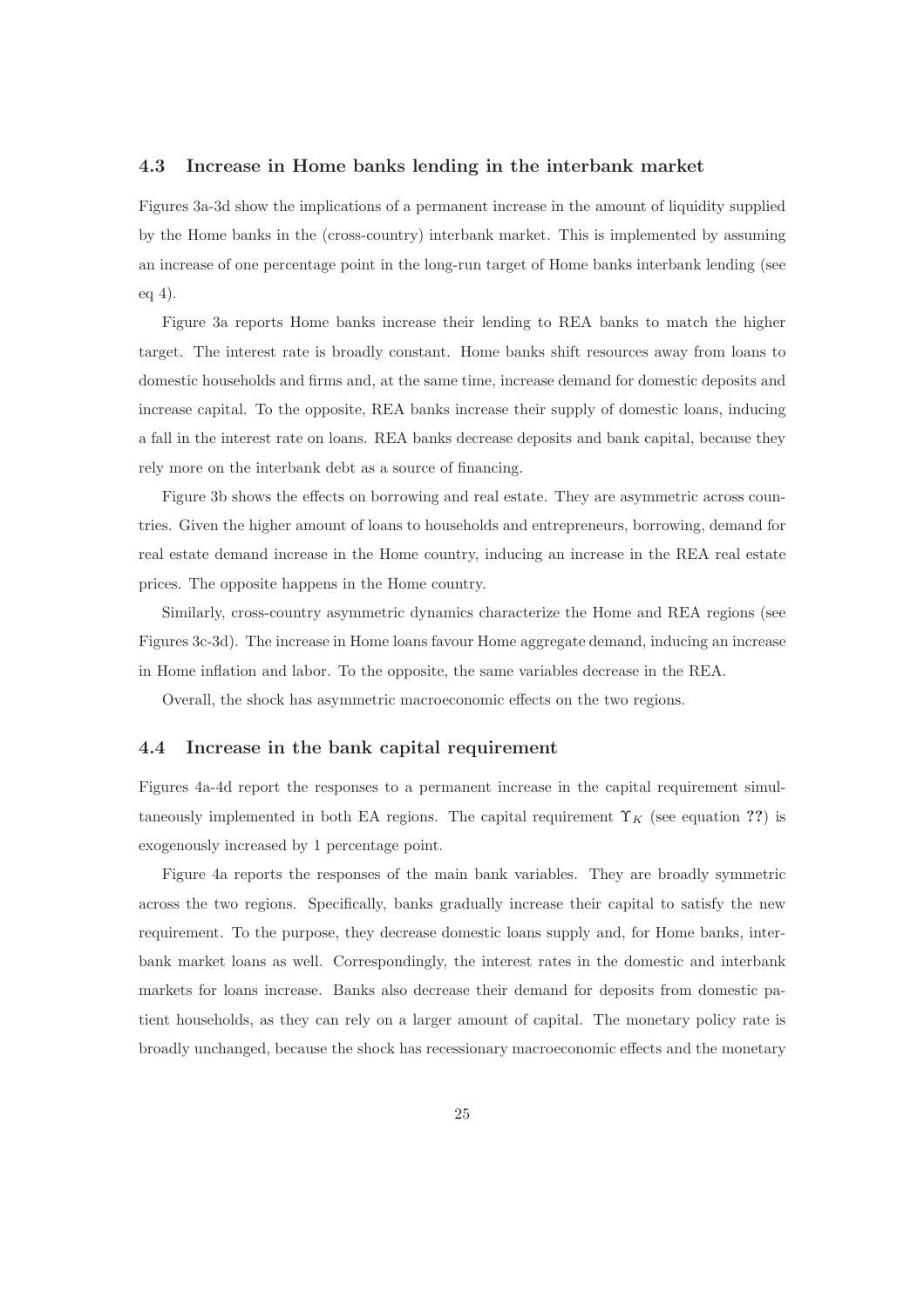authority tries to stabilize inflation and economic activity.

As shown in Figure 4b and 4c, the shock induces a reduction in loans to households and entrepreneurs. Their demand for housing decreases, inducing a decrease in real estate prices and an increase in real estate holdings by the patient household. Similarly, aggregate consumption and investment decrease, inducing the reduction in CPI inflation and GDP.

Finally, Figure 4d reports that the drop in aggregate demand can be associated with the reduction in impatient households' and entrepreneurs consumption, that more than compensate the increase in patient households' consumption due to the lower interest rate on deposit. The lower aggregate demand induces a lower demand for labor by firms and, hence, a decrease in the real wage.

Overall, the shock has rather symmetric and recessionary effects across countries. One important caveat applies to our results. As simulations are run under perfect foresight, we are not able to capture possible expansionary effects associated with the reduction in systemic risk, due to the increase in bank capital. The positive effects can, at least partially, compensate the negative effect of lower loans. From this perspective, our results should be seen as an upper bound of the negative effects of the increase in capital requirement on economic activity.

## 5 Conclusions

The monetary union dimension of the EA, its recent financial crisis and the prolonged recession phase have put new emphasis on financial shocks and the role of banking and financial features for the transmission of monetary policy. This paper has outlined a model, EAGLE-FLI, aimed at analyzing these issues. Its large scale, jointly with its microfoundations, allows to properly analyze them in the EA. Equivalently, EAGLE allows to conduct a quantitative analysis in a theoretically coherent and fully consistent model setup, clearly spelling out all the policy implications. The model can be improved along several dimensions, that can be crucial for further understanding the transmission of spillovers in the EA. For example, the financial structure can be further enriched by allowing for bonds having different maturities. Borrowing constraints can be made occasionally binding. Finally, and related, uncertainty and risk can be added by appropriately changing the solution algorithm. These issues and their policy implications constitute an exciting research agenda.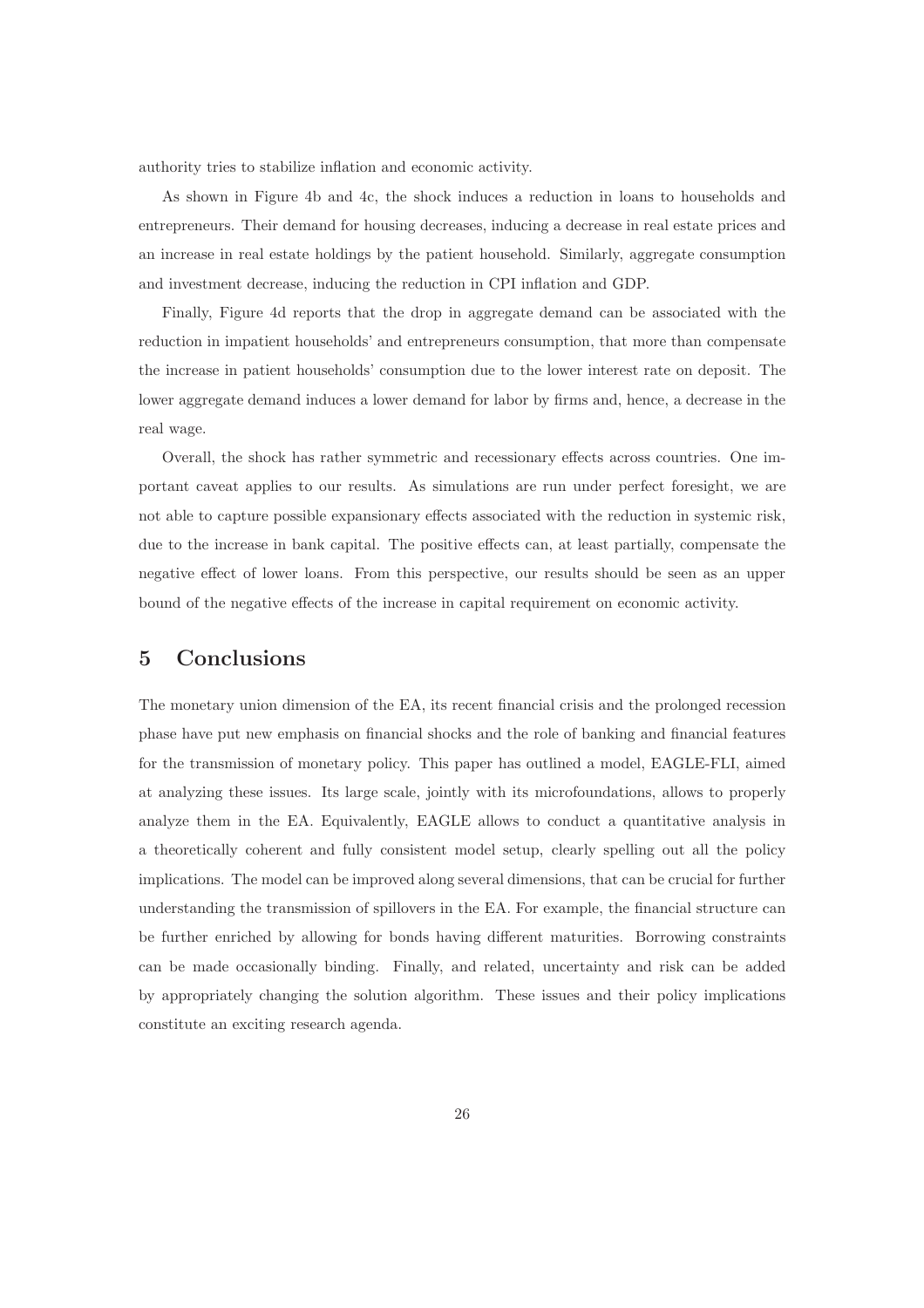## References

- [1] Bayoumi, T., D. Laxton and P. Pesenti (2004). Benefits and Spillovers of Greater Competition in Europe: A Macroeconomic Assessment. ECB Working Paper Series 341.
- [2] Brzoza-Brzezina, M., M. Kolasa and K. Makarski (2013). Macroprudential policy and imbalances in the euro area. ECB Working Paper 1589, September.
- [3] Calvo, G. A. (1983). Staggered Prices in a Utility-Maximizing Framework. Journal of Monetary Economics 12, 383.
- [4] Christoffel, K., G. Coenen and A. Warne (2008). The New Area-Wide Model of the Euro Area: A Micro-Founded Open-Economy Model for Forecasting and Policy Analysis. ECB Working Paper Series 944.
- [5] Coenen, G., P. McAdam and R. Straub (2008). Tax reform and labour-market performance in the euro area: A simulation-based analysis using the New Area-Wide Model. Journal of Economic Dynamics and Control 32, 2543-2583.
- [6] Erceg, C. J., L. Guerrieri and C. Gust (2006). SIGMA: A New Open Economy Model for Policy Analysis. International Journal of Central Banking 2, 1-50.
- [7] Everaert, L. and W. Schule (2008). Why it pays to sychronize structural reforms in the euro area across markets and countries. IMF Staff Papers (2008) 55, 356-66.
- [8] Faruquee, H., D. Laxton and D. Muir (2007). Smooth Landing or Crash? Model-Based Scenarios of Global Current Account Rebalancing. in R. Clarida (ed.) G7 Current Account Imbalances: Sustainability and Adjustment, Chicago, IL: University of Chicago Press.
- [9] Gomes, S., P. Jacquinot and M. Pisani (2010). The EAGLE. A model for policy analysis of macroeconomic interdependence in the euro area. Working Paper Series 1195, European Central Bank.
- [10] Gomes, S., P. Jacquinot and M. Pisani (2012). The EAGLE. A model for policy analysis of macroeconomic interdependence in the euro area. Economic Modelling, Elsevier, vol. 29(5), pages 1686-1714.
- [11] Iacoviello, M. (2005). House Prices, Borrowing Constraints and Monetary Policy in the Business Cycle. American Economic Review, Vol. 95, No. 3 (June), pp. 739-764.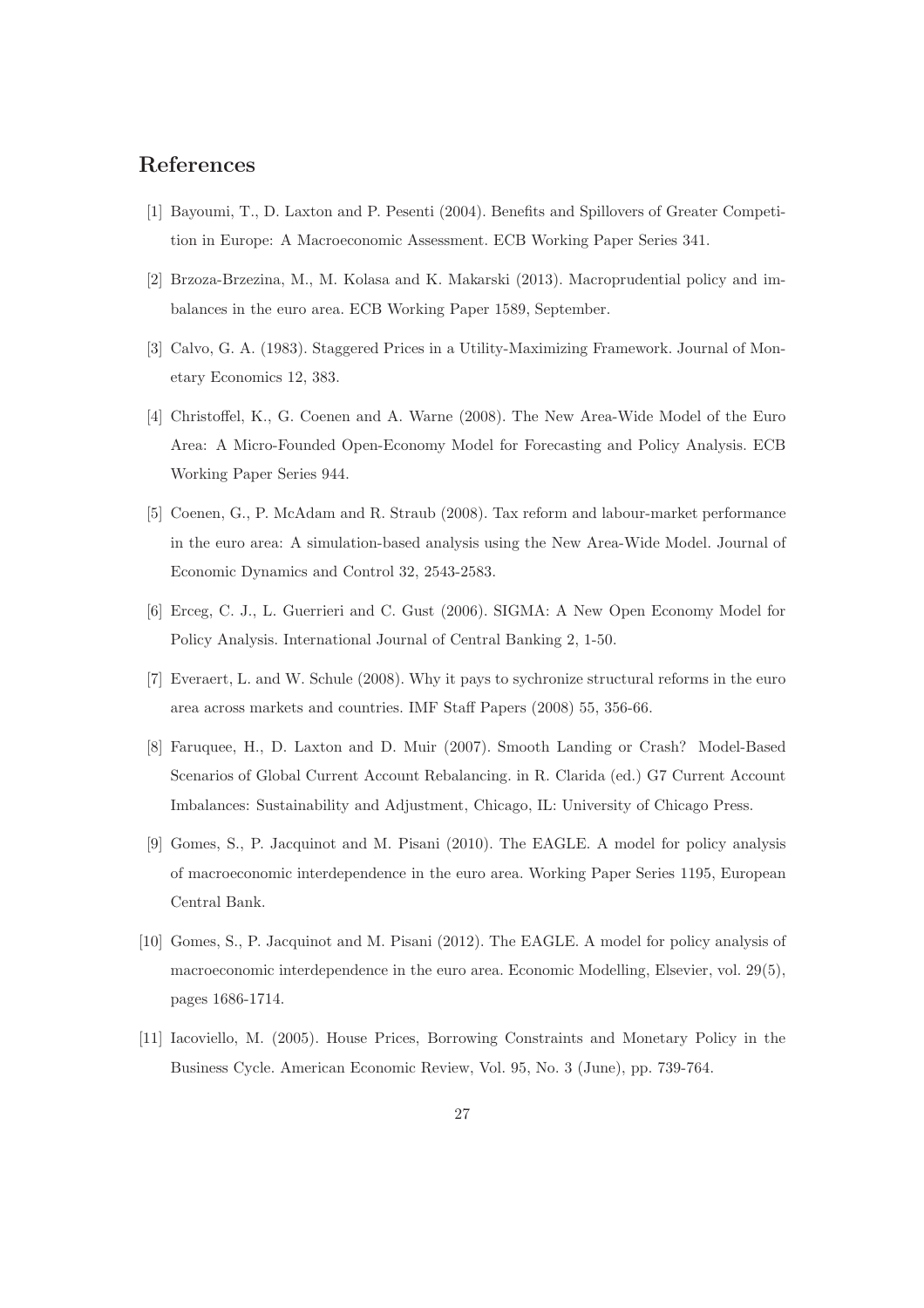- [12] Iacoviello, M. (2014). Financial Business Cycles. Review of Economic Dynamics, forthcoming.
- [13] Guerrieri, L., M. Iacoviello and R. Minetti (2012). Banks, Sovereign Debt and the International Transmission of Business Cycles. NBER International Seminar on Macroeconomics, August.
- [14] Kollman R. (2013). Global banks, financial shocks and international business cycles: Evidence from an estimated model. Journal of Money, Credit and Banking 45(2), pp.159-195.
- [15] Kollman R., M. Ratto and W. Roeger (2013). Fiscal policy, banks and the financial crisis. Journal of Economic Dynamics and Control 37(2), pp. 387-403.
- [16] Kumhof, M. and D. Laxton (2007). A Party without a Hangover? On the Effects of U.S. Government Deficits. IMF Working Paper 07/202.
- [17] Lalonde, R. and D. Muir. 2007. The Bank of Canada's Version of the Global Economy Model (BoC-GEM). Bank of Canada Technical Report No. 98.
- [18] Laxton, D. and P. Pesenti (2003). Monetary Policy Rules for Small, Open, Emerging Economies. Journal of Monetary Economics 50, 1109-1146.
- [19] Lombardo, G. and P. McAdam (2012) Financial market frictions in a model of the Euro area. Economic Modelling, 29(6), 2460-2485.
- [20] Martins, J. O., S. Scarpetta and D. Pilat (1996). Mark-up Pricing, Market Structure and the Business Cycle. OECD Economic Studies, 27, 71-106.
- [21] Pesenti, P. (2008). The Global Economy Model (GEM): Theoretical Framework. IMF Staff Papers  $55(2)$ .
- [22] Pytlarczyk, E. (2005). An estimated DSGE model for the German economy within the euro area. Deutsche Bundesbank, Discussion Paper Series 1: Economic Studies, 33/2005.
- [23] Ratto, M., W. Roeger and J. in 't Veld (2009). QUEST III: An estimated open-economy DSGE model of the euro area with fiscal and monetary policy. Economic Modelling 26, 222-233.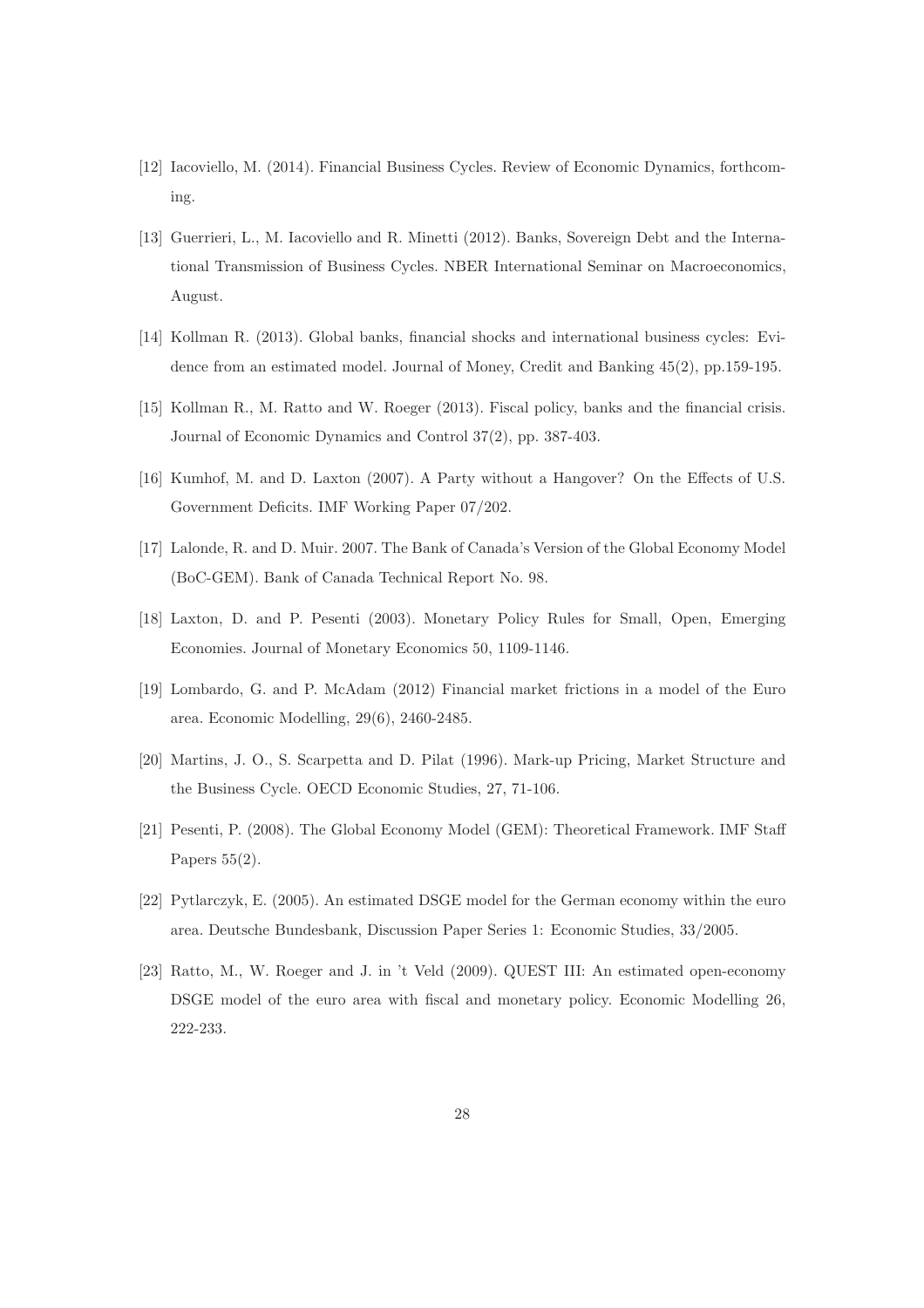- [24] Smets, F. and R. Wouters (2003). An Estimated Dynamic Stochastic General Equilibrium Model of the Euro Area. Journal of the European Economic Association 1 (5), 1124-1175.
- [25] Woodford, M. (1998). Doing without Money: Controlling In action in a Post-Monetary World. Review of Economic Dynamics, 1, 173-219.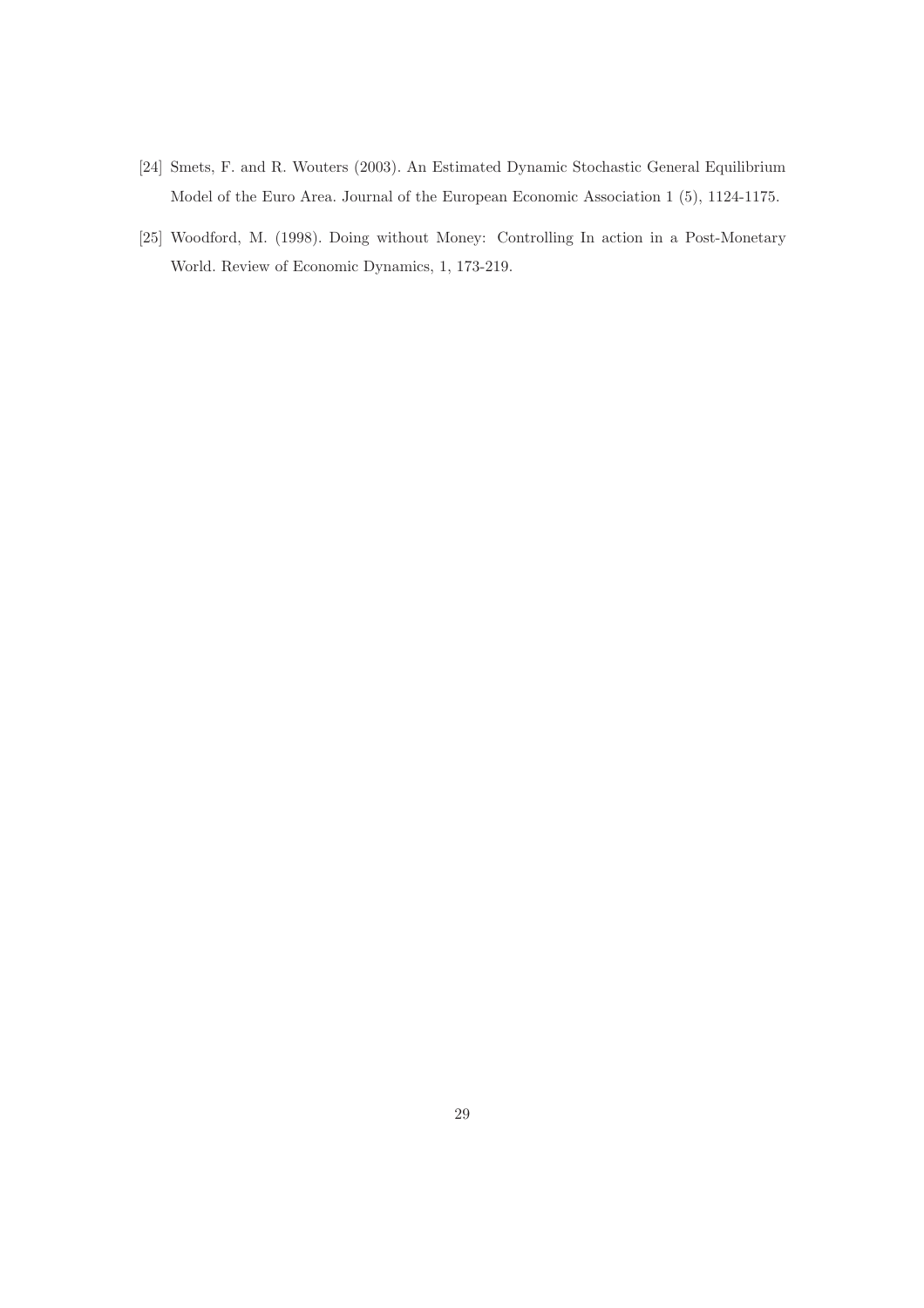|                                                                  | Home                  | <b>REA</b>            | <b>US</b>             | <b>RW</b>             |
|------------------------------------------------------------------|-----------------------|-----------------------|-----------------------|-----------------------|
| Households                                                       |                       |                       |                       |                       |
| Discount factor $(\beta)$                                        | $1.03^{-\frac{1}{4}}$ | $1.03^{-\frac{1}{4}}$ | $1.03^{-\frac{1}{4}}$ | $1.03^{-\frac{1}{4}}$ |
| Impatient households discount factor $(\beta)$                   | 0.96                  | 0.96                  | 0.96                  | 0.96                  |
| Entrepreneurs discount factor $(\beta)$                          | 0.96                  | 0.96                  | 0.96                  | 0.96                  |
| Intertemporal elasticity of substitution $(\sigma^{-1})$         | 1.00                  | 1.00                  | 1.00                  | 1.00                  |
| Housing services $(\iota)$                                       | 0.80                  | 0.80                  | 0.80                  | 0.80                  |
| Inverse of the Frisch elasticity of labor $(\zeta)$              | 2.00                  | 2.00                  | 2.00                  | 2.00                  |
| Habit persistence $(\kappa)$                                     | 0.70                  | 0.70                  | 0.70                  | 0.70                  |
| Share of impatient households $(\omega^{imp})$                   | 0.32                  | 0.30                  | 0.15                  | 0.15                  |
| Share of entrepreneurs $(\omega^{entr})$                         | 0.10                  | 0.10                  | 0.10                  | 0.10                  |
| Depreciation rate $(\delta)$                                     | 0.025                 | 0.025                 | 0.025                 | 0.025                 |
| Intermediate-good firms (trad. and nontrad. sectors)             |                       |                       |                       |                       |
| Substitution btw. labor and capital                              | 1.00                  | 1.00                  | 1.00                  | 1.00                  |
| Bias towards capital $(\alpha)$                                  | 0.30                  | 0.30                  | 0.30                  | 0.30                  |
| Substitution btw. I-type and J-type labor $(\eta)$               | 4.33                  | 4.33                  | 4.33                  | 4.33                  |
| Final consumption-good firms                                     |                       |                       |                       |                       |
| Substitution btw. domestic and imported trad. goods $(\mu_{TC})$ | 2.50                  | 2.50                  | 2.50                  | 2.50                  |
| Bias towards domestic tradables goods $(v_{TC})$                 | 0.31                  | 0.21                  | 0.65                  | 0.58                  |
| Substitution btw. tradables and nontradables $(\mu_C)$           | 0.50                  | 0.50                  | 0.50                  | 0.50                  |
| Bias towards tradable goods $(v_C)$                              | 0.45                  | 0.45                  | 0.35                  | 0.35                  |
| Final investment-good firms                                      |                       |                       |                       |                       |
| Substitution btw. domestic and imported trad. goods $(\mu_{TI})$ | 2.50                  | 2.50                  | 2.50                  | 2.50                  |
| Bias towards domestic tradables goods $(v_{TI})$                 | 0.42                  | 0.75                  | 0.70                  | 0.54                  |
| Substitution btw. tradables and nontradables $(\mu_I)$           | 0.50                  | 0.50                  | 0.50                  | 0.50                  |
| Bias towards tradable goods $(v_I)$                              | 0.75                  | 0.75                  | 0.75                  | 0.75                  |

Table 1: Households and Firms Behavior

Note: REA=Rest of Euro Area; US=United States; RW=Rest of World

| Table 2: Financial and Banks Parameters                                                                        |                          |                         |                        |                        |  |  |
|----------------------------------------------------------------------------------------------------------------|--------------------------|-------------------------|------------------------|------------------------|--|--|
|                                                                                                                | Home                     | <b>REA</b>              | US                     | RW                     |  |  |
| Households' loan-to-value ratio $(V_J)$<br>Entrepreneurs loan-to-value ratio $(V_E)$                           | 0.7<br>0.9               | 0.7<br>0.9              | 0.7<br>0.9             | 0.7<br>0.9             |  |  |
| Adjustment costs<br>Deposits $(\gamma^{dep})$<br>Excess bank capital $(\gamma^x)$<br>Interbank $(\gamma^{IB})$ | 0.0001<br>0.001<br>0.001 | 0.0001<br>0.001<br>n.a. | 0.0001<br>0.001<br>n.a | 0.0001<br>0.001<br>n.a |  |  |

Note: REA=Rest of Euro Area; US=United States; RW=Rest of World

-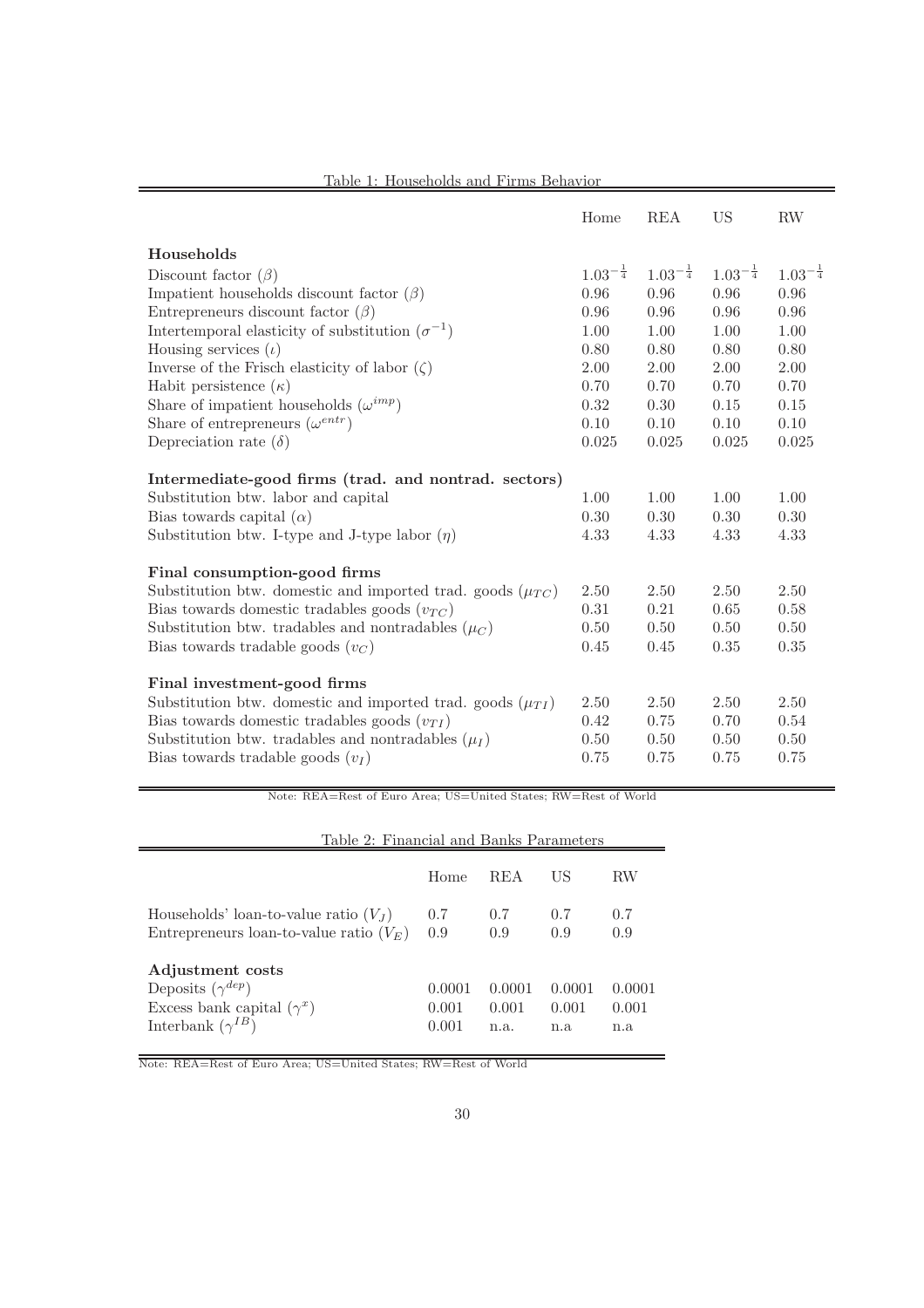|                                          | Home       | REA       | US             | RW         |
|------------------------------------------|------------|-----------|----------------|------------|
| Domestic demand                          |            |           |                |            |
| Private consumption                      | 60         | 60        | 63             | 64         |
| Consumption of impatient households      | <b>XXX</b> | <b>XX</b> | <b>XXX</b>     | <b>XXX</b> |
| Private investment                       | 20         | 20        | 20             | 20         |
| Public consumption                       | 20         | 20        | 16             | 16         |
| <b>Trade</b>                             |            |           |                |            |
| Imports (total)                          | 28         | 24        | 11             | 15         |
| Imports of consumption goods             | 18         | 20        | $\overline{7}$ | 9          |
| Imports of investment goods              | 9          | 4         | $\overline{4}$ | 6          |
| Net foreign assets (ratio to annual GDP) | 10         | $-3.75$   | $-15$          | 10         |
| Production                               |            |           |                |            |
| Tradables                                | 38         | 39        | 37             | 37         |
| Nontradables                             | 61         | 61        | 63             | 63         |
| Labor                                    | 52         | 52        | 59             | 59         |
| Share of World GDP                       | 7          | 16        | 30             | 46         |

#### Table 3: Steady-State National Accounts (Ratio to GDP, Percent)

Note: REA=Rest of Euro Area; US=United States; RW=Rest of World

|                        | Home | REA  | US   | RW   |
|------------------------|------|------|------|------|
| Loans                  | 93.5 | 91.7 | 29.4 | 29.4 |
| Loans to entrepreneurs | 33.1 | 47.5 | 15.3 | 15.3 |
| Loans to households    | 60.4 | 44.2 | 14.1 | 14.1 |
| Interbank              | 0.0  | 0.0  | n.a. | n.a. |
| Deposits               | 85.0 | 85.0 | 27.5 | 27.5 |
| Excess bank capital    | 0.0  | 0.0  | 0.0  | 0.0  |

### Table 4: Steady-State Financial Accounts (Ratio to yearly GDP, Percent)

Note: REA=Rest of Euro Area; US=United States; RW=Rest of World

## Table 5: Price and Wage Markups (Implied Elasticities of Substitution)

|      | Tradables $(\theta_T)$ | Nontradables $(\theta_N)$ | Wages $(\eta_I = \eta_J)$ |
|------|------------------------|---------------------------|---------------------------|
| Home | 1.20(6.0)              | 1.50(3.0)                 | 1.30(4.3)                 |
| REA  | 1.20(6.0)              | 1.50(3.0)                 | 1.30(4.3)                 |
| US   | 1.20(6.0)              | 1.28(4.6)                 | 1.16(7.3)                 |
| RW   | 1.20(6.0)              | 1.28(4.6)                 | 1.16(7.3)                 |
|      |                        |                           |                           |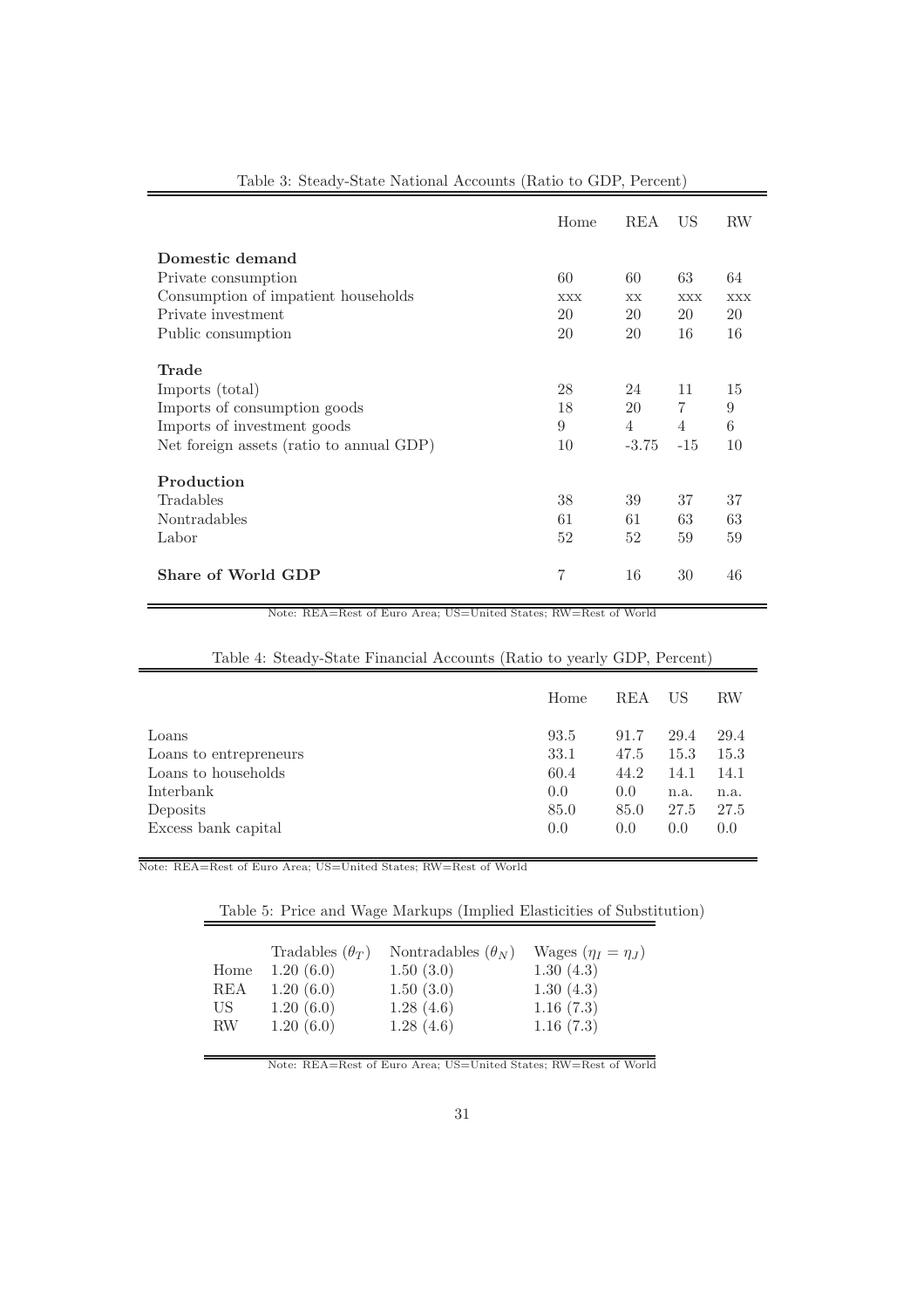|                                                                    | Home  | REA   | US       | RW    |
|--------------------------------------------------------------------|-------|-------|----------|-------|
| Adjustment costs                                                   |       |       |          |       |
| Imports of consumption goods $(\gamma_{IM}c)$                      | 2.00  | 2.00  | 2.00     | 2.00  |
| Imports of investment goods $(\gamma_{IMI})$                       | 1.00  | 1.00  | 1.00     | 1.00  |
| Capital utilization $(\gamma_{u2})$                                | 2000  | 2000  | 2000     | 2000  |
| Investment $(\gamma_I)$                                            | 6.00  | 6.00  | 4.00     | 4.00  |
| Transaction cost function $(\gamma_{v1})$                          | 0.029 | 0.029 | 0.029    | 0.029 |
| $(\gamma_{v2})$                                                    | 0.15  | 0.15  | 0.15     | 0.15  |
| Intermediation cost function $(\gamma_{B^*})$                      | 0.01  | 0.01  | $\cdots$ | 0.01  |
| Calvo parameters                                                   |       |       |          |       |
| Wages - households I and $J(\xi_I \text{ and } \xi_J)$             | 0.75  | 0.75  | 0.75     | 0.75  |
| Prices - domestic tradables $(\xi_H)$ and nontradables $(\xi_N)$   | 0.92  | 0.92  | 0.75     | 0.75  |
| Prices - exports $(\xi_X)$                                         | 0.75  | 0.75  | 0.75     | 0.75  |
| Degree of indexation                                               |       |       |          |       |
| Wages - households I and $J(\chi_I \text{ and } \chi_J)$           | 0.75  | 0.75  | 0.75     | 0.75  |
| Prices - domestic tradables $(\chi_H)$ and nontradables $(\chi_N)$ | 0.50  | 0.50  | 0.50     | 0.50  |
| Prices - exports $(\chi_X)$                                        | 0.50  | 0.50  | 0.50     | 0.50  |

Table 6: Real and Nominal Rigidities

Note: REA=Rest of Euro Area; US=United States; RW=Rest of World

|                                                                 | Home  | REA   | US                       | RW                       |
|-----------------------------------------------------------------|-------|-------|--------------------------|--------------------------|
| Consumption-good imports                                        |       |       |                          |                          |
| Substitution btw. consumption good imports $(\mu_{IMC})$        | 2.50  | 2.50  | 2.50                     | 2.50                     |
| Bias towards imported consumption goods from $(v_{IMC}^{H,CO})$ |       |       |                          |                          |
| Home                                                            |       | 0.211 | 0.061                    | 0.155                    |
| REA                                                             | 0.546 |       | 0.135                    | 0.462                    |
| US                                                              | 0.053 | 0.021 | $\overline{\phantom{a}}$ | 0.383                    |
| RW                                                              | 0.401 | 0.768 | 0.804                    | $\overline{\phantom{a}}$ |
| Investment-good imports                                         |       |       |                          |                          |
| Substitution btw. investment good imports $(\mu_{IMI})$         | 2.50  | 2.50  | 2.50                     | 2.50                     |
| Bias towards imported investment goods from $(v_{IMT}^{H,CO})$  |       |       |                          |                          |
| Home                                                            |       | 0.697 | 0.064                    | 0.149                    |
| REA                                                             | 0.546 |       | 0.112                    | 0.400                    |
| US                                                              | 0.053 | 0.134 | $\overline{\phantom{a}}$ | 0.451                    |
| RW                                                              | 0.401 | 0.169 | 0.824                    |                          |

Table 7: International Linkages (Parameters of Tradable Bundles)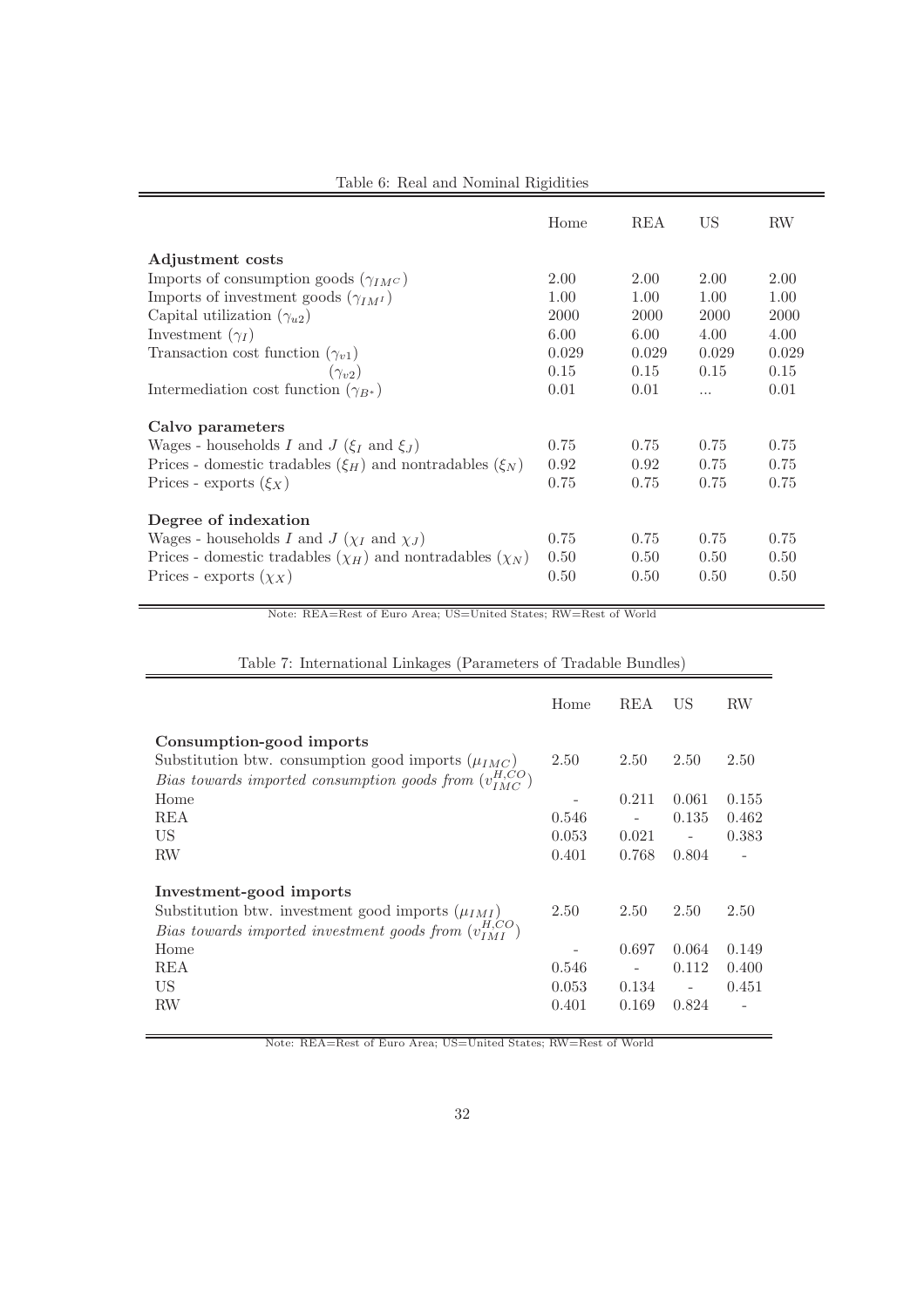| Table 8: International Linkages (Trade Matrix, Share of Domestic GDP, Percent) |  |  |
|--------------------------------------------------------------------------------|--|--|
|                                                                                |  |  |

|                                              | Home | REA  | US            | <b>RW</b> |
|----------------------------------------------|------|------|---------------|-----------|
| Consumption-good imports                     |      |      |               |           |
| Total consumption good imports               | 18.4 | 20.1 | 7.3           | 8.6       |
| Bias towards imported consumption goods from |      |      |               |           |
| Home                                         |      | 3.1  | 0.3           | 1.1       |
| <b>REA</b>                                   | 8.7  |      | 0.8           | 3.5       |
| US                                           | 1.2  | 0.5  |               | 4.0       |
| <b>RW</b>                                    | 8.5  | 16.6 | 6.2           |           |
| Investment-good imports                      |      |      |               |           |
| Total investment good imports                | 9.3  | 3.7  | 4.2           | 6.3       |
| Bias towards imported investment goods from  |      |      |               |           |
| Home                                         |      | 2.2  | 0.2           | 0.7       |
| <b>REA</b>                                   | 4.4  |      | $0.4^{\circ}$ | 2.2       |
| US                                           | 0.6  | 0.7  |               | 3.4       |
| RW                                           | 4.3  | 0.8  | 3.6           |           |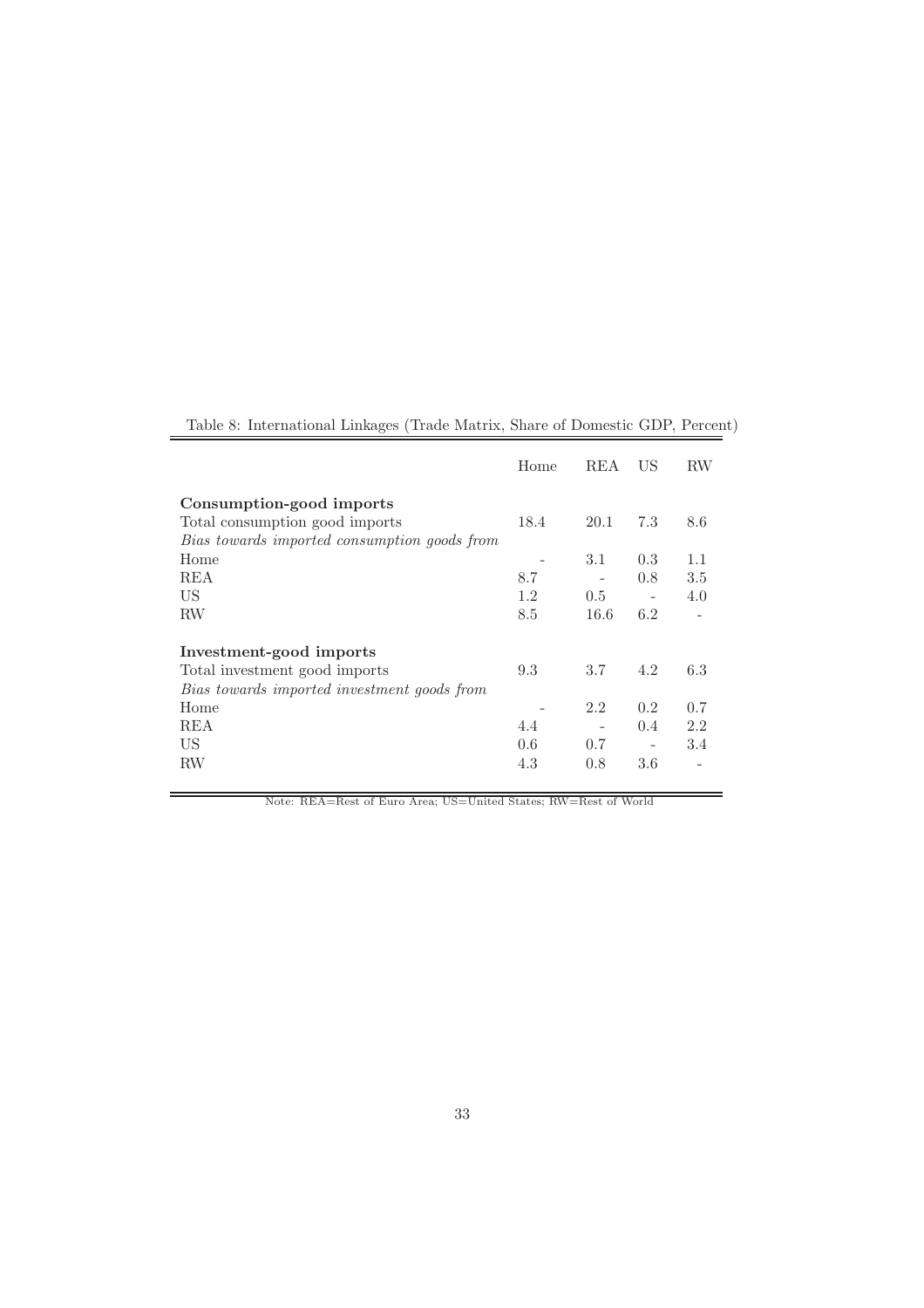| Table 9: Monetary and Fiscal Policy |  |  |  |
|-------------------------------------|--|--|--|
|-------------------------------------|--|--|--|

|                                                                      | Home  | REA   | US    | RW    |
|----------------------------------------------------------------------|-------|-------|-------|-------|
| Monetary authority                                                   |       |       |       |       |
| Inflation target $(\overline{\Pi}^4)$                                | 1.02  | 1.02  | 1.02  | 1.02  |
| Interest rate inertia $(\phi_R)$                                     | 0.87  | 0.87  | 0.87  | 0.87  |
| Interest rate sensitivity to inflation gap $(\phi_{\Pi})$            | 1.70  | 1.70  | 1.70  | 1.70  |
| Interest rate sensitivity to output growth $(\phi_Y)$                | 0.10  | 0.10  | 0.10  | 0.10  |
| <b>Fiscal authority</b>                                              |       |       |       |       |
| Government debt-to-output ratio $(B_Y)$                              | 2.40  | 2.40  | 2.40  | 2.40  |
| Sensitivity of lump-sum taxes to debt-to-output ratio $(\phi_{B_Y})$ | 0.10  | 0.10  | 0.10  | 0.10  |
| Consumption tax rate $(\tau^C)$                                      | 0.183 | 0.183 | 0.077 | 0.077 |
| Dividend tax rate $(\tau^D)$                                         | 0.00  | 0.00  | 0.00  | 0.00  |
| Capital income tax rate $(\tau^K)$                                   | 0.19  | 0.19  | 0.16  | 0.16  |
| Labor income tax rate $(\tau^N)$                                     | 0.122 | 0.122 | 0.154 | 0.154 |
| Rate of social security contribution by firms $(\tau^{W_f})$         | 0.219 | 0.219 | 0.071 | 0.071 |
| Rate of social security contribution by households $(\tau^{W_h})$    | 0.118 | 0.118 | 0.071 | 0.071 |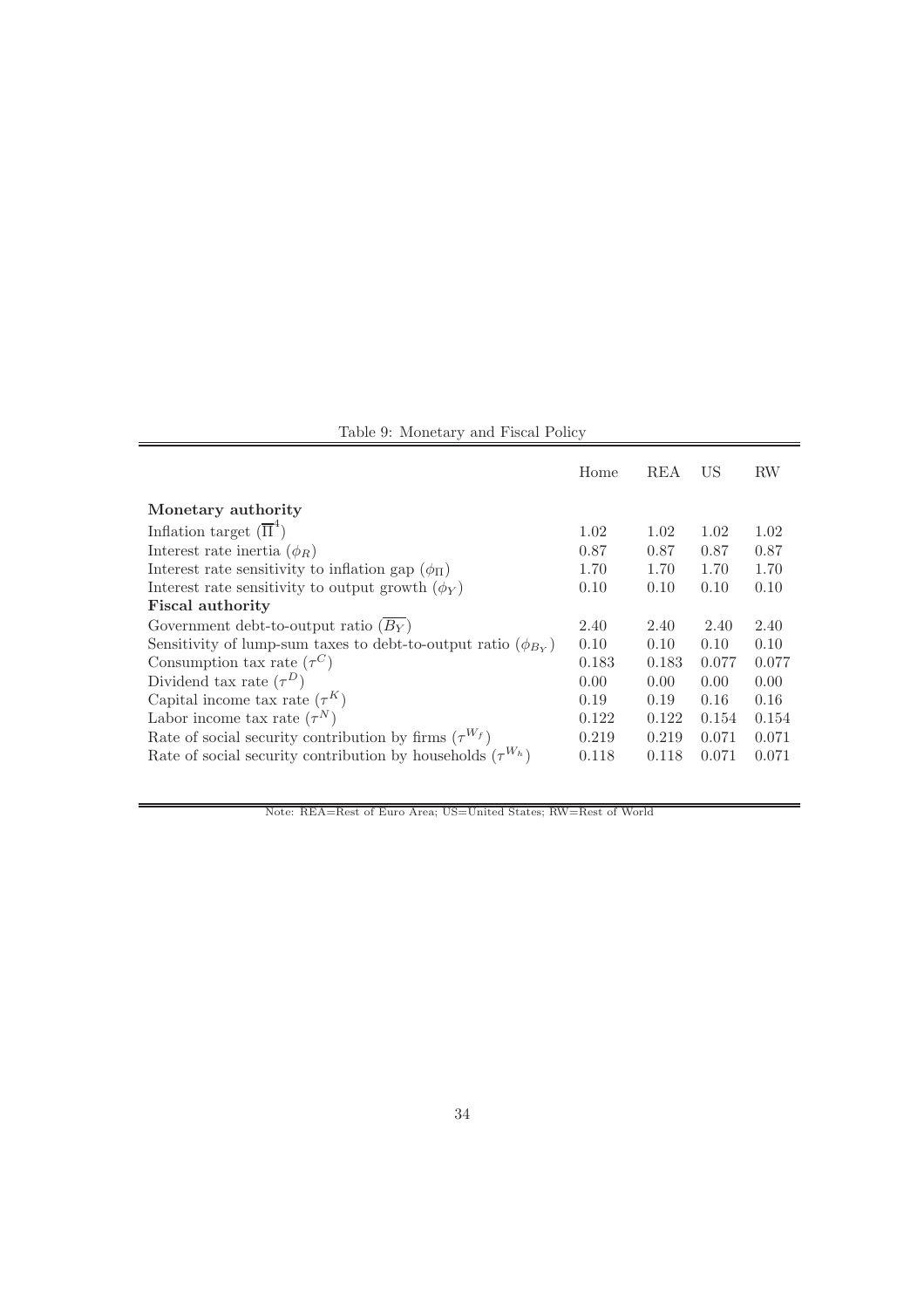

Figure 1a. Reduction in the EA interest rate – Effects on bank variables

Horizontal axis: quarters. Vertical axis: percentage deviations from the baseline, except for interest rates (annualized percentage-point deviations) and the interbank position-to-GDP ratio (percentagepoint deviations).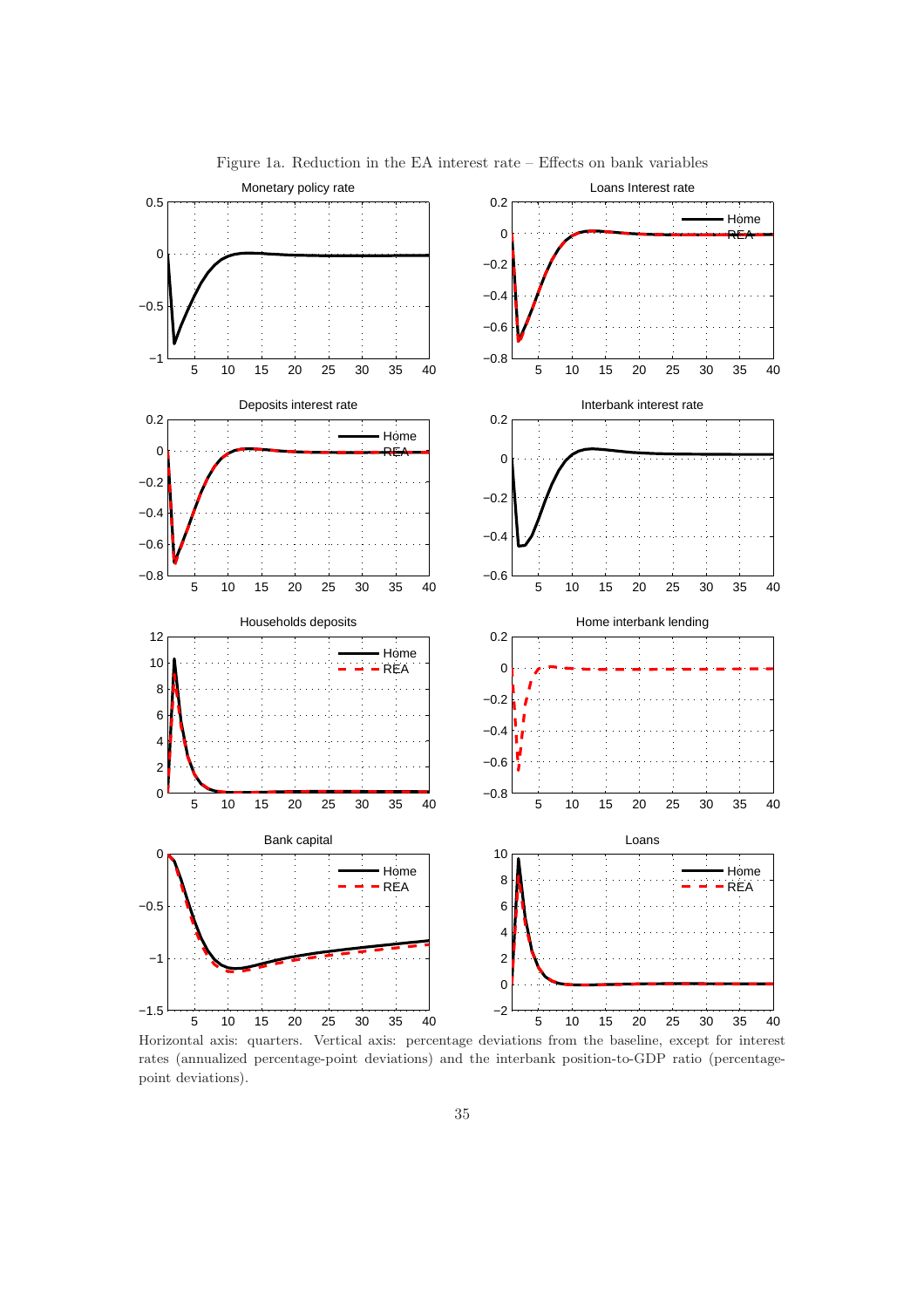

Figure 1b. Reduction in the EA interest rate – Effects on borrowing and housing

Horizontal axis: quarters. Vertical axis: percentage deviations from the baseline.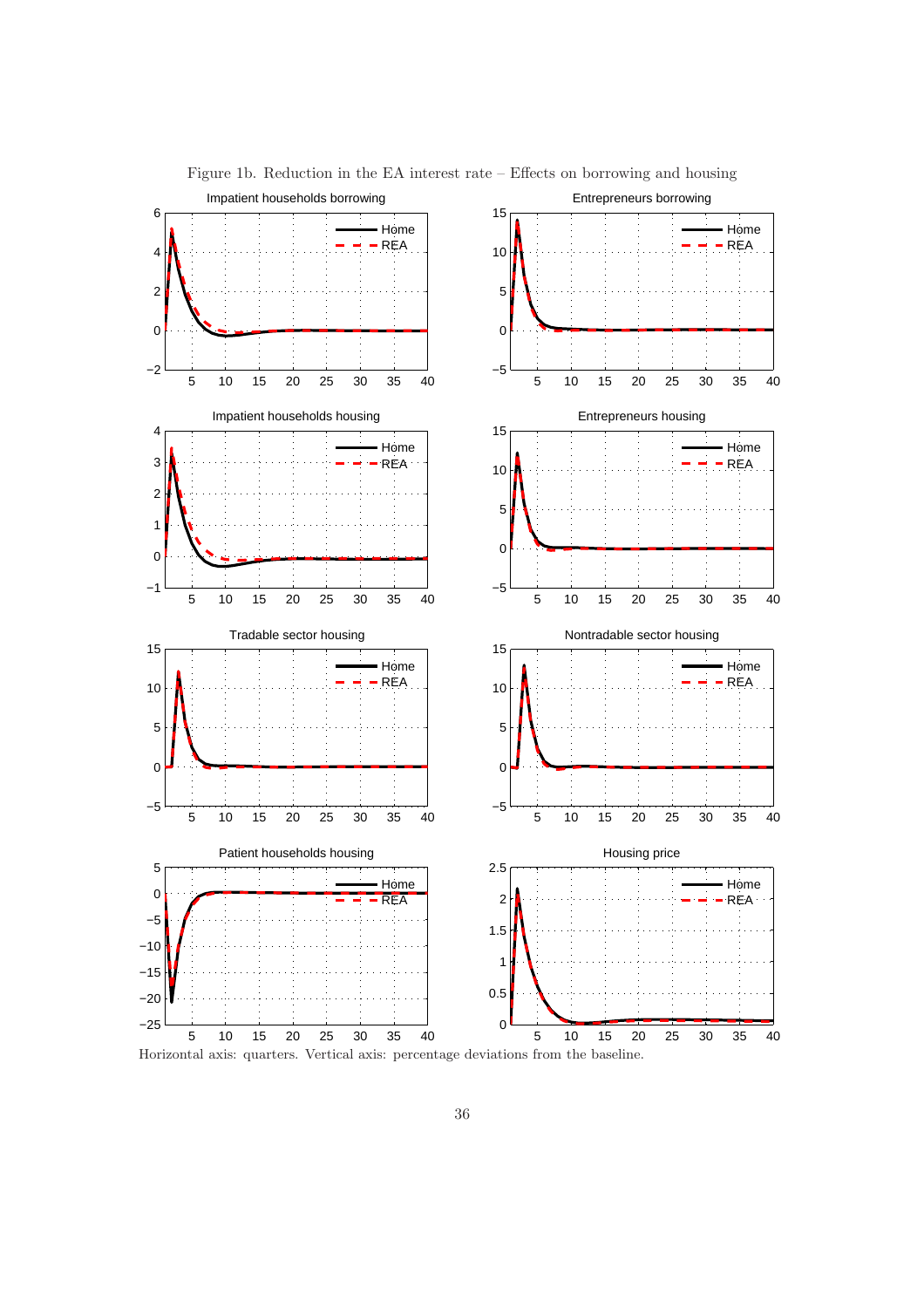

Figure 1c. Reduction in the EA interest rate – Effects on main macro variables

Horizontal axis: quarters. Vertical axis: percentage deviations from the baseline, except for inflation (annualized percentage-point deviations). GDP and its components are reported in real terms.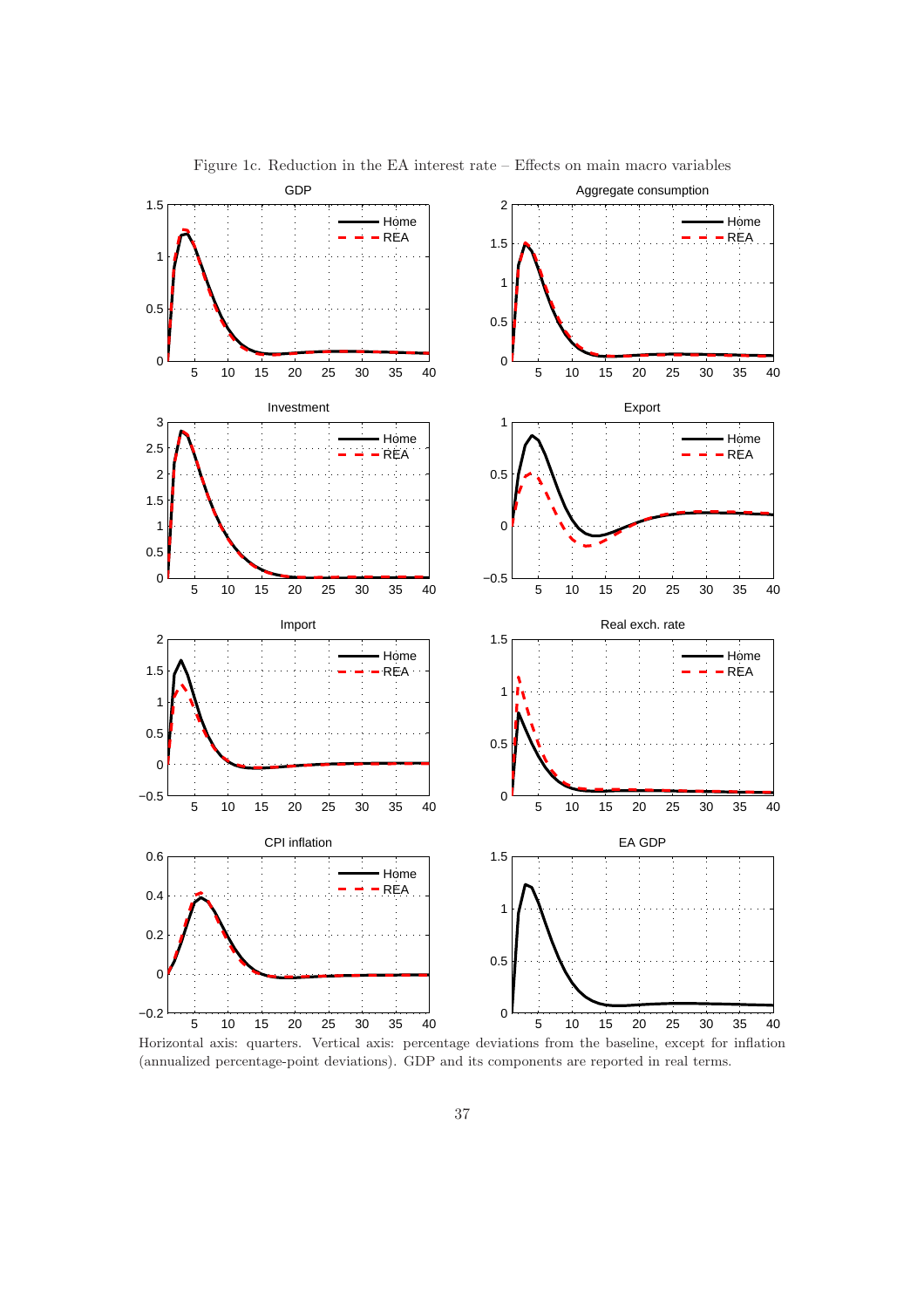

Figure 1d. Reduction in the EA interest rate – Effects on consumption and labor

38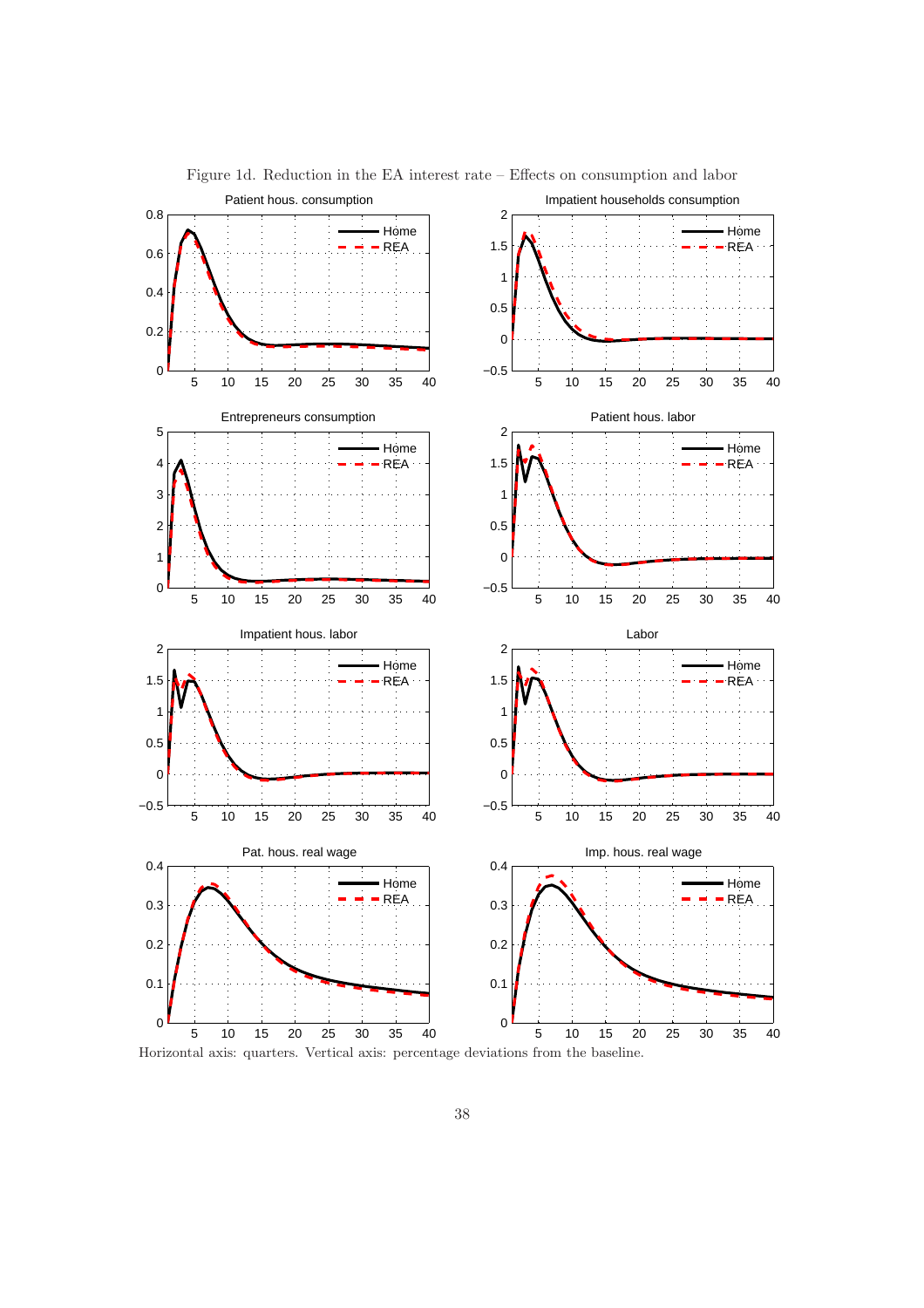

Figure 2a. Increase in REA loan-to-value ratio – Effects on bank variables

Horizontal axis: quarters. Vertical axis: percentage deviations from the baseline, except for interest rates (annualized percentage-point deviations) and the interbank position-to-GDP ratio (percentagepoint deviations).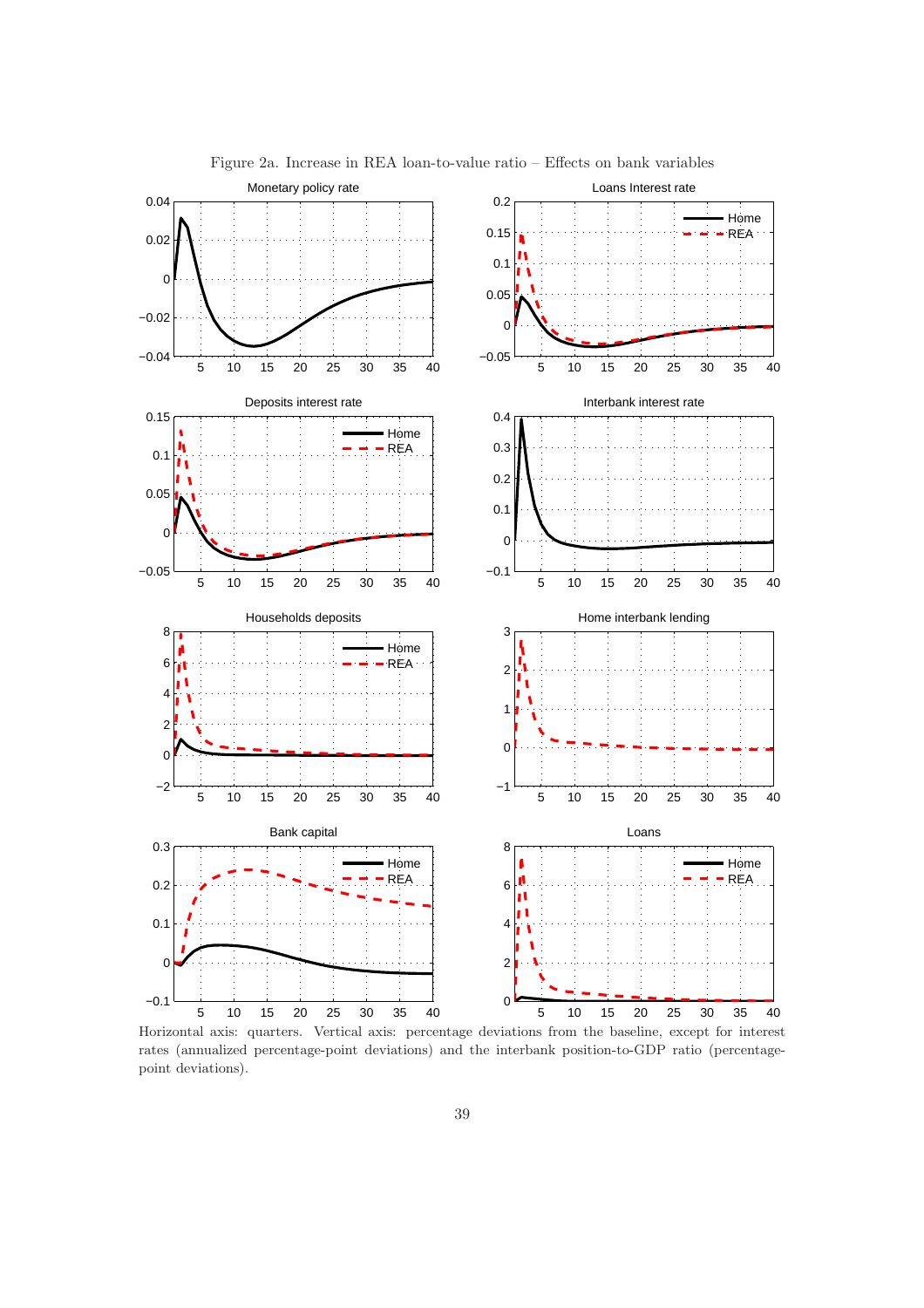

Figure 2b. Increase in REA loan-to-value ratio – Effects on borrowing and housing

40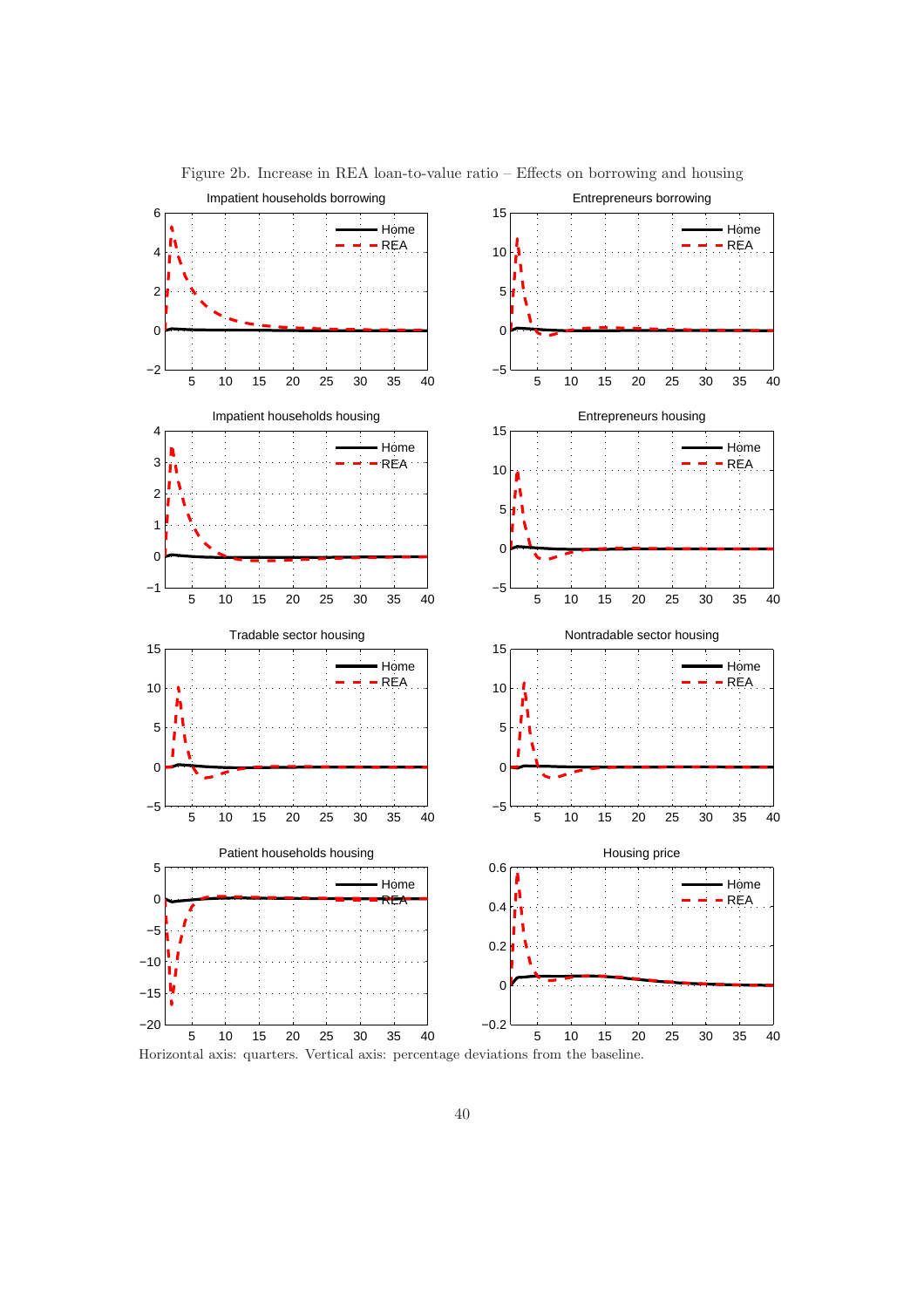

Figure 2c. Increase in REA loan-to-value ratio – Effects on main macro variables

Horizontal axis: quarters. Vertical axis: percentage deviations from the baseline, except for inflation (annualized percentage-point deviations). GDP and its components are reported in real terms.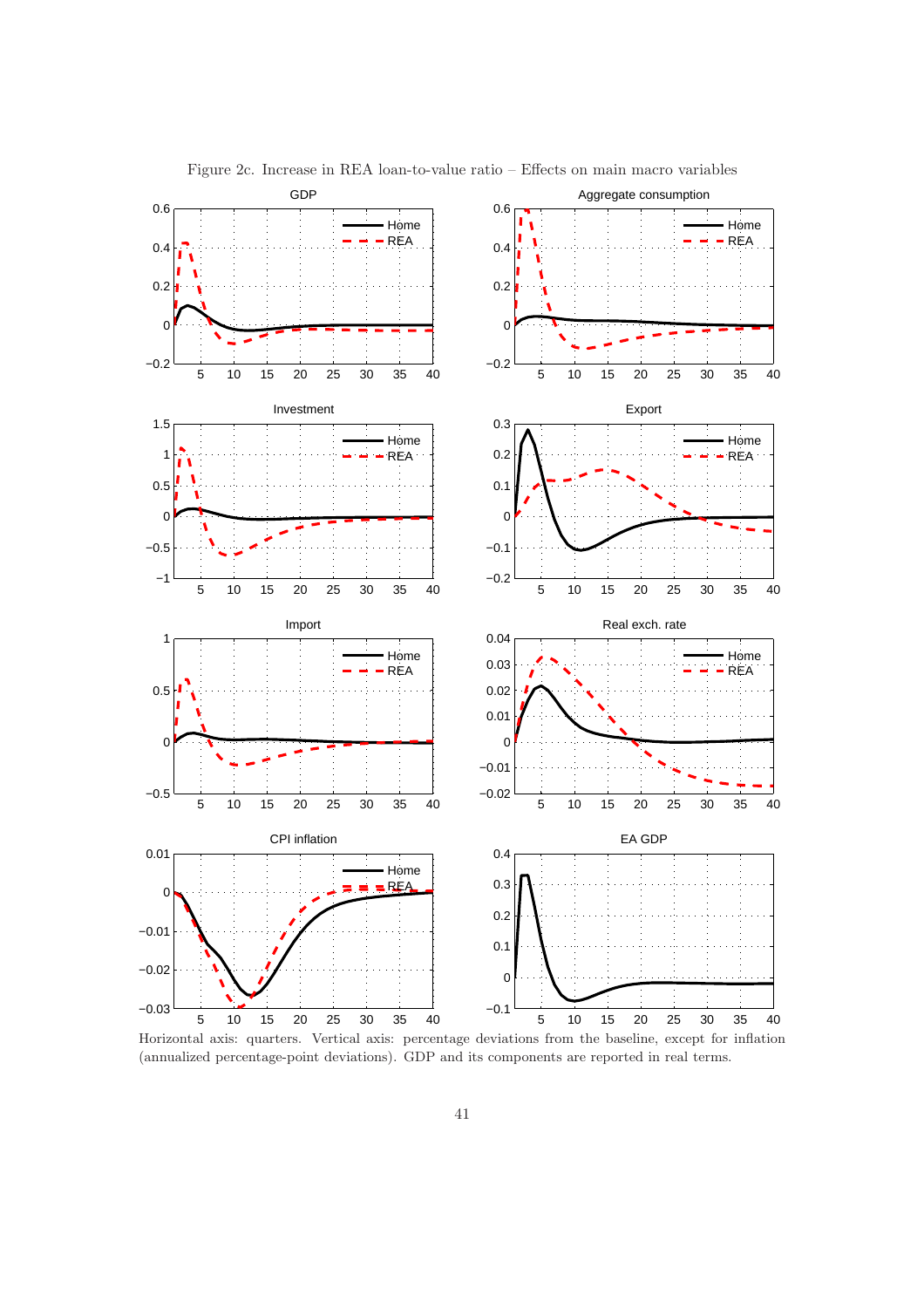

Figure 2d. Increase in REA loan-to-value ratio – Effects on consumption and labor

Horizontal axis: quarters. Vertical axis: percentage deviations from the baseline.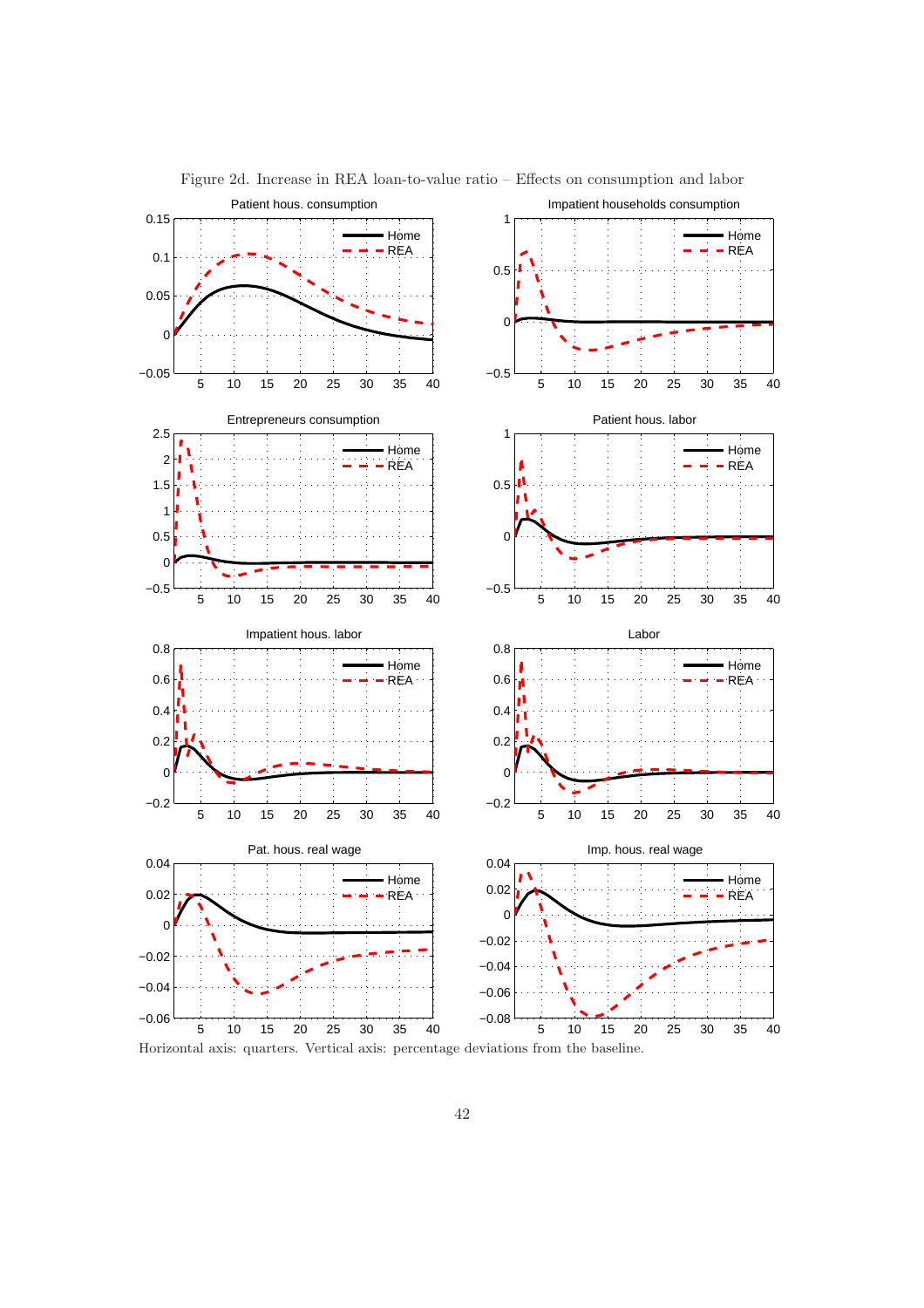

Figure 3a. Increase in Home long-run interbank position – Effects on bank variables

Horizontal axis: quarters. Vertical axis: percentage deviations from the baseline, except for interest rates (annualized percentage-point deviations) and the interbank position-to-GDP ratio (percentagepoint deviations).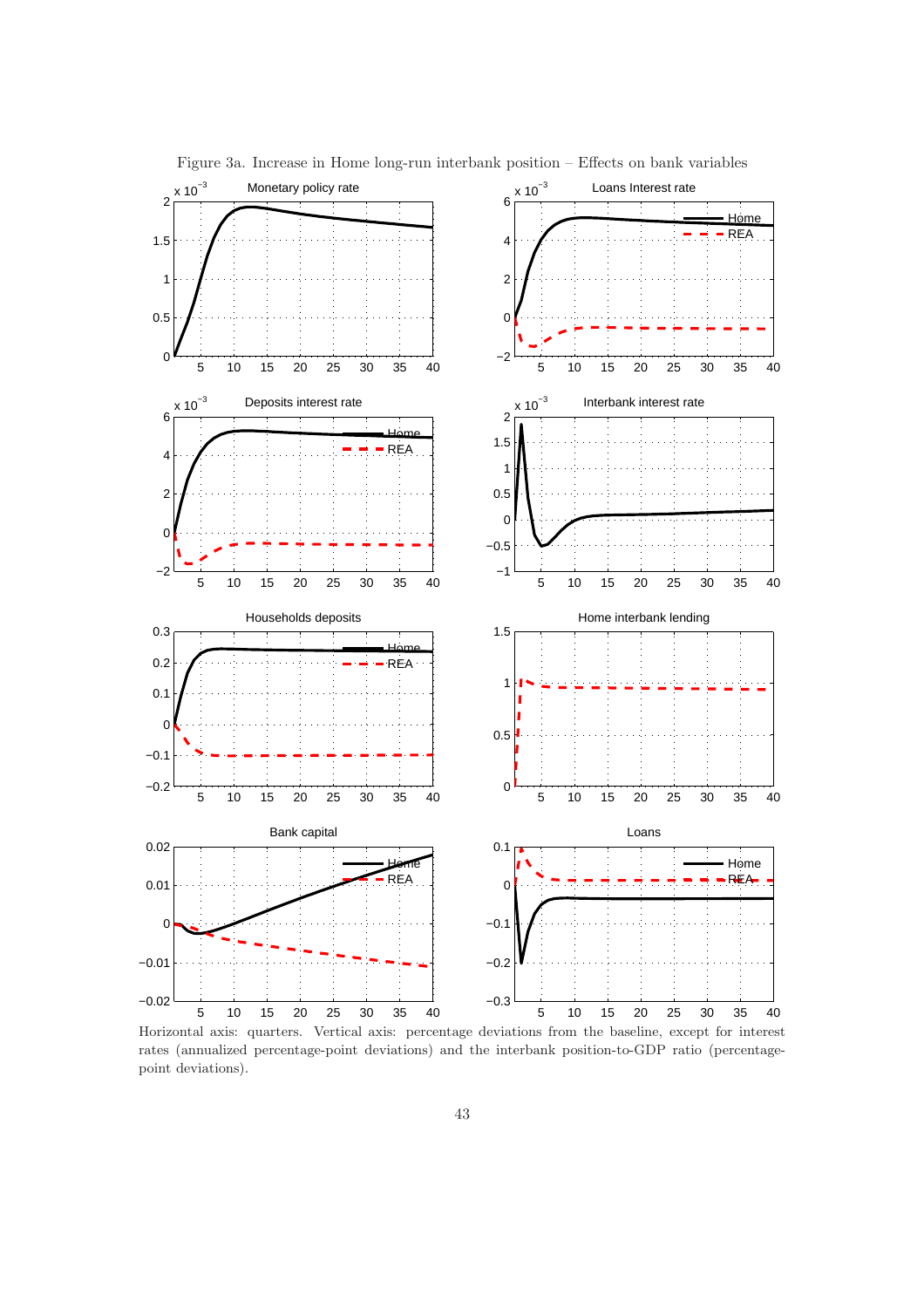

Figure 3b. Increase in Home long-run interbank position – Effects on borrowing and housing

Horizontal axis: quarters. Vertical axis: percentage deviations from the baseline.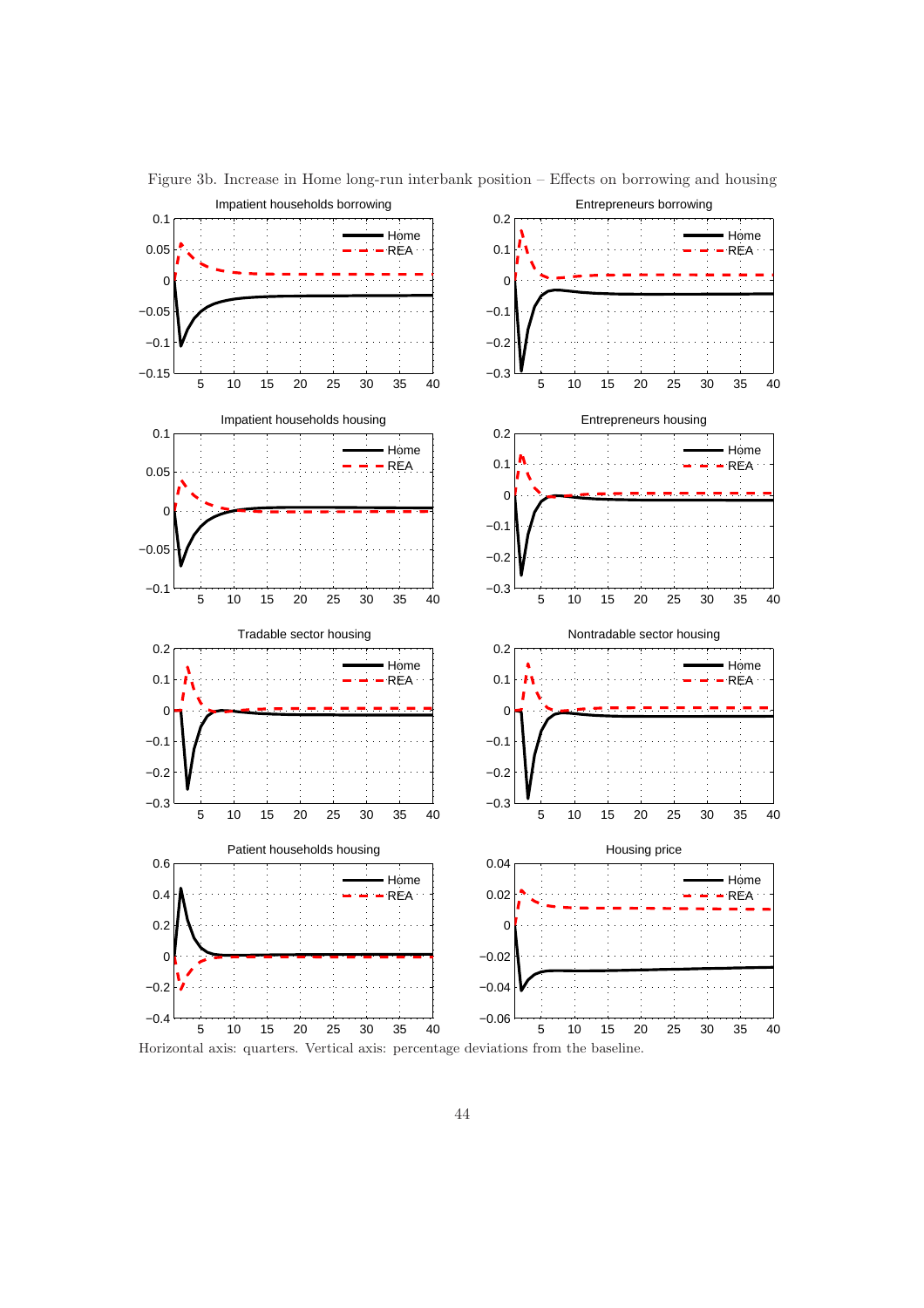

Figure 3c. Increase in Home long-run interbank position – Effects on main macro variables

Horizontal axis: quarters. Vertical axis: percentage deviations from the baseline, except for inflation (annualized percentage-point deviations). GDP and its components are reported in real terms.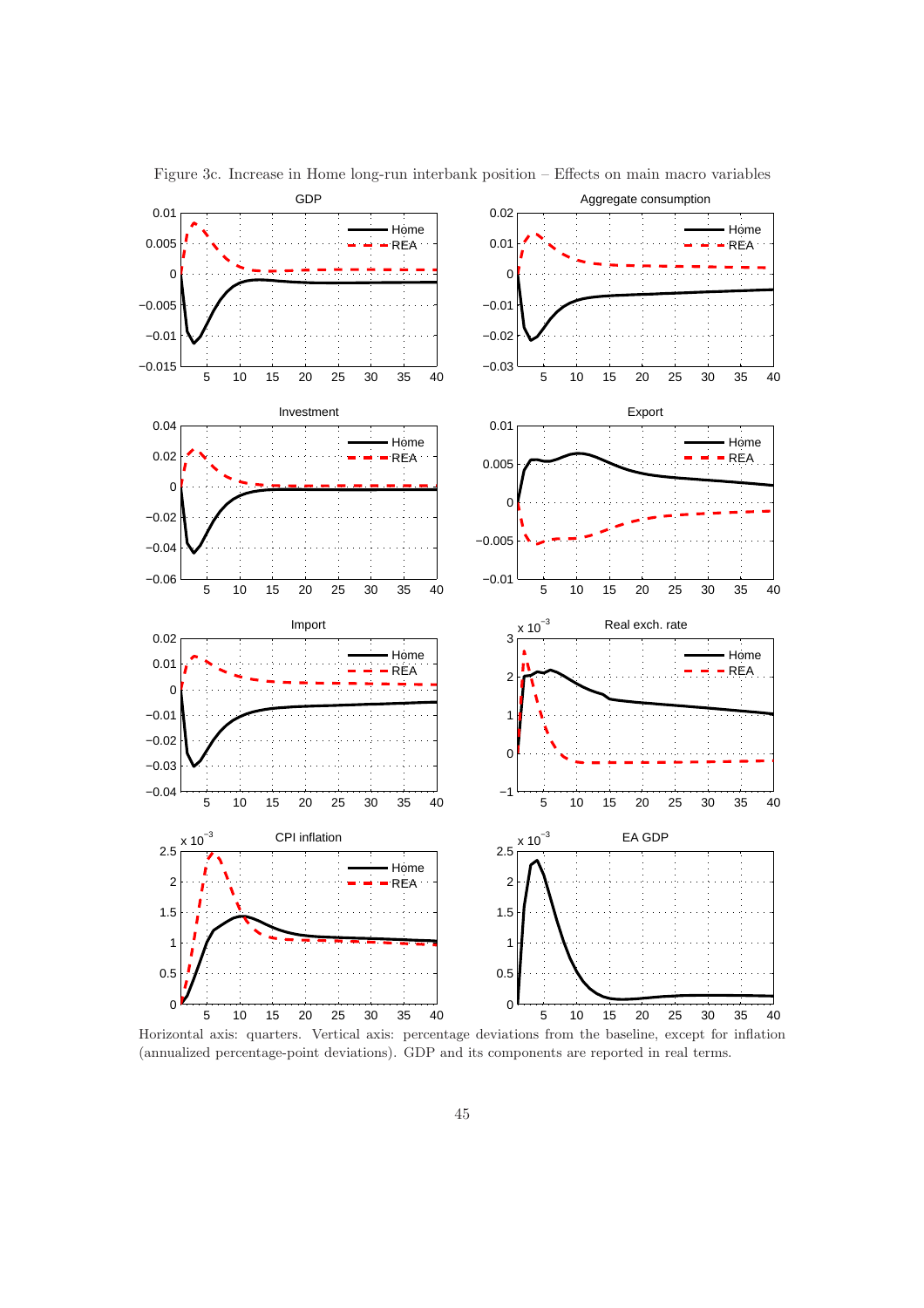

Figure 3d. Increase in Home long-run interbank position – Effects on consumption and labor

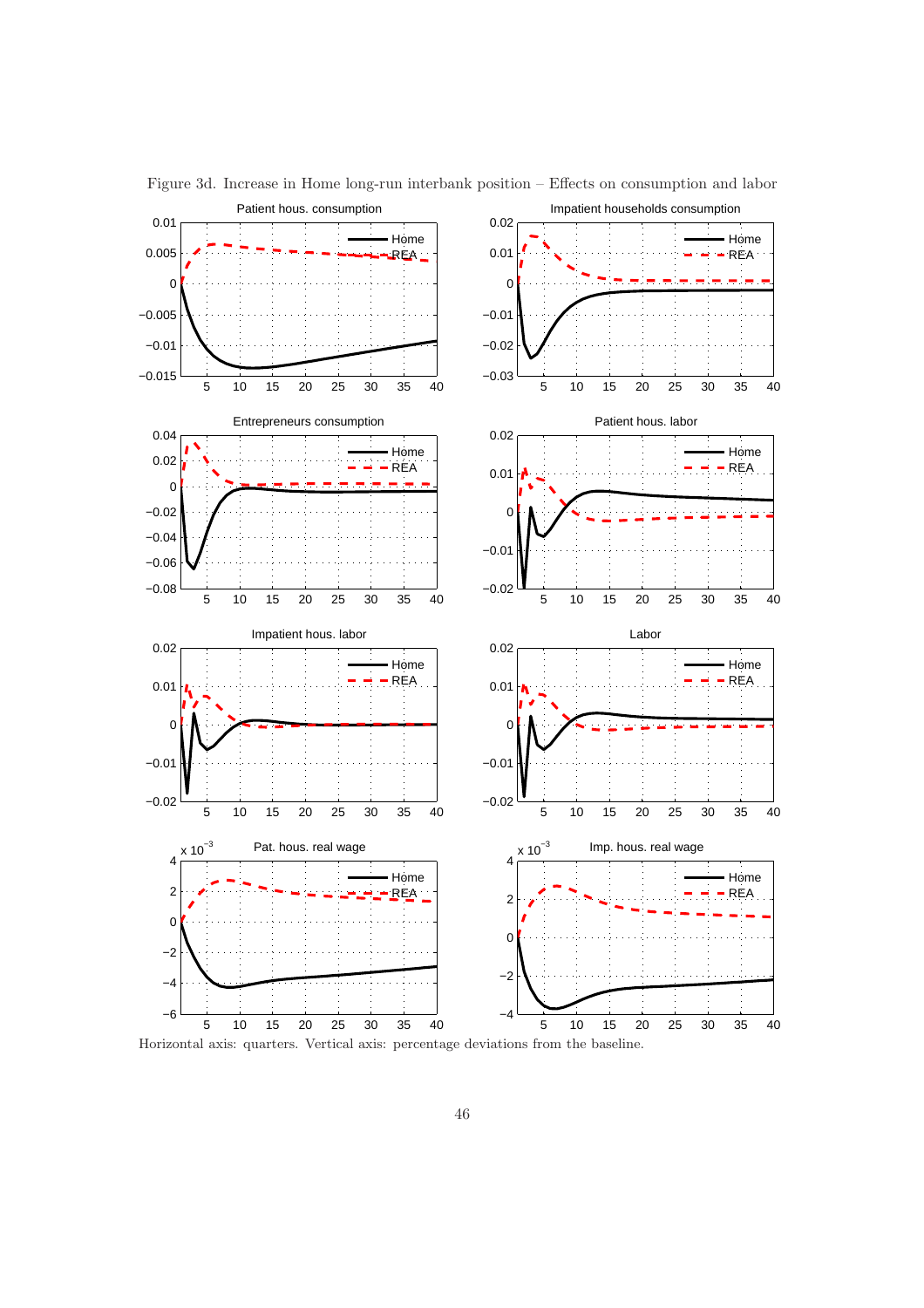

Figure 4a. Increase in EA bank capital requirement – Effects on bank variables

Horizontal axis: quarters. Vertical axis: percentage deviations from the baseline, except for interest rates (annualized percentage-point deviations) and the interbank position-to-GDP ratio (percentagepoint deviations).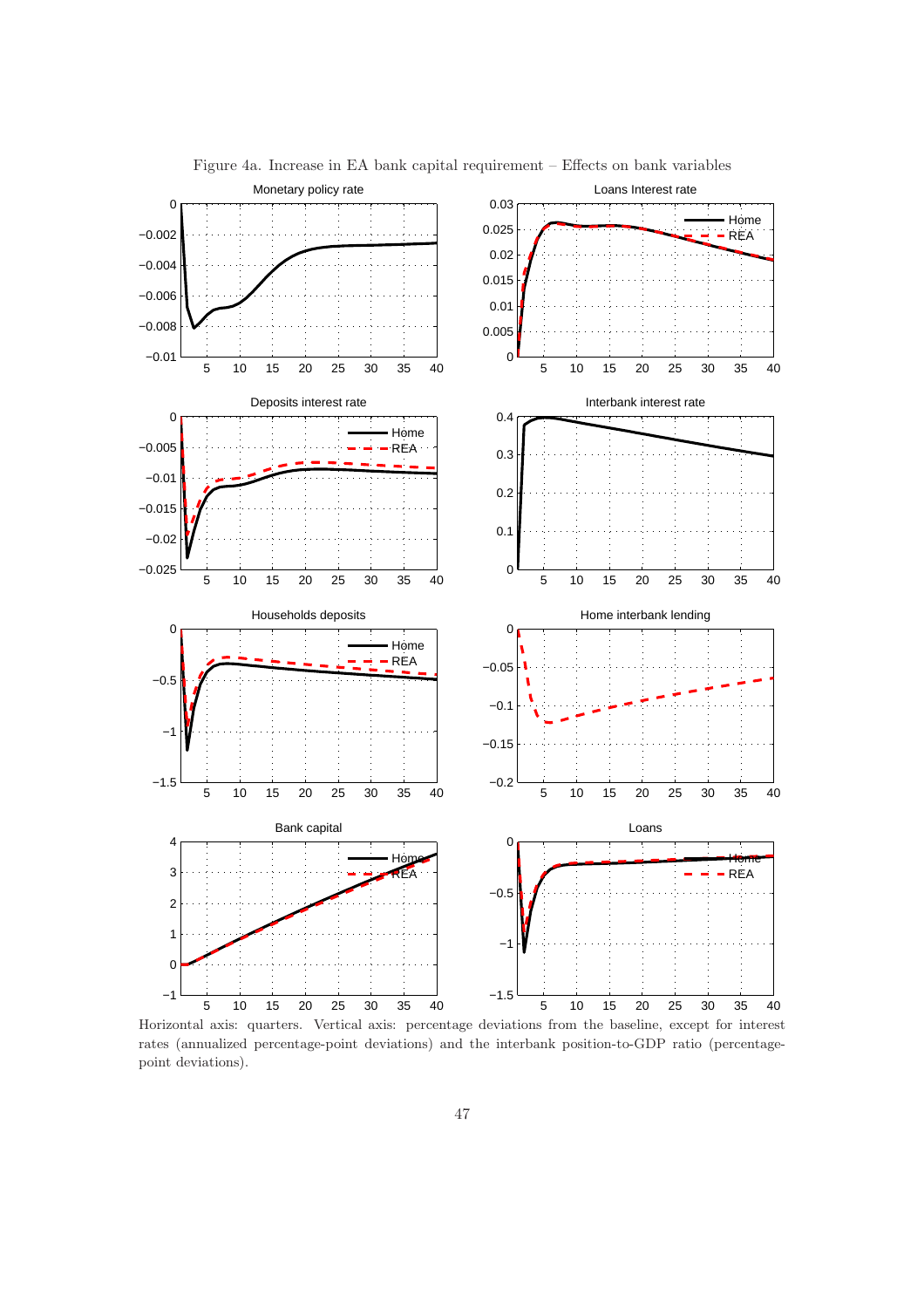

Figure 4b. Increase in EA bank capital requirement – Effects on borrowing and housing

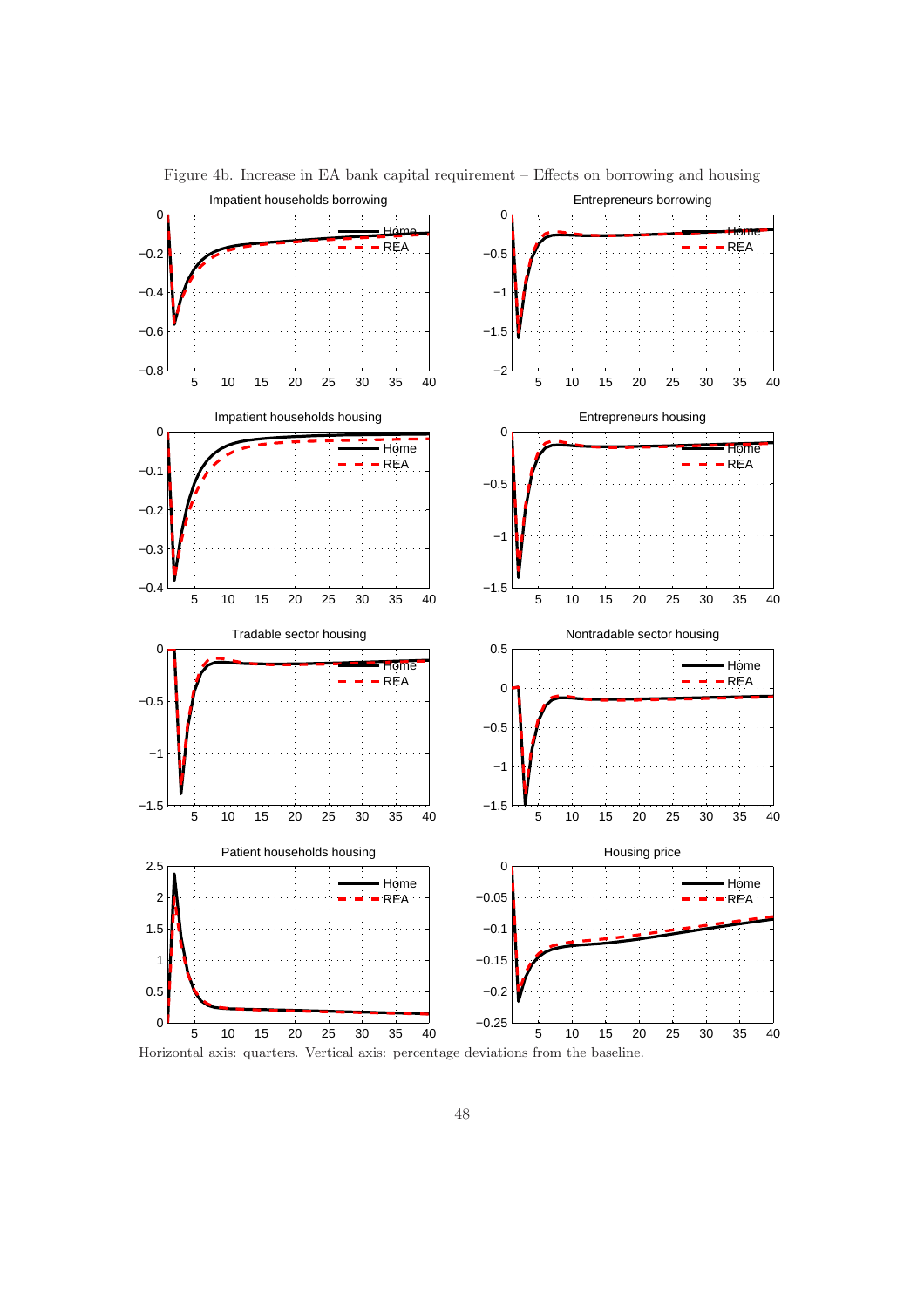

Figure 4c. Increase in EA bank capital requirement – Effects on main macro variables

Horizontal axis: quarters. Vertical axis: percentage deviations from the baseline, except for inflation (annualized percentage-point deviations). GDP and its components are reported in real terms.